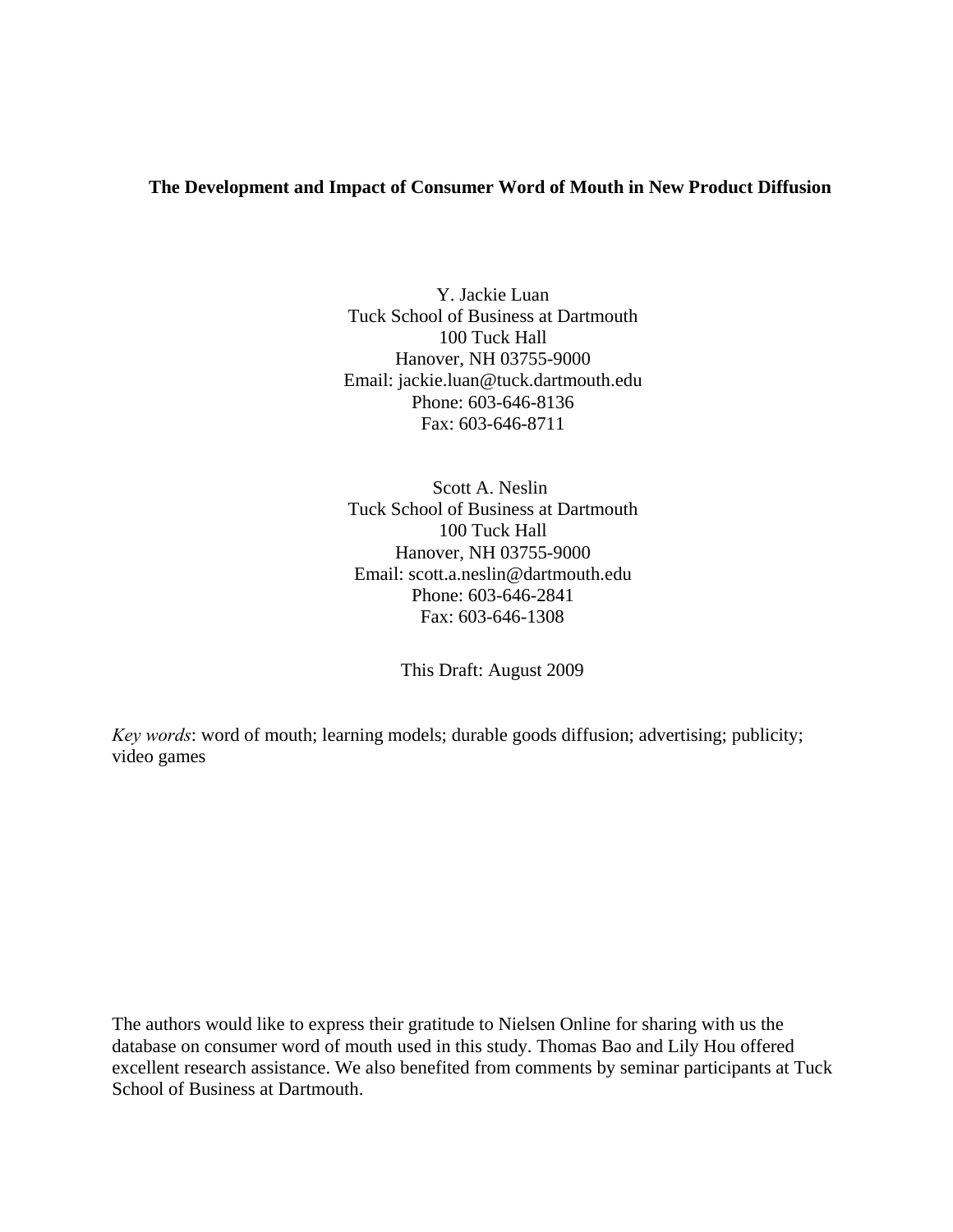#### **The Development and Impact of Consumer Word of Mouth in New Product Diffusion**

#### **Abstract**

We investigate how consumer word of mouth (WOM) develops over time and in turn influences new product adoption. We develop a dynamic aggregate-level model of WOM development and new product diffusion that explicitly captures consumers' learning of product quality from both marketing communications and WOM. It allows us to measure how effectively firms' marketing efforts generate WOM (*buzz*) and to determine whether WOM influences product adoption primarily through an *informative* role (i.e., helping the consumer learn product quality) or a *persuasive* role (i.e., exerting a direct impact on sales, for example, by increasing awareness). A formal treatment of the endogeneity issue inherent in the WOM-sales relationship enables us to infer short-term and long-term sales elasticity of WOM. The model is estimated using simulated generalized method of moments (GMM) and applied to the U.S. video game market.

Our results indicate: (1) media publicity is especially effective at generating WOM for video games while media advertising is ineffective. (2) WOM is the key source of quality learning. It has a larger informative effect than publicity and advertising combined. (3) While WOM also has a significant persuasive effect, the informative effect dominates; therefore, buzz marketing is economically meaningful only for high-quality products.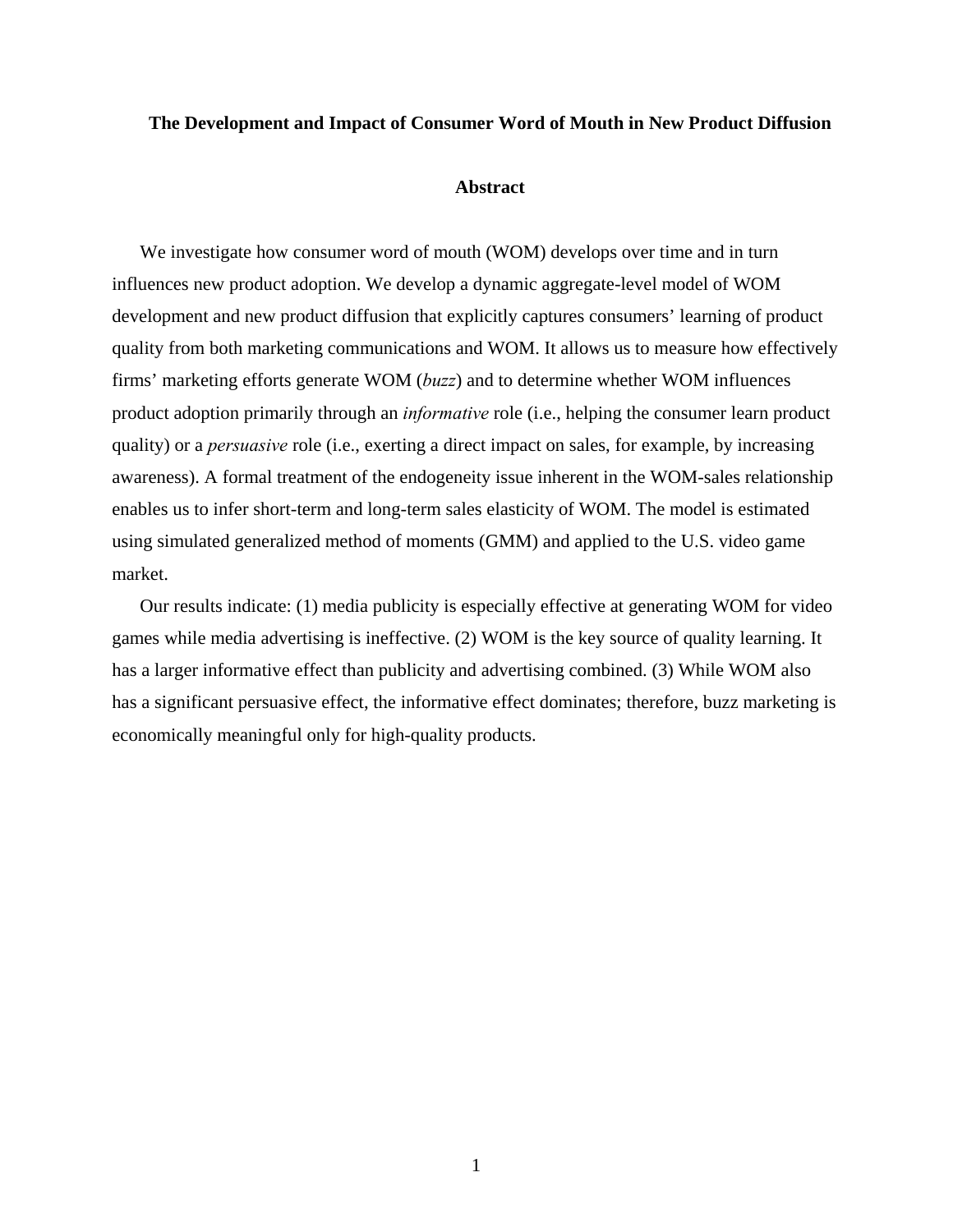#### **The Development and Impact of Consumer Word of Mouth in New Product Diffusion**

#### **1. Introduction**

Marketing scholars and practitioners have long realized the role of consumer word of mouth (WOM) in the success or failure of a new product. In recent years, a flourish of online social media and user generated content (UGC) has enabled consumers to easily publish and receive information and opinions about new products. This in turn both necessitates and enables marketers to analyze the impact of WOM, as well as attempt to influence WOM in a way that facilitates new product adoption.

We present a conceptual structure for assessing this process in [Figure 1](#page-35-0). The figure first shows that firms' marketing communications such as advertising and media publicity may generate WOM. We refer to this as the "*buzz effect*". While an increasing number of marketers believe they can seed and motivate WOM through these traditional marketing communication tools, there is little empirical evidence on the presence and magnitude of this effect.

#### [[Figure 1](#page-35-0) Goes Here]

Figure 1 next shows how WOM may influence new product adoption. Researchers have proposed that marketing communication influences consumer choice either by providing diagnostic information about product quality (the *informative effect*), or by increasing product awareness or salience (the *persuasive effect*). While previous research has investigated these roles for media advertising and personal selling (e.g., Erdem and Keane 1996; Narayanan, Manchanda, and Chintagunta 2005), no studies have examined them for WOM. However, this distinction has important ramifications for the design of buzz marketing programs. If the informative effect dominates, then higher-quality products benefit more from WOM, and marketers of high quality products should design buzz marketing programs to emphasize quality (e.g., by sending samples to popular bloggers). If the persuasive effect dominates, then the goal of buzz marketing is just to "get out the news": both higher- and lower-quality products would benefit from such programs (e.g., humorous viral videos with minimal product information).

Figure 1 serves an important purpose in identifying three mechanisms – the buzz effect, informative effect, and persuasive effect – that generate WOM and translate it into product adoption. However, it is but a snapshot of what is inherently a dynamic process: Initial WOM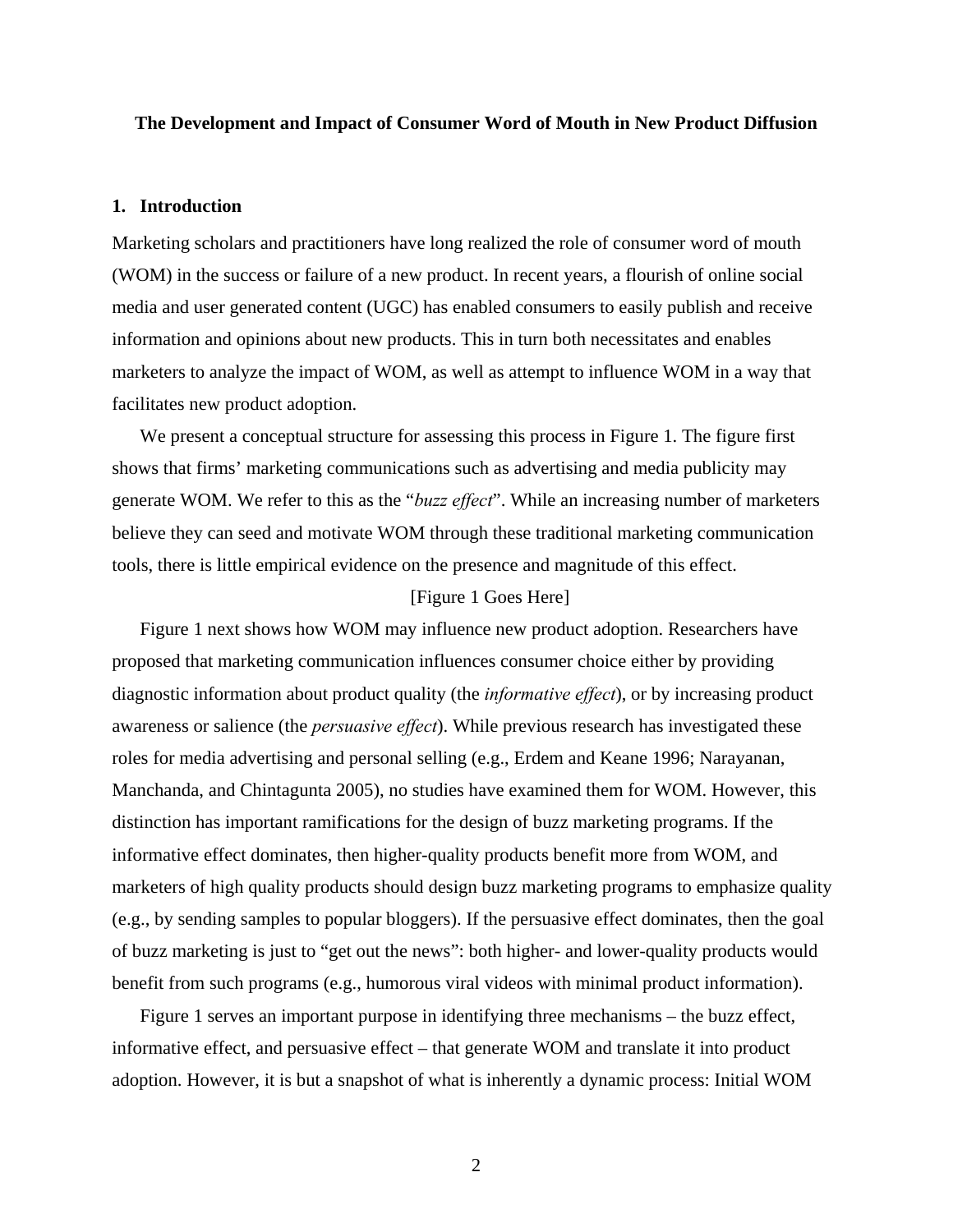can precipitate future WOM; consumers' current perceptions of product quality provide the "prior" for future perceptions; furthermore, higher sales levels may lead to higher levels of consumer WOM, which in turn gives impetus to future WOM and product adoption. Therefore, to fully measure the drivers and effects of WOM, one has to consider the dynamics by which WOM, quality perceptions, and product adoption move together.

Our purpose, therefore, is to examine the development and impact of WOM by measuring the buzz, informative, and persuasive effects, and the dynamics of how these mechanisms play out over time. To address these issues, we propose a dynamic aggregate-level model of WOM development and new product diffusion. The model consists of a WOM equation to measure buzz effects, a Bayesian learning model of product quality to capture the informative effect of WOM and marketing communication, and a sales equation that translates quality perceptions along with t persuasive effects into product adoption. These models are all dynamic and feed on each other over time.

Methodologically, our model contributes to the WOM literature by rigorously addressing endogeneity problems that make it difficult to establish the causal link between WOM and sales as opposed to only an associative relationship (e.g., Godes and Mayzlin 2004; Liu 2006). Our model takes three steps in this regard. First, we model WOM and marketing communication in an integrated framework; in particularly, the model allows WOM to be influenced by marketing efforts. Van den Bulte and Lilien (2001) showed that the inferred social contagion effect could be a mere artifact for omitted marketing variables. Since both WOM and sales are supposedly influenced by marketing, not controlling for marketing activities could result in an overestimation of the WOM effect. Second, we control for consumers' perception of product quality through the Bayesian learning model. Since product quality tends to drive both WOM and sales, not controlling for product quality may also produce a spurious relationship. Third, even after marketing efforts and product quality are accounted for, there may still be unobserved factors correlated with the drivers of both WOM and sales (e.g., a video game is based on a newly released blockbuster movie). We construct a GMM estimator with instrumental variables to correct for possible correlation between the error term and endogenous regressors.

We apply the model to the U.S. video game software market during 2007-2008. Our WOM measures come from a unique dataset that encompasses the majority of consumers' online discussions of video games. The results suggest: (1) *Buzz Effect:* Product publicity plays a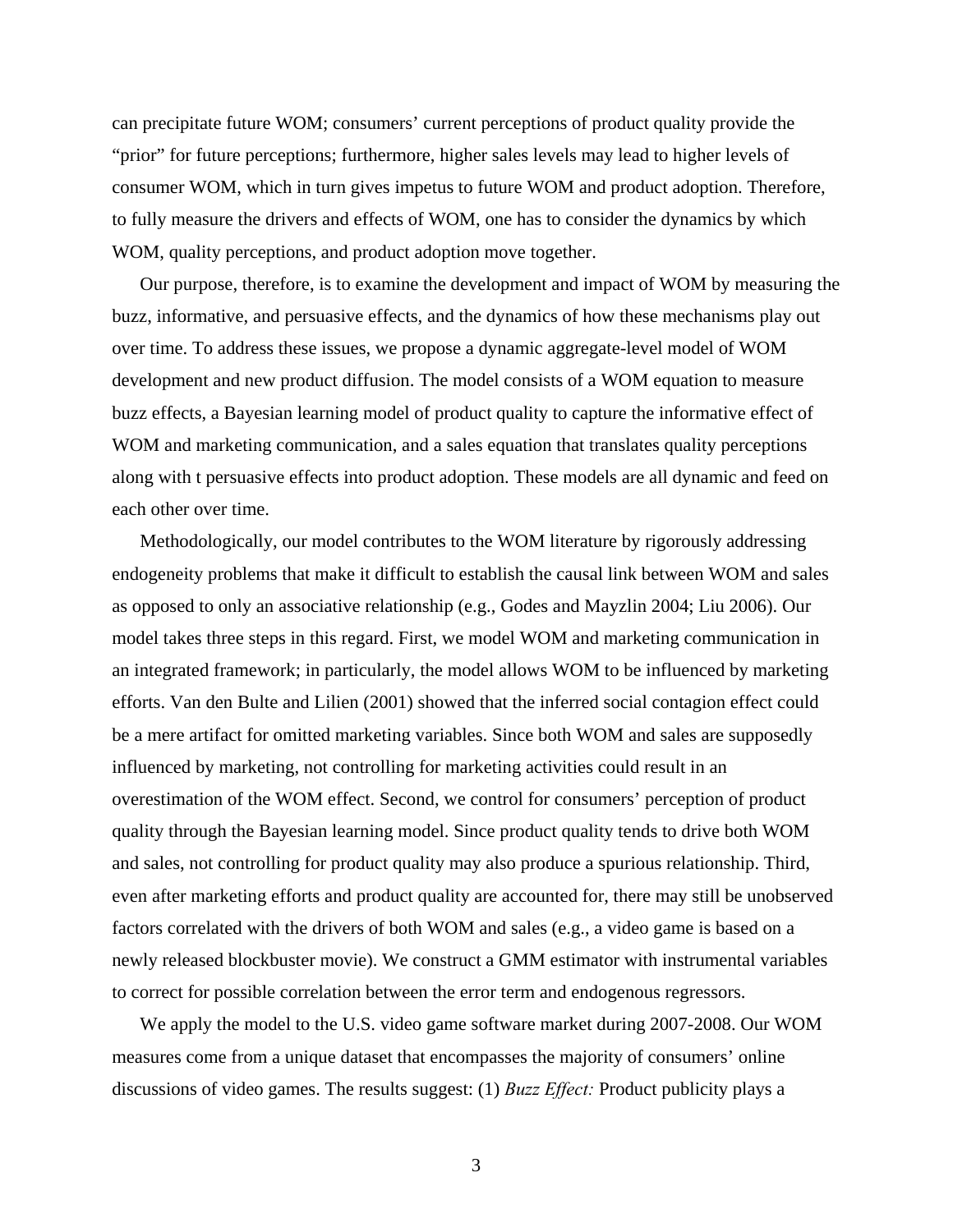crucial role in stimulating consumer WOM while media advertising has no significant buzz effect. (2) *Informative Effect:* WOM is the dominant source through which consumers learn about product quality, accounting for about 80% of quality learning while publicity accounts for the remaining 20% for an average video game. Advertising has a significant informative effect only for the subgroup of products that are major innovations, although WOM still dominates for these products. (3) *Persuasive Effect:* Publicity, WOM, and media advertising all have persuasive effects, in decreasing order of magnitude. (4) *Total WOM Impact:* When dynamics are taken into account, the long-term elasticity of new product sales with respect to WOM is 0.15 for an average video game in our sample, but it hinges on product quality: WOM elasticity ranges from 0.40 for the top quality tier to 0.02 for the bottom quality tier, implying that a buzz marketing program is most effective when for high-quality products. We discuss the managerial implications of the empirical results for managers involved in marketing new products.

The rest of the article is organized as follows: In Section [2](#page-4-0), we review three streams of extant literature pertaining to the current work. Section [3](#page-5-0) introduces the econometric model. Section [4](#page-11-0) describes the data and discusses the estimation approach, Section [5](#page-16-0) reports results from the empirical study, and Section [6](#page-23-0) discusses the managerial implications. Section [7](#page-26-0) concludes.

#### <span id="page-4-0"></span>**2. Related Literature**

An emerging literature in marketing has sought to measure consumer WOM and quantify its effect on product performance (e.g., Godes and Mayzlin 2004; Chevalier and Mayzlin 2006; Liu 2006). Three important issues remain unresolved in this literature. First, how does consumer WOM evolve over time? Specifically, to what extent do firms' own marketing communications such as advertising and publicity seed and facilitate WOM? Second, what is the mechanism through which WOM influences new product sales? Does it primarily play an informative role (through educating consumers about the quality of a new product) or a persuasive role (through increasing product awareness and salience)? Third, due to the endogeneity issue discussed in the previous section, it is challenging to quantify the marginal contribution of WOM to sales, compared to only establishing an associative or predictive relationship between the two.<sup>[1](#page-4-1)</sup> By

<span id="page-4-1"></span> $<sup>1</sup>$  An exception is a "differences in differences" approach proposed by Chevalier and Mayzlin (2006). By examining</sup> whether a temporal change in the number and valence of consumer reviews at Amazon.com relative to BarnesandNoble.com predicts a change in the relative sales at the two retailers, this approach neatly controls for unobserved book attributes that affect both consumer reviews and sales. However, it is hard to implement this approach on other forms of consumer generated content than product reviews on retailers' websites.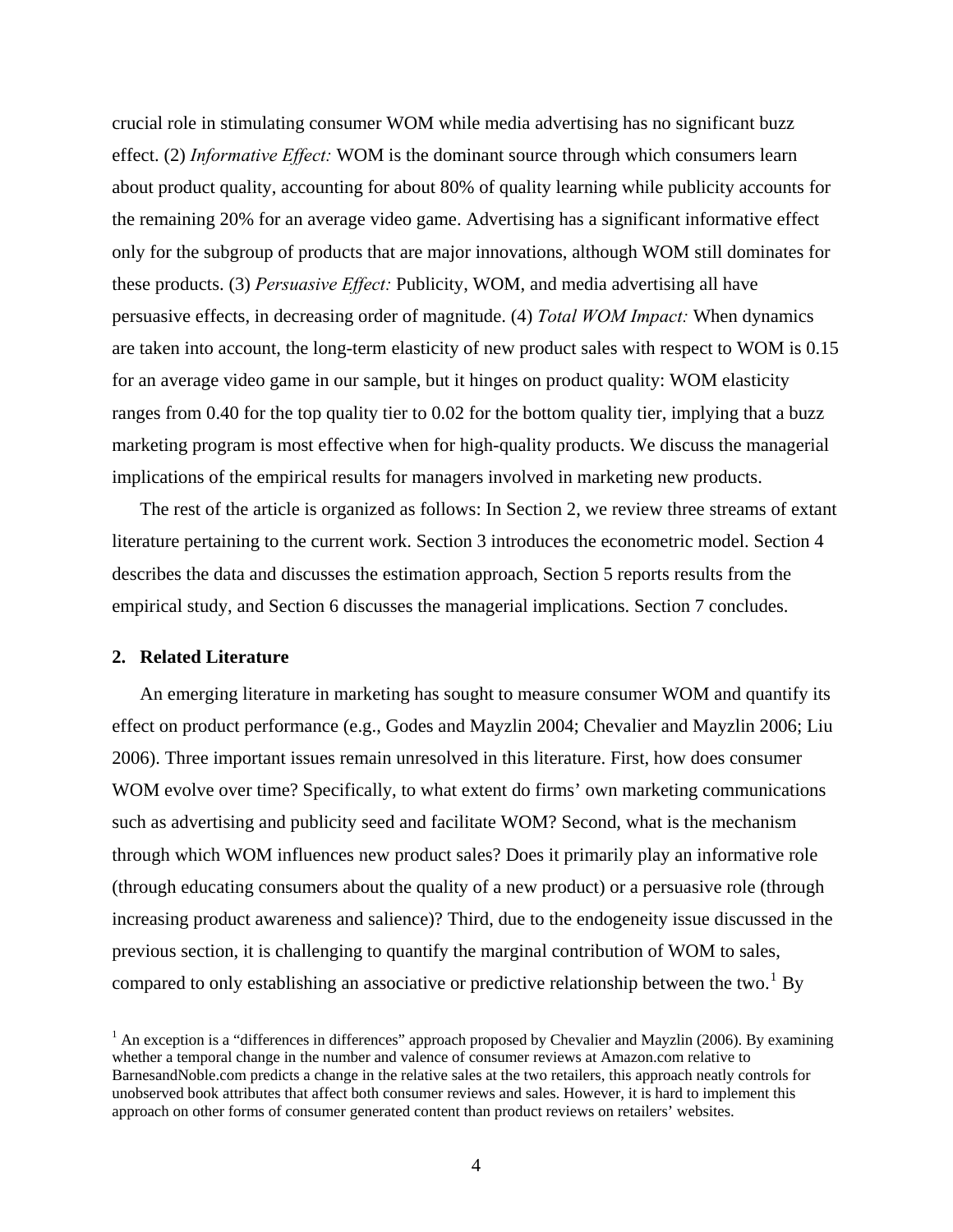addressing these three important issues, our current work contributes to the extant WOM literature both substantively and methodologically.

A substantial literature has investigated the role of learning in consumer choice in the presence of uncertainty about product quality. In these models, consumers learn about quality through their own consumption experiences (for repeat-purchased products) or firms' marketing activities (e.g., advertising) and update prior quality beliefs in a Bayesian manner (e.g., Erdem and Keane 1996; Narayanan, Manchanda, and Chintagunta 2005; Iyengar, Ansari, and Gupta 2007; Mehta, Chen, and Narasimhan 2008). However, despite the important role of WOM in consumers' learning process, with the exception of Erdem et al. (2005), none of the extant studies have examined the informative role of WOM. Our work differs from Erdem et al. in that, while they treated WOM as an exogenous information source, we model WOM as an endogenous outcome of both firms' marketing efforts and of previous adoption.

Our paper is also related to research aimed at quantifying the informative vs. persuasive effects of marketing communications (Erdem and Keane 1996; Ackerberg 2001; Narayanan, Manchanda, and Chintagunta [2](#page-5-1)005; Ching and Ishihara 2008)<sup>2</sup>. The relative importance of these two effects has important managerial implications. For instance, Narayanan et al. found that detailing in the pharmaceutical industry has a predominantly informative effect in the introductory stage of a drug while the persuasive effect dominates later in its lifecycle. Combining marketing communications and consumer WOM in an integrated framework as shown in [Figure 1,](#page-35-0) we contribute to this literature in two aspects. First, we quantify and compare the informative/persuasive roles of marketing communication vs. WOM in the new product diffusion process. Second, we measure the *buzz effect*, i.e., the ability of marketing communication to generate consumer WOM.

#### <span id="page-5-0"></span>**3. Model**

We propose a dynamic aggregate-level model of WOM development and durable goods diffusion that explicitly accounts for consumers' learning about the quality of a new product from both marketing communications and WOM. As reported earlier, our model has three main

<span id="page-5-1"></span><sup>&</sup>lt;sup>2</sup> This effect is variably termed as "prestige effect" (e.g., Ackerberg 2001), "direct (goodwill) effect" (Narayanan, Manchanda, and Chintagunta 2005), "persuasive effect" (Ching and Ishihara 2008) . In addition to the informative and prestige effects, past research also proposed a third effect that captures the interaction of marketing communication and consumption experience on consumer choice (e.g., Mehta, Chen, and Narasimhan 2008). Since this only applies to repeat-purchased nondurable goods, we do not consider it in the current study.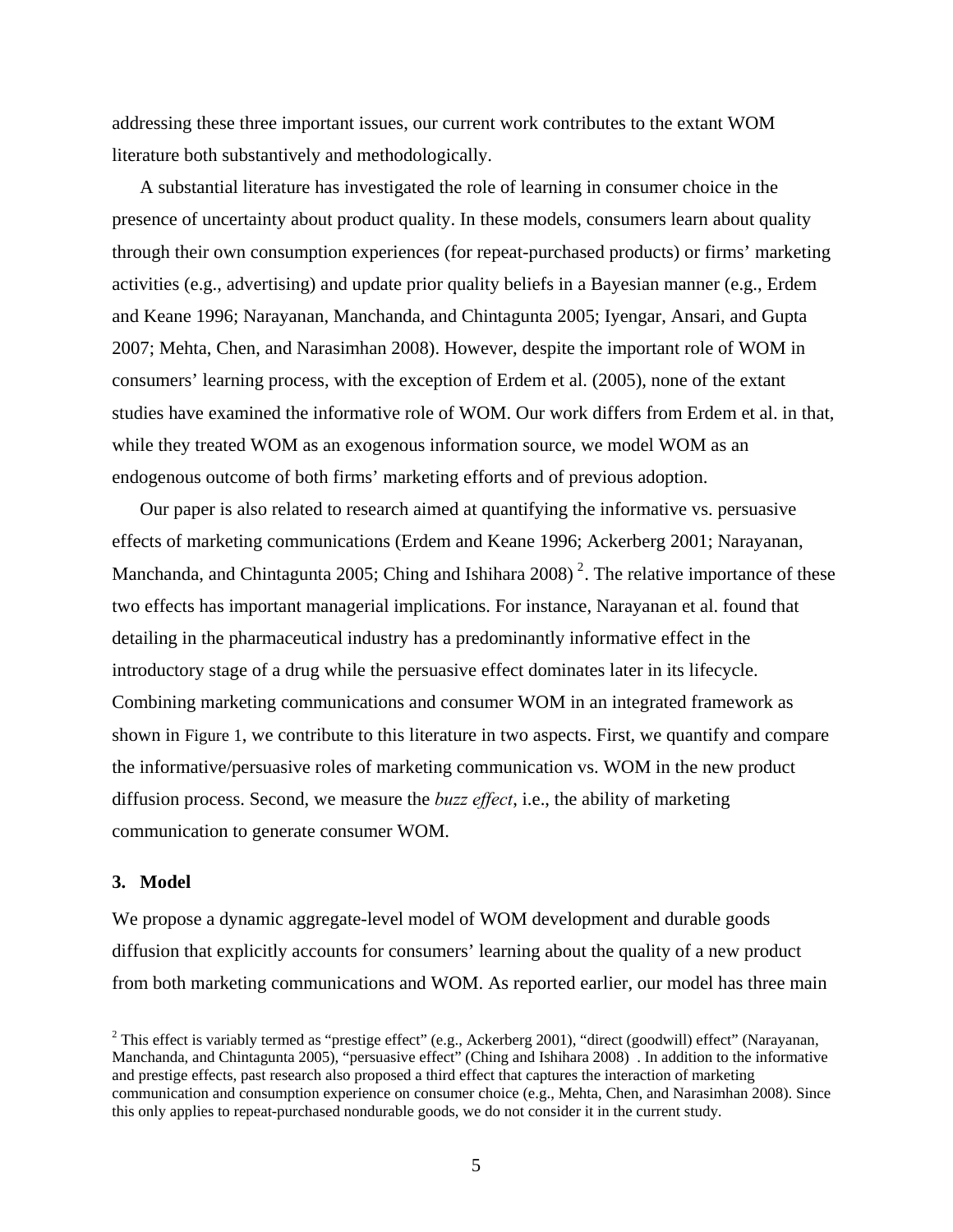components: (1) the WOM generation process,; (2) a durable goods diffusion model of new product adoption; (3) the learning process by which consumers learn the quality of the new product. These three ingredients form a dynamic system that enables marketers to gauge the short-term and long-term effects of WOM and other marketing communications, particularly media advertising and publicity. Since we estimate the model on discrete-time (i.e., monthly) data, we have to make certain assumptions about the timing of events during a time interval. [Figure 2](#page-35-1) graphs the sequence of events assumed in the model.

[\[Figure 2](#page-35-1) Goes Here]

#### **3.1. Generation of WOM**

<span id="page-6-0"></span>The process that generates WOM activity for product *j* during period *t* is given by the following dynamic panel data model:

$$
N_{-}WOM_{jt} = \alpha_0 + \alpha_W \cdot N_{-}WOM_{j,t-1} + \alpha_A \cdot N_{-}AD_{jt} + \alpha_P \cdot N_{-}PBL_{jt} + \alpha_x' x_{jt} + \alpha_S S_{j,t-1} + \alpha_Q Q_{j,t-1} + \alpha_\sigma \sigma_{j,t-1}^2 + \varepsilon_{1,jt}, \qquad \forall t = 1, 2, ..., T_j.
$$
\n(1)

where *N\_WOM<sub>it</sub>*, *N\_AD<sub>it</sub>*, and *N\_PBL<sub>it</sub>* are the numbers of WOM messages, media advertising messages, and media publicity messages, respectively, for product *j* during period *t*.  $x_{jt}$  is a vector containing both time-varying and time-invariant observable product attributes (such as product characteristics, time trend, and seasonality dummies).  $S_{i,t-1}$  denotes the sales of product *j* (i.e., number of new adopters) in the previous period.  $Q_{i,t-1}$  represents consumers' mean perception of product *j*'s quality given the information available at the beginning of period *t-1*. A higherquality product presumably could lead to a greater amount of consumer word of mouth.  $\sigma_{i}^2$ represents consumers' uncertainty about product *j*'s quality.  $Q_{j,t-1}$  and  $\sigma^2_{j,t-1}$  are generated by the Bayesian learning model, described in Section [3.3.](#page-9-0) Previous research has shown that risk-averse consumers derive refrain from purchase when uncertainty is high (e.g., Roberts and Urban 1988; Erdem and Keane 1996); however, there has been no empirical evidence regarding how uncertainty influences the level of WOM. We hypothesize that higher uncertainty will decrease WOM because consumers do not want to jeopardize their credibility by spreading the word on a product whose quality they are uncertain about (Stephen and Lehmann 2009).

Note that the time subscripts represent the sample periods during which WOM occurs and do not necessarily start with the product release; particularly, consumer WOM can precede the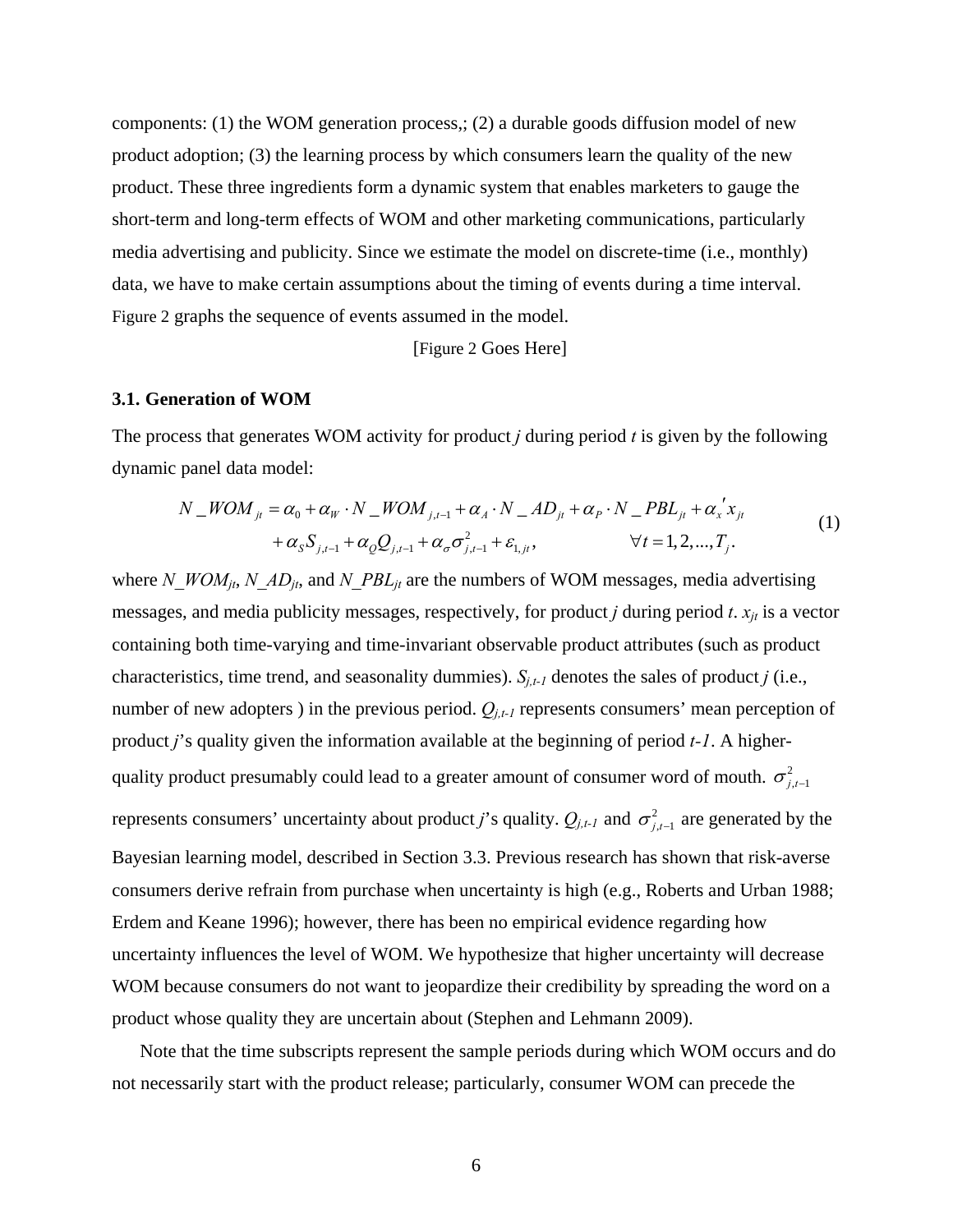actual product launch due to high consumer anticipation and/or pre-release marketing efforts, a phenomenon prevalent in many product categories ranging from movies, video games and popular books, to personal electronics such as the *Wii* console and Apple Inc.'s *iPhone*. Thus this pre-release buzz should be an integral part of a dynamic system of new product adoption and consumer WOM. Also,  $T_i$  can vary across products, allowing for an unbalanced panel, a desirable feature for researchers wishing to incorporate an ever growing dataset due to subsequent product introductions. The error term  $\varepsilon_{l,jt}$  is assumed to consist of a mean-zero unobserved product-specific factor that is fixed over time  $(\eta_{1,j})$  and an unobserved idiosyncratic time-varying error term  $(v_{1,jt})$ . We allow  $\eta_{1,j}$  to correlate with the observed variables in Eq. (1) while assuming that the time-variant idiosyncratic error, <sup>ν</sup>*1,jt*, is uncorrelated with the regressors and is not serially correlated. With all the right-hand variables in Eq. [\(1\)](#page-6-0) collected in a vector, *w-1,jt*, the formal assumptions on the error terms are:

$$
\varepsilon_{1,jt} = \eta_{1,j} + v_{1,jt},
$$
\n
$$
E[\eta_{1,j}] = 0, E[v_{1,jt}] = 0, E[\eta_{1,j}v_{1,jt}] = 0, \forall t = 1, 2, ..., T_j.
$$
\n
$$
E[v_{1,jt}v_{1,js}] = 0, t = 1, 2, ..., T_j \text{ with } s \neq t.
$$
\n
$$
E[v_{1,jt}w_{1,js}] = 0, \forall s = 1, 2, ..., T_j; \forall t = 1, 2, ..., T_j.
$$
\n
$$
E[\eta_{1,j}w_{1,js}] = E[\eta_{1,j}w_{1,js}], \forall s = 1, 2, ..., T_j; \forall t = 1, 2, ..., T_j.
$$
\n(2)

<span id="page-7-0"></span>While  $v_{i,jt}$  itself is serially uncorrelated, the total error term,  $\varepsilon_{i,jt}$ , can be serially correlated due to the presence of  $\eta_{1,j}$ . If we had assumed that  $\eta_{1,j}$  was uncorrelated with all  $w_{1,j}$ 's, the model would reduce to the standard "random effects" model (Greene 2003). However, this assumption is likely to fail because the unobserved product-specific factor (e.g., a video game release is tied to a blockbuster movie or a new toy) tends to correlate with the lagged dependent variable, *N\_WOM<sub>j,t-1</sub>*, as well as other regressors that affect the level of WOM. The proposed model falls under the class of *correlated random effects models* previously proposed in the econometrics literature (Hausman and Taylor 1981; Ahn and Schmidt 1995). The main benefit of this specification is that it acknowledges the potential endogeneity of right-hand-side regressors while, unlike a fixed effects model, allowing us to identify the coefficients of time-invariant variables as well. We shall further discuss the implications of such a model form in Section [4.2.](#page-13-0)

#### **3.2. The Adoption Process**

The sales trajectory of product *j*, released during period  $T_i^R$ , is characterized by: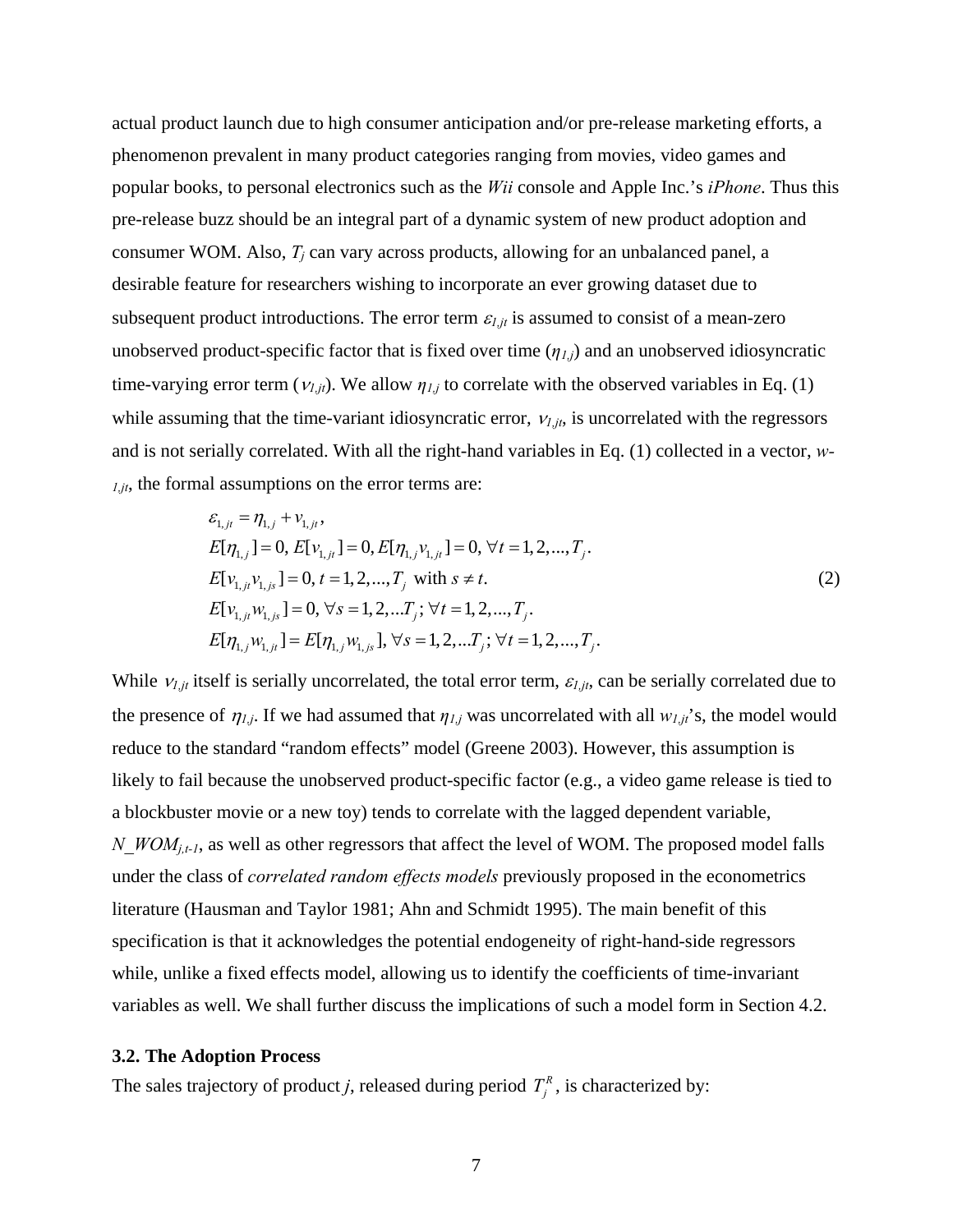<span id="page-8-0"></span>
$$
S_{ji} = \begin{cases} (M_{ji} - NS_{j,t-1})(\frac{\exp(V_{ji})}{1 + \exp(V_{ji})}), & \text{for } t \ge T_j^R; \\ 0, & \text{for } t < T_j^R. \end{cases}
$$
  
where  $V_{ji} = \beta_0 + \beta_4 \cdot N \cdot AD_{jt} + \beta_p \cdot N \cdot PBL_{jt} + \beta_w \cdot N \cdot WOM_{jt}$   
 $+ \beta_x' x_{jt} + \beta_s (NS_{j,t-1}/M_{jt}) + \beta_Q Q_{jt} + \beta_\sigma \sigma_{jt}^2 + \varepsilon_{2,jt}.$   
 $\varepsilon_{2,jt} = \eta_{2,j} + \nu_{2,jt}.$  (4)

<span id="page-8-1"></span> $S_{jt}$  is unit sales for product *j* during period *t* (which equals zero before its release period,  $T_i^R$ ).  $M_{jt}$  is the market potential for product *j*. We allow the market potential to vary over time because, in our empirical context of the video game market, the installation base for the three major consoles (PlayStation 3, Wii, and Xbox 360) grew considerably over the sample period. Ignoring time-varying market potential might bias our model estimates. *NSj,t-1* is the cumulative sales of product *j* up to the end of period *t-1*. Product adoption rate is a logit function of marketing communications (*N\_AD<sub>it</sub>* and *N\_PBL<sub>it</sub>*), word of mouth (*N\_WOM<sub>it</sub>*), product characteristics  $(x_{it})$ , the cumulative pool of past adopters  $(NS_{i,t-1})$ , as well as consumers' mean perception  $(Q_{jt})$  and uncertainty ( $\sigma_{jt}^2$ ) about product *j*'s quality. Although the demand equation is not explicitly derived from the consumer-level utility functions, the inclusion of mean quality perception and uncertainty in the demand equation is structurally consistent with consumer choice models based upon expected utility maximization when consumers face uncertain product attributes (e.g., Roberts and Urban 1988; Erdem and Keane 1996). The error term is also composed of a product-specific fixed factor (*η2,j*), and a time-variant idiosyncratic error  $(v_{2,jt})$  and we impose similar structure on the error terms as in Eq. [\(2\)](#page-7-0): in particular, we allow  $\eta_{2,j}$  to correlate with the regressors in Eq. [\(3\)](#page-8-0) while assuming that the regressors are strictly exogenous with respect to  $v_{2,jt}$  and that  $v_{2,jt}$  itself is serially uncorrelated. We do not impose any cross-equation structure on the error terms, i.e.,  $\varepsilon_{l,jt}$  and  $\varepsilon_{2,jt}$  can be freely correlated (or uncorrelated).

Note that this demand specification, similar to the general family of diffusion models, conceptualizes new product adoption rate as a function both of external influences through marketing efforts and of internal influences through social contagion (Mahajan and Peterson 1978; Sultan, Farley, and Lehmann 1990). However, the model has three distinct advantages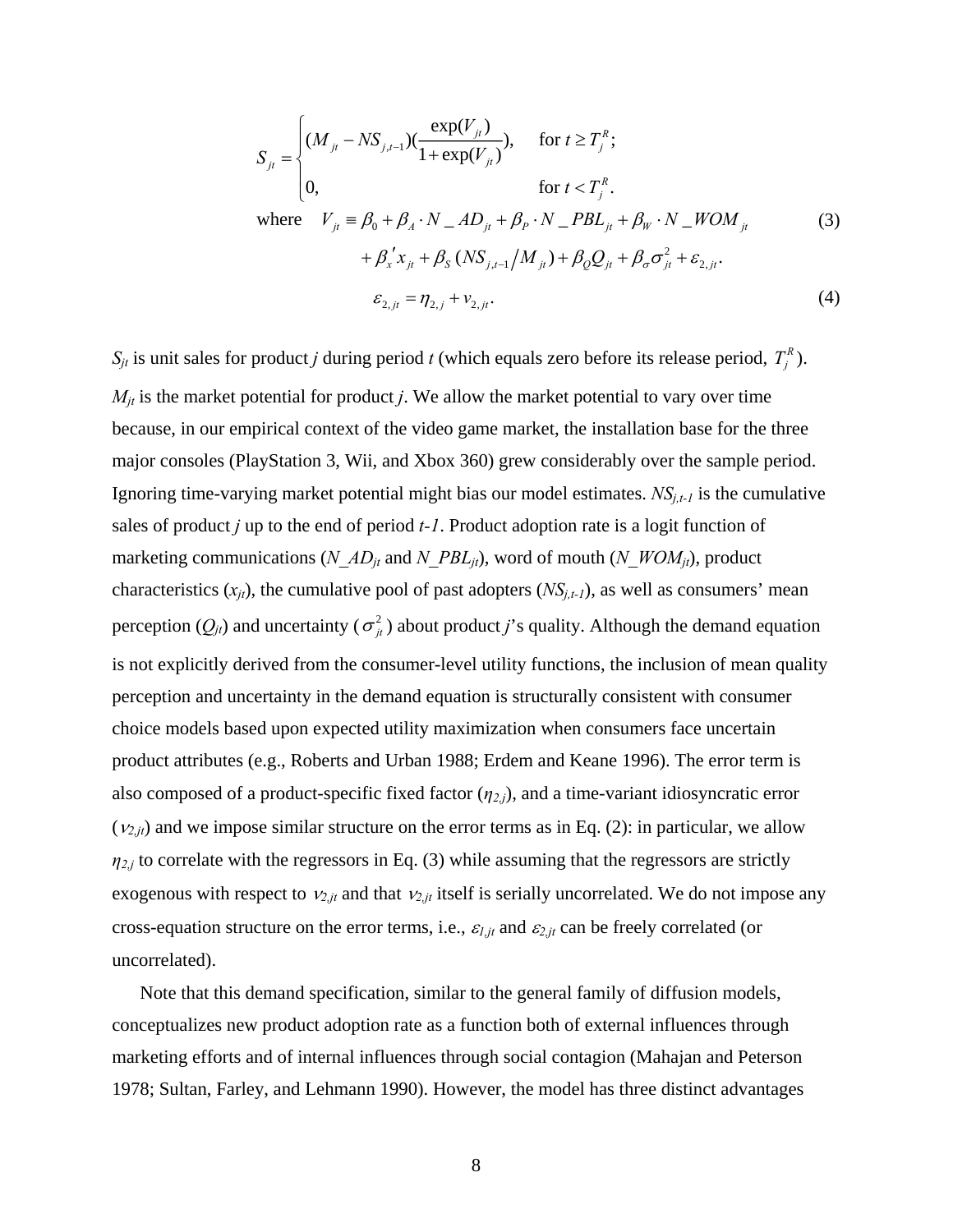over conventional new product sales models. First, unlike the typical diffusion model that predicates social contagion ("imitation") solely on the indirect measure of past adopters  $(NS_{i,t-1})$ , the current model also incorporates a direct measure of the scale of consumer WOM activities as a complementary construct of the strength of social contagion. Second, the proposed model allows pre-release WOM to affect post-release sales. Third, it enables us to investigate the exact process through which social contagion takes effect: namely, an informative mechanism (by influencing  $Q_{jt}$  and  $\sigma_{it}^2$ ), and a non-informative (persuasive) mechanism (as captured by  $\beta_W$ ). Capturing the formation of consumers' quality perception is an important feature because the true quality of a new product is only imperfectly known to the consumers early in its lifecycle, and we model how consumers learn from others about the quality of the product. Here we use "quality" to broadly represent the vertically differentiating component (i.e., "the higher the better") of a product that is not immediately observable. For instance, for a video game, "quality" captures the extent to which a video game is enjoyable, fun, exciting to play, etc. We now describe the process by which consumers learn about the true quality of a new product.

#### <span id="page-9-0"></span>**3.3. Quality Learning**

We model quality learning as a Bayesian updating process as in previous studies such as Erdem and Keane (1996) and Narayanan, Manchanda and Chintagunta (2005). Suppose the inherent quality of product *j* for consumer *i* is given by

$$
Q_{ij} = Q_j + \varsigma_{ij}, \ \varsigma_{ij} \sim N(0, \sigma^2_{\varsigma}).
$$

<span id="page-9-1"></span>where  $Q_j$  is the average true quality of product *j* across consumers, and  $\sigma_{\zeta}^2$  captures the heterogeneity in consumers' tastes. Before consumers obtain any information signal on quality, the prior distribution on  $Q_i$  is

$$
\tilde{Q}_{j0} \sim N(Q_0, \sigma_0^2) \tag{6}
$$

Note that although we assume that the prior belief is the same across products, different products can still differ in initial attractiveness due to observed product attributes and marketing activities as specified in Eq. [\(3\)](#page-8-0). Consumers who have not adopted product *j* at the beginning of period *t* update their beliefs on *Qj* from three information sources: media advertising, publicity, and WOM. All three sources are postulated to give consumers noisy signals about the true quality of the new product. Specifically, the quality signal from the *i*-th WOM message (or,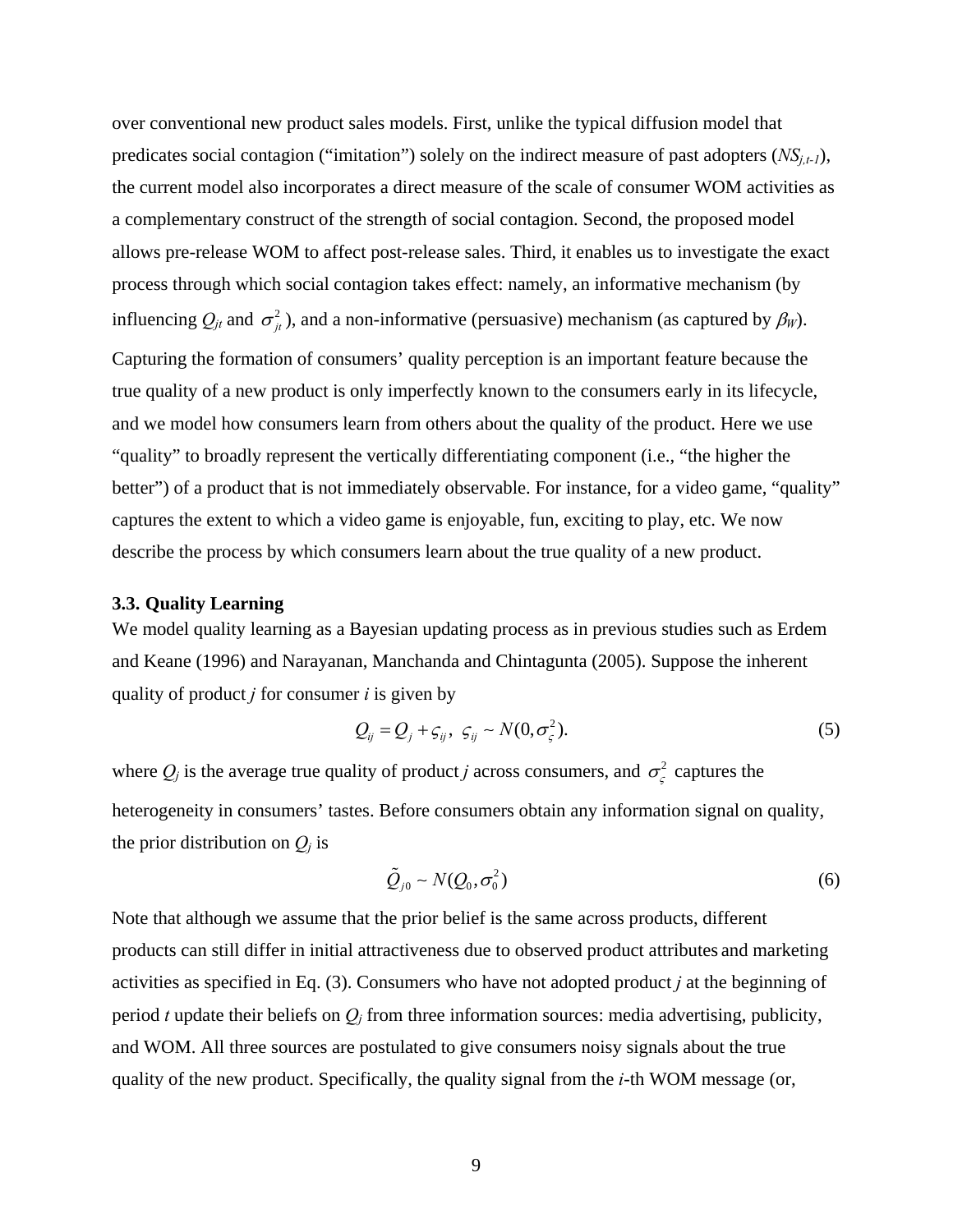equivalently, the *i*-th consumer who sends out a WOM message) about product *j* at time *t* is assumed to be distributed around the individual-specific quality,  $Q_{ij}$ , with an independent, normally distributed error:

$$
WOM_{ijt} = Q_{ij} + \tilde{\mathcal{O}}_{ijt}^{WOM}, \ \ \tilde{\mathcal{O}}_{ijt}^{WOM} \sim N(0, \tilde{\sigma}_{WOM}^2). \tag{7}
$$

<span id="page-10-0"></span>Plugging Eq. [\(5\)](#page-9-1) into Eq. [\(7\),](#page-10-0) we have

$$
WOM_{ijt} = Q_j + \upsilon_{ijt}^{WOM}, \text{ where } \upsilon_{ijt}^{WOM} \equiv \varsigma_{ij} + \tilde{\upsilon}_{ijt}^{WOM}.
$$
 (8)

It follows that  $v_{ijt}^{WOM} \sim N(0, \sigma_{WOM}^2)$ , where  $\sigma_{WOM}^2 \equiv \sigma_{\varsigma}^2 + \tilde{\sigma}_{WOM}^2$ .

The *i*-th advertising message and *i*-th publicity message for product *j* at time *t*, respectively, are given by:

$$
AD_{ijt} = Q_j + \nu_{ijt}^{AD}, \nu_{ijt}^{AD} \sim N(0, \sigma_{AD}^2)
$$
\n(9)

$$
PBL_{ijt} = Q_j + \nu_{ijt}^{PBL}, \nu_{ijt}^{PBL} \sim N(0, \sigma_{PBL}^2)
$$
\n(10)

Given the distributional assumptions on the prior quality belief and the informational signals, the posterior belief on  $Q_i$  at time  $t$  can be obtained via the Bayes' theorem: specifically, the posterior belief on  $Q_j$  also follows a normal distribution with mean  $Q_{jt}$  and variance  $\sigma_i^2$ :

$$
\tilde{Q}_{jt} \sim N(Q_{jt}, \sigma_{jt}^2)
$$
\n(11)

<span id="page-10-1"></span> $Q_{jt}$  is the mean quality perception and  $\sigma_{jt}^2$  is the variance that captures consumers' uncertainty about true quality. Assuming that the signal noises are independent of each other, we obtain

$$
\frac{1}{\sigma_{ji}^2} = \frac{1}{\sigma_{j,t-1}^2} + \frac{N_{-}WOM_{ji}}{\sigma_{WOM}^2} + \frac{N_{-}AD_{jt}}{\sigma_{AD}^2} + \frac{N_{-}PBL_{jt}}{\sigma_{PBL}^2}
$$
(12)

The inverses of  $\sigma_{WOM}^2$ ,  $\sigma_{AD}^2$  and  $\sigma_{PBL}^2$  represent the signal precision of each information source. As more information about product *j* is acquired, Eq. [\(12\)](#page-10-1) shows that the precision increases, i.e., the uncertainty parameter  $\sigma_{\mu}^2$  decreases. The mean of the posterior belief is updated as follows:

$$
Q_{ji} = \sigma_{ji}^{2} \cdot \left(\frac{Q_{j,t-1}}{\sigma_{j,t-1}^{2}} + \frac{\sum_{i=1}^{N-M_{Di}} WOM_{ijt}}{\sigma_{WOM}^{2}} + \frac{\sum_{i=1}^{N-M_{Di}} AD_{ijt}}{\sigma_{AD}^{2}} + \frac{\sum_{i=1}^{N-PBL_{ji}} PBL_{ijt}}{\sigma_{PBL}^{2}}\right) = \sigma_{ji}^{2} \cdot \left(\frac{Q_{j,t-1}}{\sigma_{j,t-1}^{2}} + \frac{N-MOM_{ji} \cdot \overline{WOM}_{ji}}{\sigma_{WOM}^{2}} + \frac{N-AD_{ji} \cdot \overline{AD}_{ji}}{\sigma_{AD}^{2}} + \frac{N-PBL_{ji} \cdot \overline{PBL}_{ji}}{\sigma_{PBL}^{2}}\right).
$$
\n(13)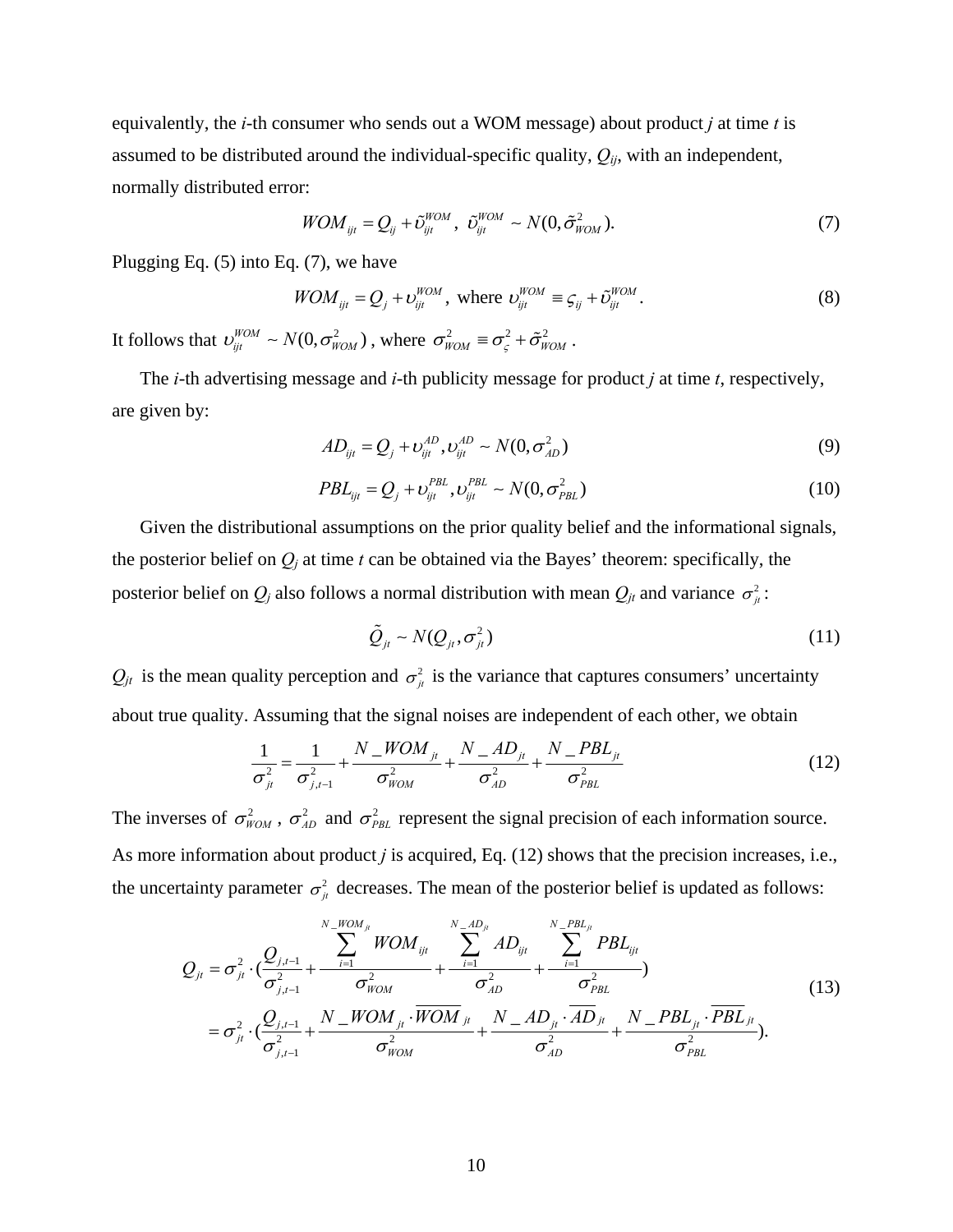where  $\overline{WOM}_{jt}$ ,  $AD_{jt}$  and  $PBL_{jt}$  are the mean signals from WOM, advertising and publicity, respectively, on  $Q_i$  during period *t*. The mean quality perception  $Q_{it}$  and variance parameter  $\sigma_i^2$ generated from this learning mechanism then influence WOM generation and new product adoption pattern as characterized in Eq. [\(1\)](#page-6-0) to Eq. [\(4\).](#page-8-1)

#### <span id="page-11-0"></span>**4. Data and Estimation**

#### **4.1. Data**

We apply the model to the U.S. video game market. Video game software constitutes an \$11.6 billion market in 2008, larger than both the music (\$10.4 billion) and theatrical movie markets (\$9.6 billion), and is the largest entertainment sector second only to the DVDs (\$21.6 billion). It is estimated that 44% of adults aged 18 and above play some form of video game (Mintel 2008). The video gaming market consists of console/handheld games (\$8.6 billion), online games (\$1.4 billion), and mobile phone games (\$641 million). We focus our empirical study on the largest segment of this market: video game titles developed for the three seventh-generation home consoles – Sony's PlayStation 3, Microsoft's Xbox 360, and Nintendo's Wii.

Our sample includes the 160 top-selling console games released between January 2007 and March 2008. For each title, we collected data on its release date, genre (e.g., Action, Fighting, Sports, Music/Dance), ESRB rating (Everyone, Everyone 10+, Teen, and Mature), console platform (i.e., PlayStation 3, Xbox 360, and Wii), as well as monthly sales and average monthly retail prices during the 15-month sample period. Since the adoption of video game software requires the ownership of the compatible hardware, we also collected data on the monthly sales of the three consoles from their respective launch dates to control for the evolving hardware installed bases**.** [Figure 3](#page-36-0) illustrates the distinct growth patterns for the three game hardware platforms during the sample period. Our sample consists of 33% Wii games, 44% Xbox 360 games, and 23% PlayStation 3 games.

#### [[Figure 3](#page-36-0) Goes Here]

The advertising data were collected from four major monthly video game magazines – *Game Pro*, *Electronic Gaming Monthly*, *Nintendo Power*, and *Xbox Magazine*. [3](#page-11-1) All advertisements on

<span id="page-11-1"></span> $3$  Although it would be desirable to obtain advertising data on other media such as TV and online, such data were unavailable to us. However, according to the video gaming industry executives who we interviewed, advertising across media is often highly correlated.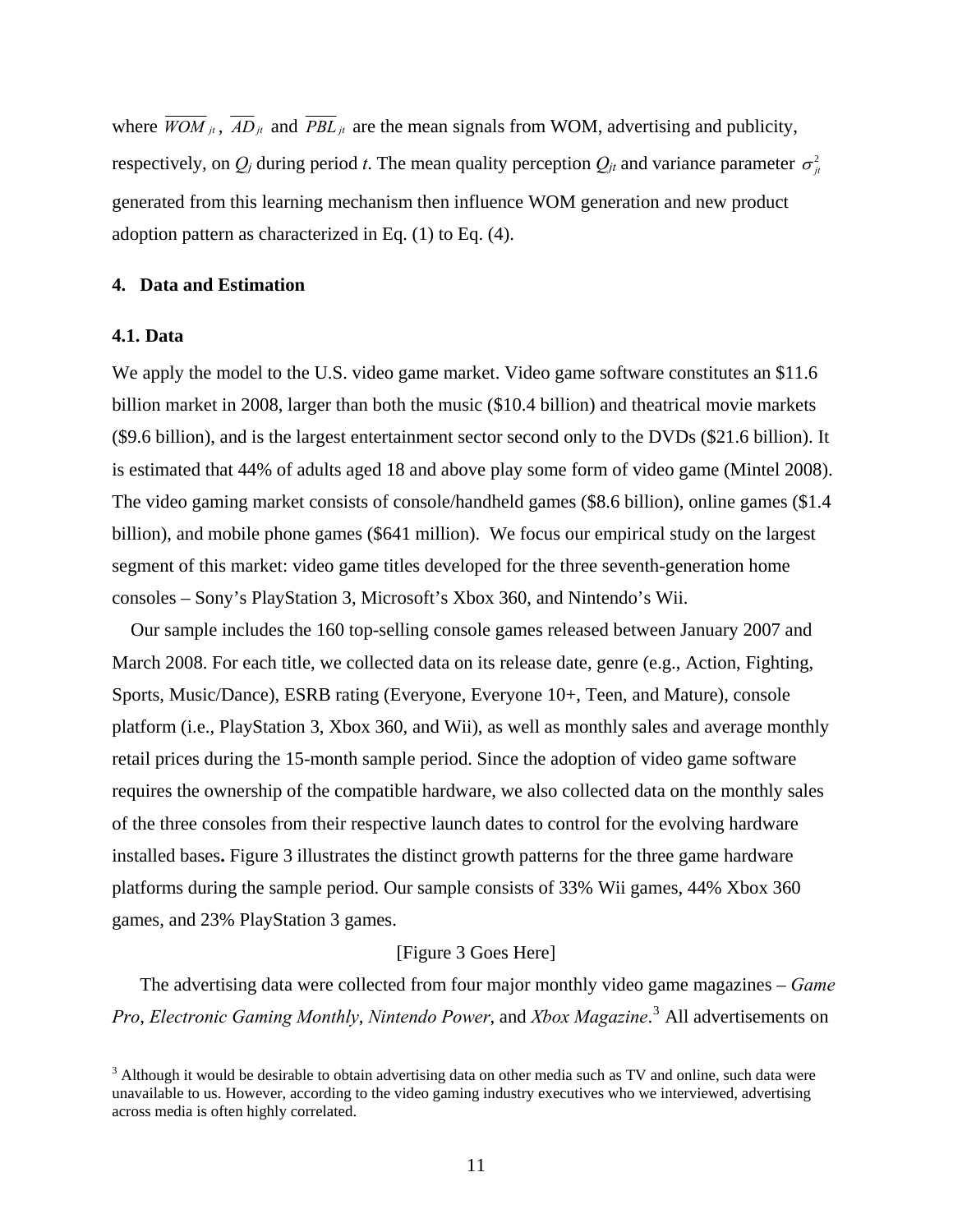the sample video games were counted in each issue of the four magazines, together with the size of each advertisement (including half-page, full-page, 2-page, and 4-page ads). The page count was weighted by the circulation of a given magazine to obtain a measure of total advertising impressions in each month, which is used as the measure for  $N$   $AD_{it}$ . The publicity data were compiled from 36 major print and online media sources that regularly report and review newly released video games, including *Yahoo! Video Games*, *IGN.com*, *Maxim Online*, *USA Today*, and *GameSpot*. (A full list of these media sources is available in the Web Appendix.) Only articles that offer detailed descriptions or opinions on a video game were recorded: in other words, if an article only mentions a game title in passing, without providing any detail or assessment, it was excluded from our publicity measure. For each publicity piece, we collected the publishing date and, if present, the reviewer score accompanying the article. Since different publications employ different scoring schemes, we converted all the scores to a 10-point scale; for instance, if a game receives three out of four stars from a reviewer, the score is coded as 7.5. The average reviewer score in that month provides a direct measure of  $\overline{PBL}_{\mu}$ . Since the media reports come from a mix of print and online, general-interest and gaming-specialty sources, it is not possible to find a unifying weighting scheme such as magazine circulation to adjust for their disparate influences. A close observation of the data reveals that the more influential sources tend to have a more comprehensive coverage of new video games while less influential sources tend to cover only the more popular titles. Therefore, we used the logarithm of the number of news articles for a given title in each month as a measure for *N\_PBLjt*.

To measure consumer WOM, we utilized a unique data set compiled from a database maintained by *Nielsen BuzzMetrics* that assembles the complete user-generated content of over 200 online discussion boards and forums dedicated to video gaming. For each video game in our sample, we used a computer program to collect all the posts that referenced a particular game title. Usually, multiple query terms were applied to ensure better coverage (e.g., "Mario Galaxy" and "Super Mario Wii" for *Super Mario Galaxy*). This total number of posts on a game in a given month provides a measure of *N\_WOM<sub>it</sub>*. Compared to most extant research on online WOM that only uses data from one or two websites, our data set provides a much broader coverage of the entire universe of consumer online WOM in, and therefore should increase our confidence in the validity of the empirical findings.

Table 1 reports the key descriptive statistics of the data for the 160 games in our sample.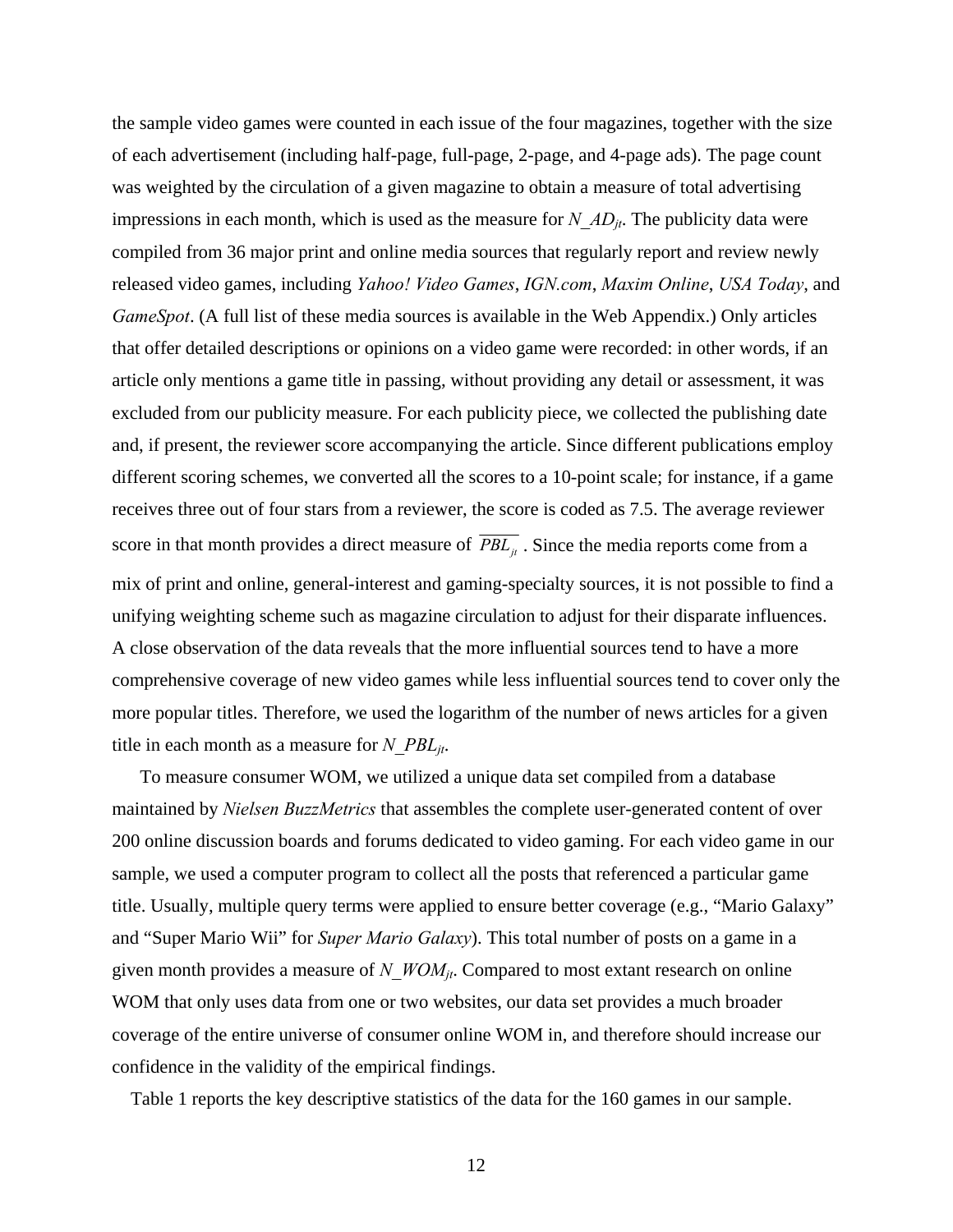#### [Table 1 Goes Here]

#### <span id="page-13-0"></span>**4.2. The Estimation Approach**

#### **4.2.1. Endogeneity**

In both the WOM and demand equations, we allow unobserved factors ( $\eta_{1,j}$ , and  $\eta_{2,j}$ ), to be correlated with the explanatory variables in the two equations. For instance, if an econometrically unobserved product attribute (or a measurement error in the quality construct) persists over time in the sales equation, it can be correlated with price, advertising, publicity, WOM, as well as cumulative past sales. Such endogeneity, if unaccounted for, would result in inconsistent coefficient estimates for these variables. A conventional technique to circumvent this problem with panel data is a fixed-effect estimator that transforms the data into deviations from the group means and hence utilizes only "within-group" variation. However, this estimator has two important drawbacks: first, coefficients of time-invariant variables (e.g., game genres, console platforms) cannot be identified, so we would not be able to measure their impact on WOM or sales; second, the fixed-effect estimator can be inefficient because it ignores the between-product variation in the data. Another alternative is to find external instruments for the potentially endogenous regressors: these variables, excluded from the demand equation, should correlate with, say, WOM and cumulative past sales, but should be uncorrelated with  $\eta_{2,i}$ . Finding and verifying such instruments empirically is rarely feasible.

Hausman and Taylor (1981) proposed an instrumental variable estimator that takes advantage of the panel structure of the data to resolve the endogeneity issue. Boulding and Christen (2003) applied this approach to evaluating the market entry order effect on firm performance. The intuition of this identification strategy is as follows: under certain assumptions on the first and second moments similar to those in Eq. [\(2\),](#page-7-0) one can use the mean-differenced time-varying variables as valid instruments to help identify the parameters for these variables. This is because  $(w_{it} - \overline{w}_{i})$ , where  $w_{it}$  is a potentially endogenous time-varying variable (such as *N\_WOM*, *N\_AD and N\_PBL*) and  $\bar{w}_i$  is its within-product mean, is orthogonal to the product-fixed effects,  $\eta_{1,j}$  and  $\eta_{2,j}$ . Moreover, if we know that certain time-varying regressors are exogenous, they offer extra instruments through their within-product means, a major advantage that enables hypothesis testing based on over-identifying restrictions and also helps identify any endogenous time-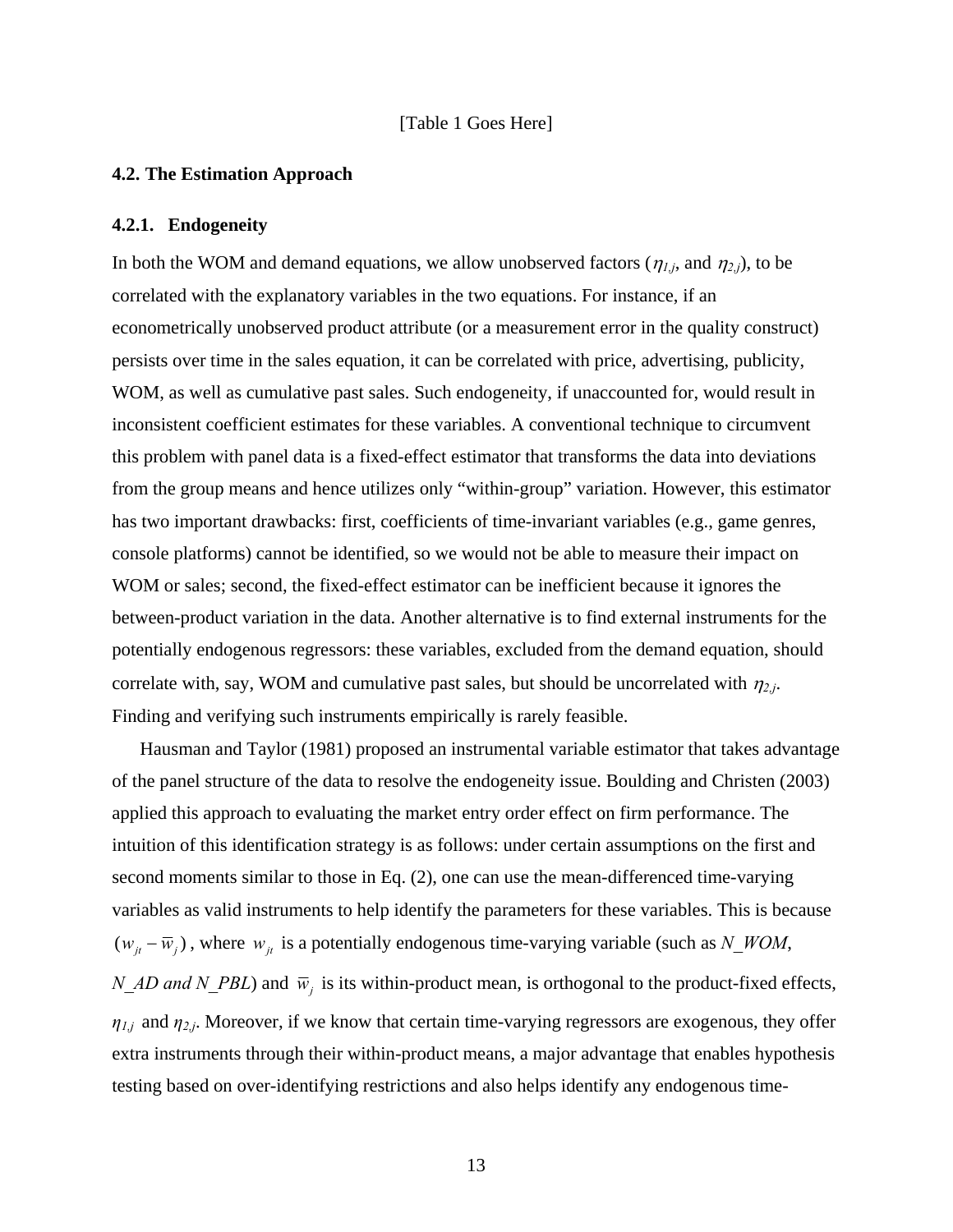invariant variable. In the WOM equation, *N\_WOMj,t-1*, *N\_ADjt*, *N\_PBLjt*, and *Sj,t-1* are potentially endogenous and are thus instrumented with their mean-differenced values, while  $Q_{j,t-1}$ ,  $\sigma_{jt}^2$  and the time-varying elements in  $x_{it}$  offer extra instruments through their within-product means. In the sales equation, we treat *N\_WOM<sub>jt</sub>*, *N\_AD<sub>jt</sub>*, *N\_PBL<sub>jt</sub>*, and *NS<sub>j,t-1</sub>/M<sub>jt</sub>*, and price as endogenous, the rest of the time-varying variables in  $x_{jt}$ , together with  $Q_{jt}$  and  $\sigma_{jt}^2$ , offer extra instruments.

#### **4.2.2. The GMM estimator**

We construct a generalized method of moments (GMM) estimator. Let z be a vector of instruments that are exogenous to the error terms in Eq. [\(1\)](#page-6-0) and Eq. [\(3\)](#page-8-0). The GMM estimator is given by the solution to the following optimization problem:

$$
\hat{\theta}_{GMM} = \underset{\theta \in \Theta}{\arg \min} \, \varepsilon(\theta)' ZWZ' \varepsilon(\theta), \tag{14}
$$

where  $\varepsilon = [\varepsilon_1; \varepsilon_2]$ , and  $\varepsilon_1$  and  $\varepsilon_2$  are the stacked error terms from Eq. [\(1\)](#page-6-0) and Eq. [\(3\)](#page-8-0). *Z* is a block diagonal matrix with the instruments corresponding to  $\varepsilon_1$  and  $\varepsilon_2$  occupying the diagonal blocks. *W* is a symmetric positive definite weighting matrix, and the efficient GMM estimator is obtained when the "optimal" weighting matrix,  $E[(Z' \epsilon Z)]^{-1}$ , is applied based on a consistent estimator of  $\theta$ . The advantage of using the inverse of the variance-covariance matrix of the moments as the weighting matrix is that higher weights are given to the moments with lower variance.

Write  $\alpha = [\alpha_0, \alpha'_x, \alpha_A, \alpha_P, \alpha_W, \alpha_S, \alpha_O, \alpha_\sigma]^T$ ,  $\beta = [\beta_0, \beta'_x, \beta_A, \beta_P, \beta_W, \beta_S, \beta_O, \beta_\sigma]^T$ , and  $\mu = [\sigma_0^2, \sigma_{WOM}^2, \sigma_{AB}^2, \sigma_{PBL}^2]$ '. Note that while the WOM equation is linear in the error term, the demand equation is not. However, it can be re-written as

$$
\ln(\frac{S_{jt}}{M_{jt} - NS_{j,t-1}}) - \ln(1 - \frac{S_{jt}}{M_{jt} - NS_{j,t-1}}) = V_{jt}, \text{ for } t \ge T_j^R.
$$
 (15)

This inversion enables the use of standard instrumental variables and also allows all the parameters contained in  $\beta$  to enter the GMM objective function linearly so that the first-order condition can be analytically solved within the optimization routine (Berry 1994; Berry, Levinsohn, and Pakes 1995). As a result, both  $\alpha$  and  $\beta$  enter the GMM objective function linearly, and only  $\mu$  enters the objective function nonlinearly.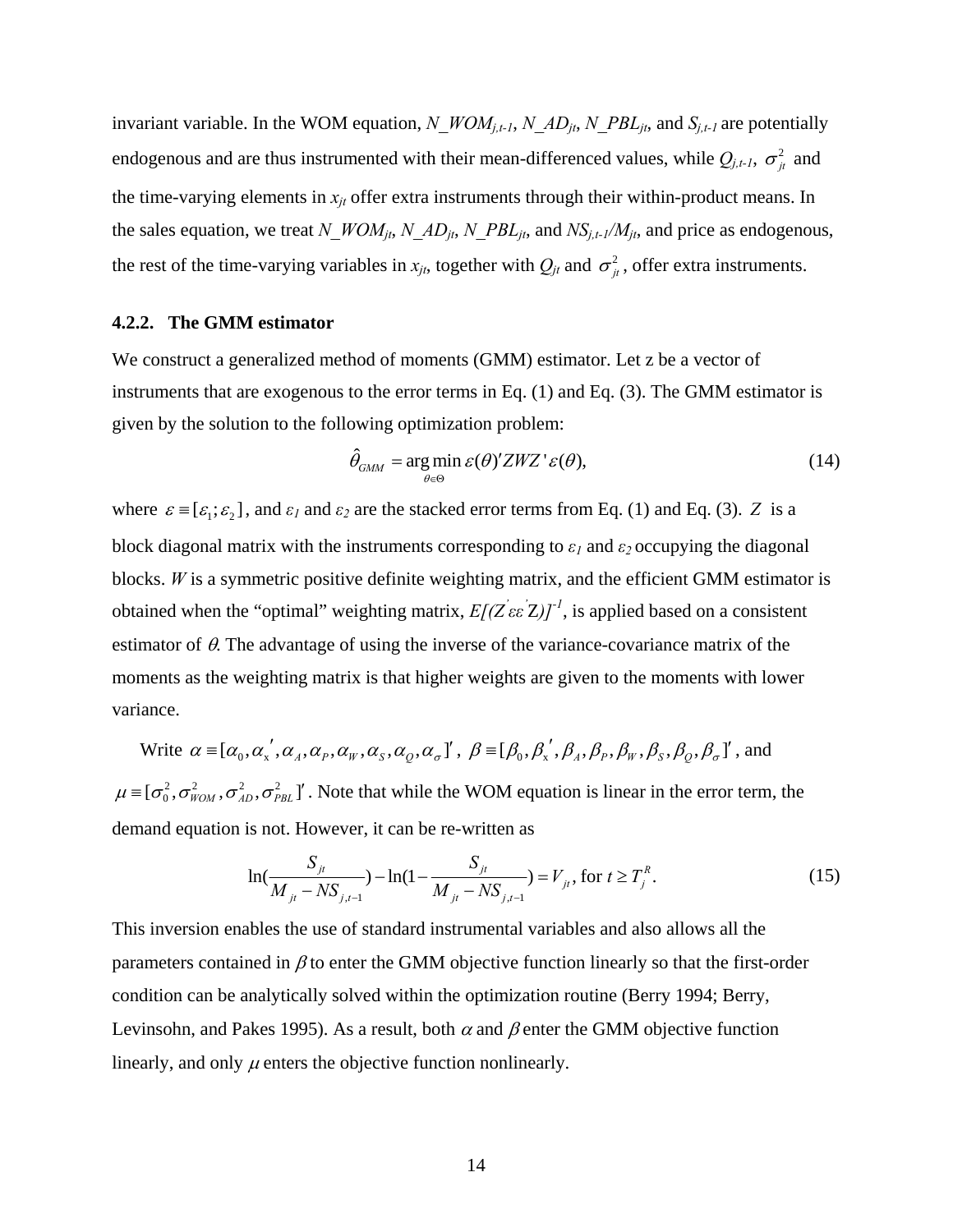The estimation approach proceeds as follows: for each set of  $\mu$ , the latent variables  $Q_{jt}$  and  $\sigma_{it}^2$  are computed and plugged into the GMM optimization problem so that the linear parameters are analytically found that minimize the GMM objective function conditional on the nonlinear parameters,  $[\hat{\alpha}(\mu);\hat{\beta}(\mu)]$ . The algorithm then searches over the space of  $\mu$  until the GMM objective function reaches its global optimum.

Theoretically, the true quality of each game,  $Q_i$ , can be identified through a joint estimation of the WOM equation, demand equation, and the quality learning equation. For instance, the across-game differences in their long-term sales patterns allow the identification of these parameters. However, this would require another 160 nonlinear parameters to estimate. An alternative is to estimate  $Q_i$ 's in a first-step estimation from the quality learning process. Specifically, the time-specific mean publicity signal,  $\overline{PBL}_{jt}$  alone should be an asymptotically consistent estimate of  $Q_i$ . In order to improve the efficiency of this estimator, we supplemented the main data set on publicity with another 12 months of data on reviewer ratings on IGN.com (April 2008 to March 2009). To ensure that these two data sets can be pooled, we ran a *t*-test on the ratings before and after April 2008 and did not detect a statistically significant difference between the means.

Another estimation issue is that, though the variance parameter  $\sigma_{it}^2$  evolves deterministically, the mean quality perception  $Q_{it}$  evolves stochastically from the econometrician's viewpoint: the consumers observe the signals from all three sources, but the econometrician only observes *PBL jt* quantitatively through observed reviewer scores. This means that  $\overline{WOM}$  *jt* and  $\overline{AD}$  *jt* need be treated as random variables in the estimation approach<sup>[4](#page-15-0)</sup>:

$$
\overline{WOM}_{jt} \sim N(Q_j, \frac{\sigma_{WOM}^2}{N_{-}WOM_{jt}}); \overline{AD}_{jt} \sim N(Q_j, \frac{\sigma_{AD}^2}{N_{-}AD_{jt}})
$$
\n(16)

We simulate 800 random draws each for  $\overline{WOM}_{jt}$  and  $\overline{AD}_{jt}$  per period, construct the serially correlated vectors of mean quality perception,  ${Q_{it}}_{t=1}^T$ , and use the Monte Carlo means for  $\{\hat{Q}_{it}(\mu)\}_{t=1}^T$ . Note that while we do not explicitly model the valence of WOM, it is implicitly

<span id="page-15-0"></span><sup>&</sup>lt;sup>4</sup> Potential text mining techniques might be able to link the contextual and linguistic characteristics of the WOM messages to a quantitative measure for the quality signal contained in these messages. However, no such techniques have been established. Therefore, we chose to remain agnostic about the detailed content of the WOM messages aside from the relatively innocuous assumption that, on average, they reflect the true quality of the focal product.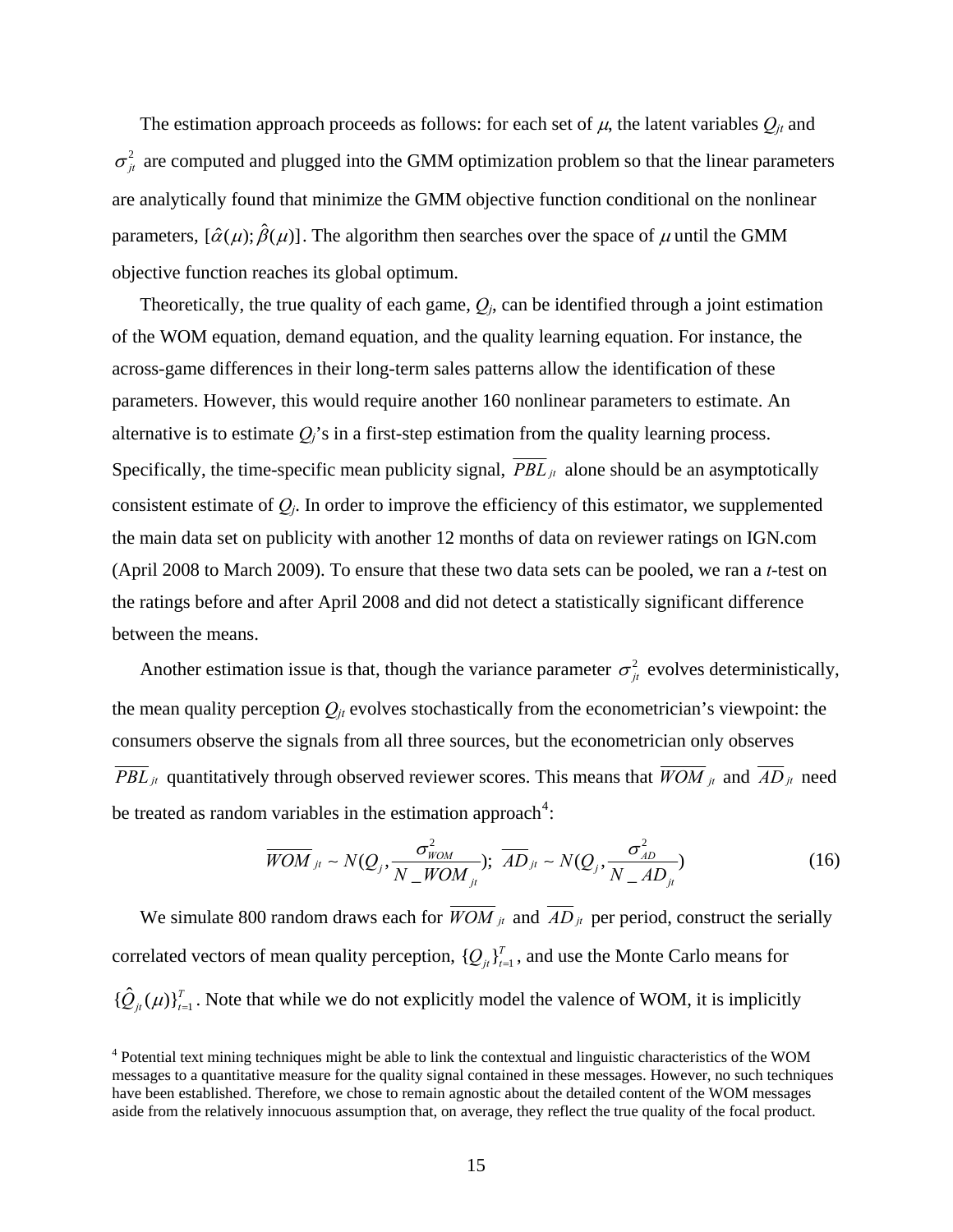accounted for in the learning process under the reasonable assumption that consumers spread truthful messages about their experience with the new product. In other words, for a high-quality product, consumers' perception of its true quality,  $Q_{it}$ , will gradually adapt from the prior mean to its true value, approximating the effect of predominantly positive WOM.

#### **4.3. Identification**

The linear parameters in the demand equation are identified through the within- and betweenproduct variations in the marketing mix variables and WOM measures. The signal variances of information sources are essentially identified through the different sales trends of higher- and lower-quality games over time. Since the signal variances are not identifiable separately from the prior variance, we normalize  $\sigma_0^2$  to one.

#### <span id="page-16-0"></span>**5. Results**

#### **5.1. Parameter Estimates**

We report three sets of parameters estimated from the full model in Table 2: parameters pertaining to the development of WOM (Eq. [\(1\)\)](#page-6-0), parameters in the new product diffusion model  $(Eq.3)$ , and parameters characterizing the quality learning process  $(Eqs. (5) - (13))$ .

#### [Table 2 Goes Here]

The left panel in Table 2 presents the coefficients of the demand equation. All three modes of communication – WOM, advertising, and media publicity – directly exert significantly positive effects on the adoption rate of new video games. This captures the *persuasive* effect of communication irrespective of the quality signals contained in these messages.

Noticeably, the coefficient of WOM volume ( $N$  WOM<sub>it</sub>) is significantly positive even when the cumulative number of past adopters  $(NS_{i,t-1})$  has been controlled for. This underscores the need to directly measure WOM and integrate it in a new product diffusion model. On the other hand, the positive coefficient of  $NS_{i,t-1}$  suggests that there is a residual social contagion effect beyond what is captured by the online WOM measure alone, such as offline WOM communication or observational learning. Taken together, this implies that both the direct measure (such as online WOM volume) and indirect measure (such as accumulative past adopters) of social contagion should be incorporated in a durable goods diffusion model.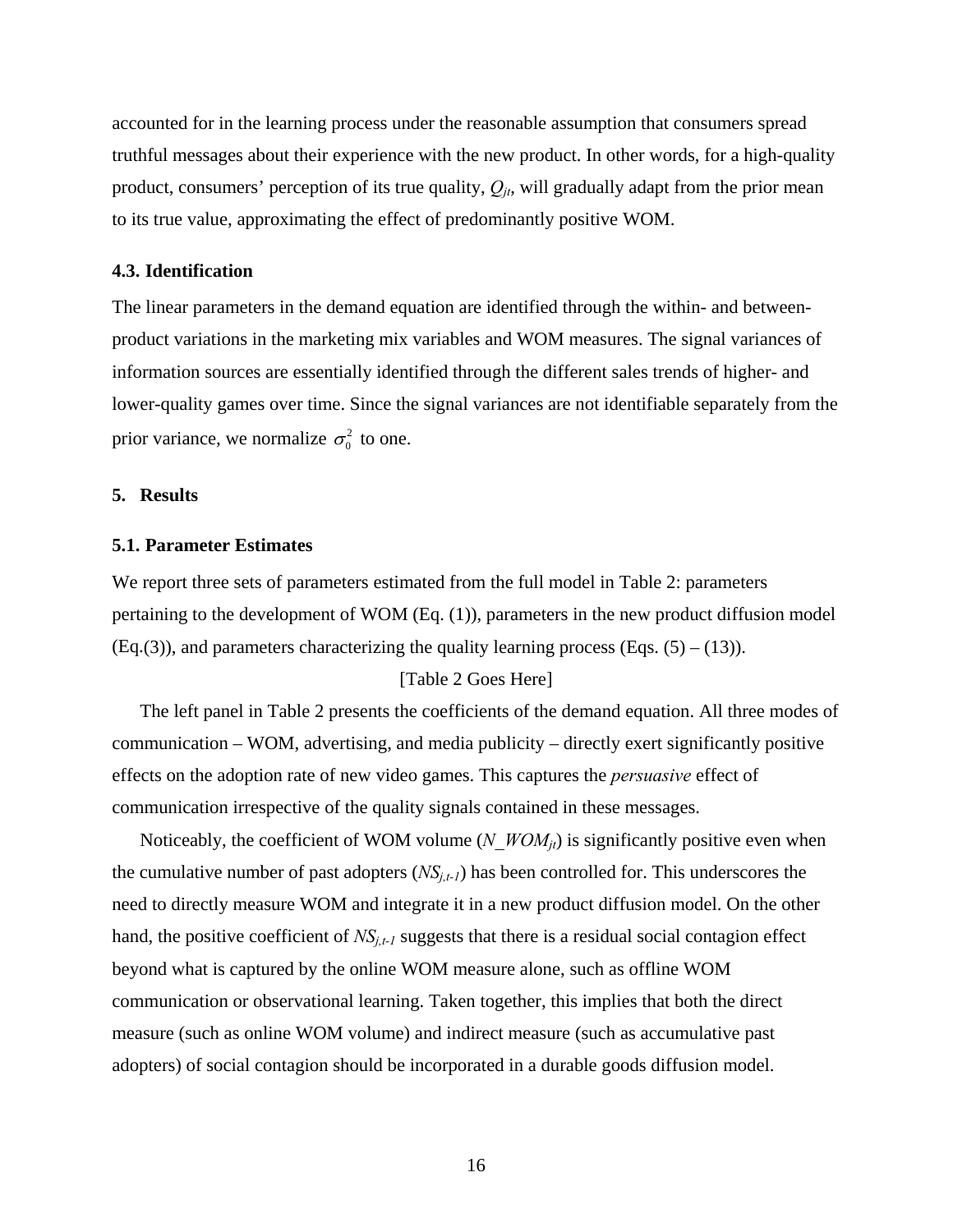The price coefficient is negative and statistically significant. The trend coefficient is also negative. Our sales equation already accounts for the shrinking pool of potential adopters due to the exit of past adopters, so the negative trend reflects the decaying appeal of a video game as it ages, a feature shared by many novelty-driven product categories such as movies, DVDs, popular fictions, and fashion goods (e.g., Eliashberg, Elberse, and Leenders 2006).

As expected, the mean quality perception  $(Q_{it})$  has a positive effect on adoption. The level of uncertainty about the quality of a new video game ( $\sigma_{i}^{2}$ ) reduces diffusion rate, meaning that consumers are risk-averse: even for an average-quality video game, informative signals reduce consumers' uncertainty about the product quality and therefore increase adoption rate.

The results confirm the highly seasonal nature of video game demand. Demand slumps in the first quarter, picks up in the second quarter, drops in the third quarter, hits its nadir in October and moderately rises in November. It then peaks in the major gift-buying season of December. Mature-rated games sell significantly less than Everyone-, Everyone-over-10 (E10)- or Teenrated games. This mirrors the movie market where R-rated movies generally have lower demand than movies with other MPAA ratings. The three console platforms also have marked differences in the software adoption rate: PlayStation 3 (used as the base category here) has the highest software purchase rate per installed hardware base on average, followed by Wii, whereas Xbox 360 has the lowest. This is probably due to the fact that the Xbox 360 console was released a year before (November 2005) the other two consoles were launched (November 2006). Since a new owner of hardware often stocks up on software titles, a newer console platform tends to enjoy a higher software-to-hardware ratio than an older platform. Among various game genres, the most popular ones include Music/Dance games (e.g., *Guitar Hero*), Family/Children games (e.g., *Wii Play*), and Role-Playing games (e.g., *Mass Effect*), possibly reflecting the broader demographic appeal of such genres.

Table 2 reports the coefficient estimates in the WOM evolution equation. As expected, lagged WOM volume has a significantly positive effect on current WOM, consistent with the momentum (or cascade) of WOM communication. The effect of advertising on WOM is statistically insignificant, whereas media publicity has a significantly positive effect. Lagged sales also positively affect WOM volume, as expected given that recent adopters are most likely to talk about their purchases and experiences. The mean quality perception  $(Q_{it})$  positively affects WOM volume, meaning that consumers are more likely to spread WOM about higher-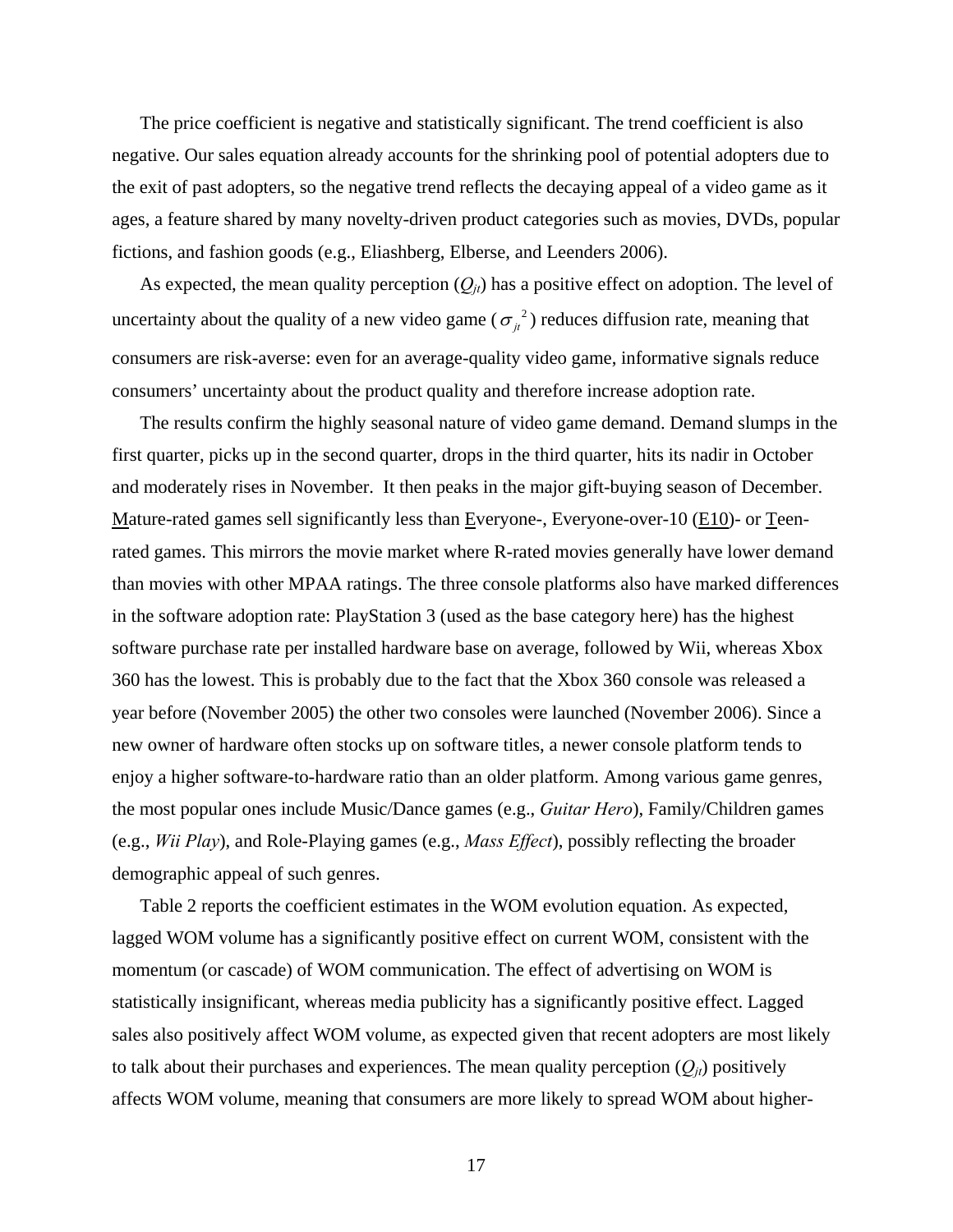quality products, even after controlling for lagged sales.<sup>[5](#page-18-0)</sup> Uncertainty ( $\sigma_{ji}^2$ ) has a negative coefficient: higher uncertainty regarding product quality decreases the volume of WOM. This finding is consistent with the social-capital based theory of WOM transmission (e.g., Stephen and Lehmann 2009): in the presence of limited information and high uncertainty, potential transmitters refrain from spreading WOM for fear of damaging their reputation or credibility.,.

The lower right panel in Table 2 presents the variance parameters characterizing the quality learning process. The WOM and publicity signal variances,  $ln(\sigma_{WOM}^2)$  and  $ln(\sigma_{PBL}^2)$ , are estimated to be relatively small, implying that WOM and publicity provide useful information regarding the true quality of a new video game. The estimate for the advertising signal variance,  $\ln(\sigma_{AD}^2)$ , is very large and imprecisely estimated (i.e., with a large standard error), suggesting that advertising is an extremely noisy signal for an average game. In other words, advertising has a significantly positive persuasive effect but no informative effect.

#### **5.2. Model Comparisons**

The proposed model (M1) provides good fit to the data. The correlation between actual and predicted sales across observations is 0.87, and that between actual and predicted WOM volume is 0.95. We construct three benchmark models to assess two main features of the proposed model: (i) the value of incorporating direct measures of WOM in a new product sales model; and (ii) the value of explicitly modeling quality learning in a diffusion framework. The first benchmark model (B1) excludes the direct WOM measure and variables related to quality learning. The second benchmark (B2) utilizes the WOM measure but excludes the learning variables, and the third benchmark (B3) utilizes the WOM and quality measures yet assumes instant learning (i.e., the true quality of a new product is revealed as soon as any information signal occurs), a specification primarily intended to test the validity of the assumed Bayesian updating process. In addition, we also estimated a version of the proposed model (M2) with only the demand equation for two reasons: First, the results reported in [Table 2](#page-32-0) arise from a joint estimation of the sales equation and the WOM equation. If the WOM development equation were misspecified, this

<span id="page-18-0"></span><sup>&</sup>lt;sup>5</sup> To detect potential U-shaped relationship between perceived quality and WOM volume, we estimated a specification with a quadratic specification of  $Q_{it}$  in the WOM generation equation. The quadratic term was statistically insignificant (parameter estimate  $= 1.2$ , *t*-value  $= 1.29$ ).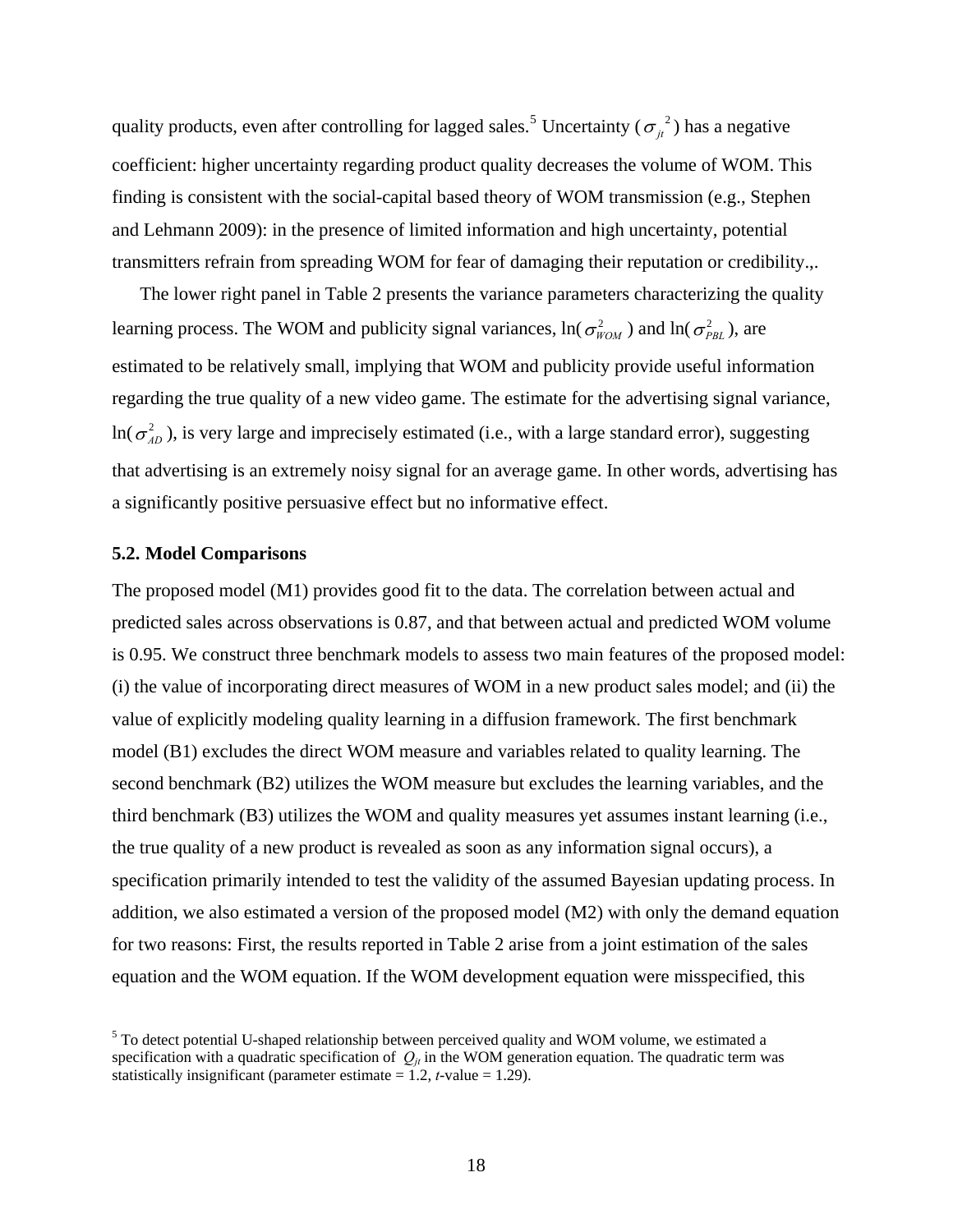might result in inconsistent estimates of the demand equation; therefore, it would be desirable to estimate the demand side separately to check the robustness of the results discussed above. Second, since the benchmark models only concern the sales equation, it would be necessary to estimate the demand side of the proposed model to have a uniform scale of performance comparison.

We first compare the parameter estimates in M1 (joint estimation of the demand and WOM equations) and M2 (estimation of the demand equation only). Most estimates are remarkably similar in these two models. The only notable difference is that the coefficient of  $Q_{jt}$  becomes insignificant at the 0.10 level in M2 although its value remains essentially the same as in M1. This suggests that joint estimation of the demand equation and the WOM equation is valid and improves efficiency. The estimates of the three benchmark models are reported in [Table 3.](#page-33-0) Since a GMM estimator of each benchmark model not only differs in the number of parameters but also by construction necessitates a different set of moment conditions, statistics (such as the Wald and Lagrange multiplier statistics) used to test null hypotheses for nested models cannot be applied. We use the model and moment selection criteria (MMSC) for non-nested GMM models proposed by Andrews and Lu (2001) to compare the alternative models. The MMSC are based on the *J*-test statistic for testing over-identifying restrictions with extra terms rewarding the use of fewer parameters and the use of more moment conditions. The MMSC-AIC and MMSC-BIC are analogous to the widely used likelihood-based AIC and BIC selection criteria, and a smaller value of either statistic denotes a better fit. The result shows that the proposed model with direct WOM and learning (M2) outperforms the three benchmarks on both the MMSC-AIC and MMSC-BIC criteria. When the model with no learning (B2) and the model with instant learning (B3) are compared, B2 actually has a slightly better fit than B3, substantiating the Bayesian updating construct; that is, the quality belief is gradually updated through a stream of informational signals rather than instantly and conclusively formed.

### [Table 3 Goes Here]

It is worthwhile to notice that B2 and B3 appear to overestimate the direct effect of WOM (0.046 and 0.025 vs. 0.013 in the proposed model) due to the omission of the quality learning mechanism. Since WOM is inherently endogenous, i.e., a higher quality product tends to elicit more WOM, failure to control for consumers' quality perception would result in an overestimation of the marginal contribution of WOM to sales. Our empirical result suggests that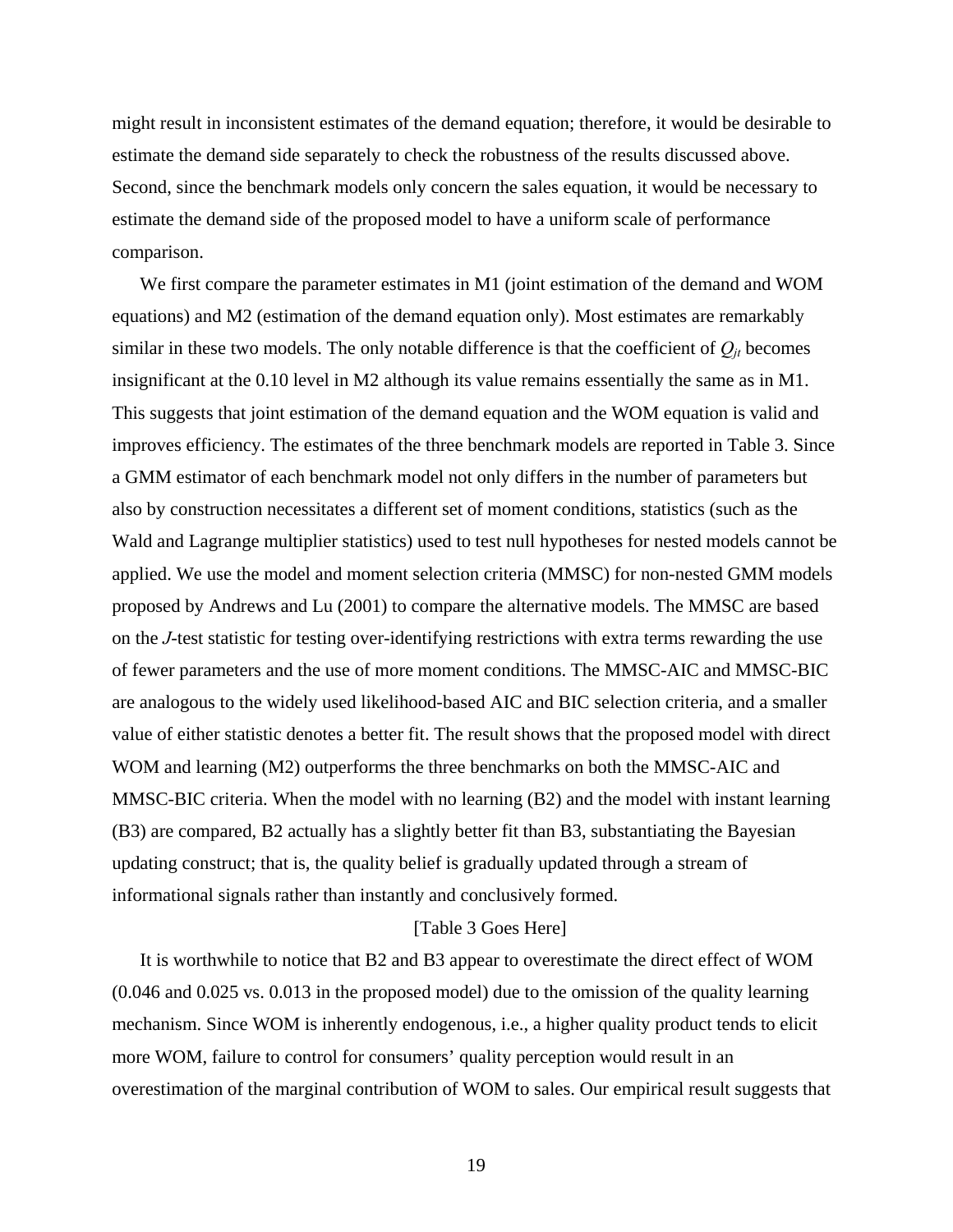WOM still has a significantly positive effect on sales, even controlling for perceived quality and uncertainty; however, the magnitude of this direct effect is much smaller, compared to when perceived quality is not accounted for. The price coefficient is also larger in magnitude in the proposed model than in the benchmarks. These results suggests that the including the learning mechanism can help researchers obtain more accurate marginal effects of WOM and marketing mix variables.

#### **5.3. The Learning Process**

To illustrate the quality learning process, in [Figure 4](#page-36-1) we graph the updating of  $Q_{jt}$  for five video game titles from the month prior to their respective releases till the ninth month after release. Since we have normalized the prior mean quality perception to zero for identification, the updating curve always starts at zero. For certain games (e.g., *Super Paper Mario*), there is already a significant amount of quality learning before product launch due to pre-release advertising, publicity and/or WOM activity in anticipation of the game's actual launch. Our model is able to capture this phenomenon because the demand model allows for pre-release quality signals to affect post-release sales patterns. [Figure 4](#page-36-1) demonstrates that game titles vary substantially in the pattern and speed of quality updating. Certain games, such as *Major League Baseball 2K7 (PS3)* and *Lost Planet: Extreme Condition (Xbox)*, come very close to revealing their true qualities by Month 3 to 4; however, for games such as *Sonic the Hedgehog (PS3)*, the quality learning curve is still quite steep by Month 9. Such variation in learning patterns is driven by the differences in the volume as well as the precision of informational sources. Another interesting finding is that the quality learning process is not necessarily monotonic, due to the noise inherent in all three information sources, as reflected in the updating pattern of *Major*  League Baseball 2007 (PS3)<sup>[6](#page-20-0)</sup>. Non-monotonic patterns capture an important aspect of quality learning: although in the long run, the market will converge on the true quality of the product after sufficient information has been revealed, in the short run, noisy signals (e.g., an ill-executed advertising campaign, biased publicity) are capable of temporarily shifting the quality perception away from the true quality.

#### [Figure 4 Goes Here]

<span id="page-20-0"></span><sup>&</sup>lt;sup>6</sup> Technically, our model is able to discern these fluctuations because of the information contained in the timevarying reviewer scores that are used as a proxy for  $\overline{PBL}_{it}$ .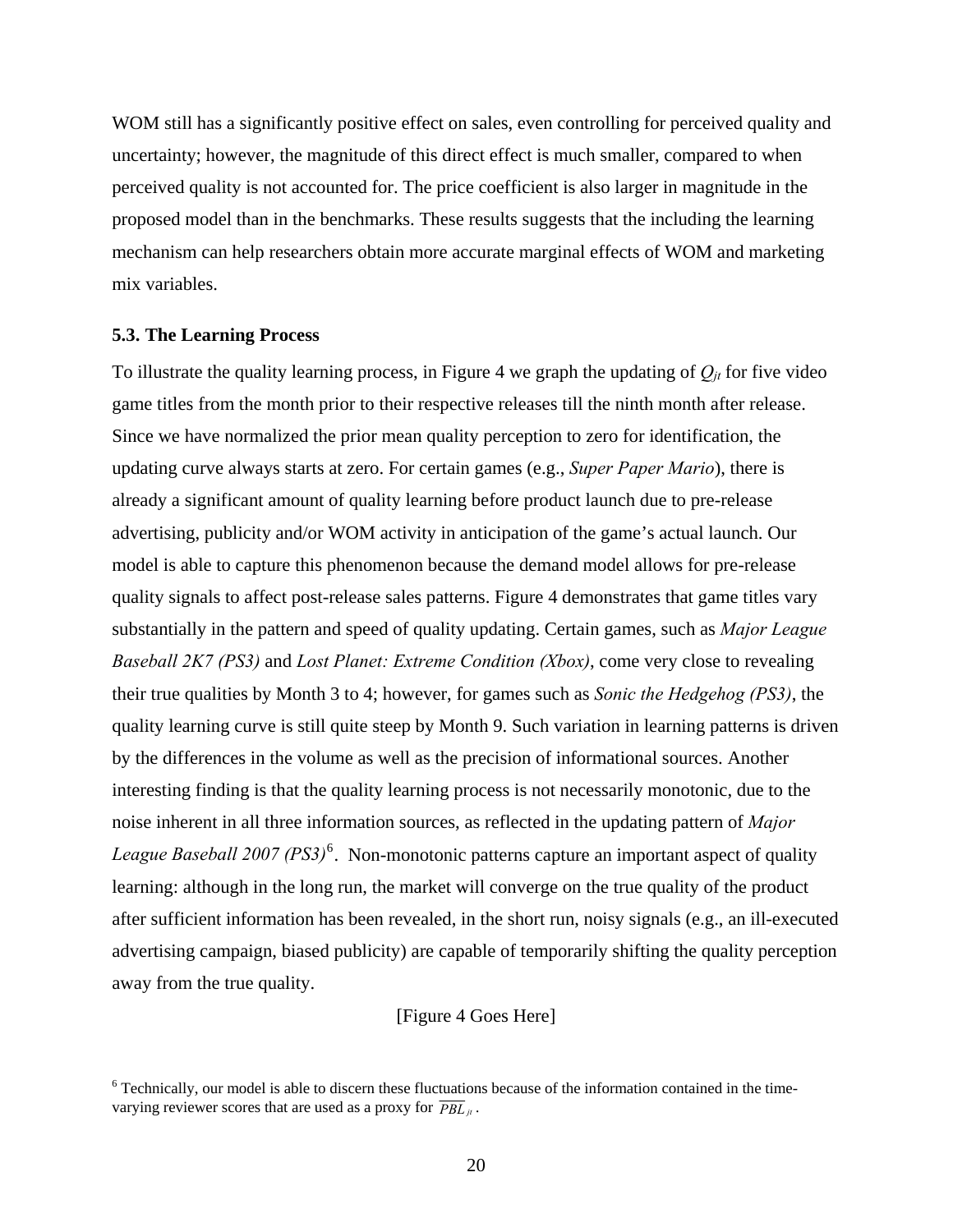Another dimension of quality learning is the process by which uncertainty about new product quality is reduced through informative marketing communication and WOM. [Figure 5](#page-36-2) depicts the cumulative percentage decrease in uncertainty variance ( $\sigma_{ij}^2$ ) for the same five titles as reported in [Figure 4.](#page-36-1) The pattern of variance reduction varies considerably across titles, ranging from as much as 80% for *Super Paper Mario* to as little as 10% for *Sonic the Hedgehog* by Month 9. Both [Figure 4](#page-36-1) and [Figure 5](#page-36-2) reveal that, for a new video game, quality learning is the fastest in the first two to four months and slows down in later months. Another important finding is that a substantial amount of uncertainty persists even after Month 9: quantitatively, averaging across all the titles in our sample, the variance parameter is reduced to approximately 82.4% in one month, to 70.4% in three months, and to 65% in nine months. Previous research on learning about services or frequently purchased goods has found evidence for much faster quality learning. For instance, Iyengar, Ansari, and Gupta (2007) reported that a consumer's uncertainty about the quality of a wireless plan is reduced to 10% by the fifth months. Our results show that quality learning about a durable product occurs much more gradually because consumers must only rely on marketing communications and others' experiences rather than on their own consumption experience as in services or frequently purchased goods categories.

[Figure 5 Goes Here]

#### **5.4. The Role of Product Innovativeness in Communication Effectiveness**

Past literature has suggested that the degree of product innovativeness may substantially influence the returns of marketing actions (Assmus, Farley, and Lehmann 1984; Lodish et al. 1995; Lee and O'Connor 2003; Srinivasan et al. 2009). For instance, Srinivasan et al. showed that advertising effectiveness of pioneering innovations in the automobile industry is much higher than that of minor innovations in terms of firms' market capitalization. Given our primary interest in quantifying the effects of three types of product-related communication (i.e., advertising, media publicity, and consumer WOM) on new product performance, it would be of both theoretical and substantive interest to explore how their effectiveness depends on the level of innovativeness (major vs. minor) of a new video game.

To this aim, we created a sub-sample of video games that represent a *major innovation* as opposed to merely a *minor update*: a video game is considered a major innovation if there has been no prior version or edition of the game released on the current console platform; it usually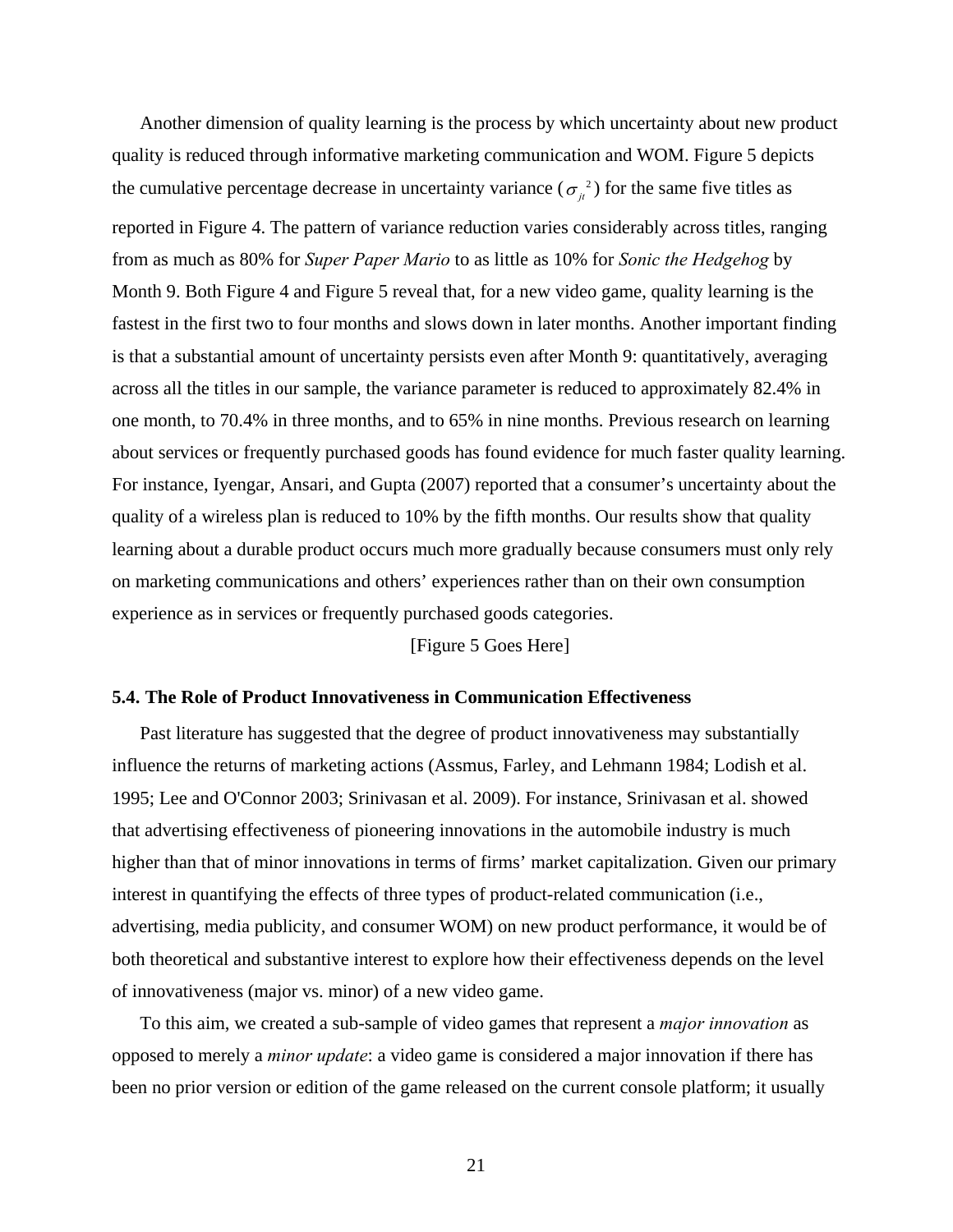involves a new set of characters, a fresh plot, or/and a novel form of interactivity. For instance, Xbox 360 *Mass Effect* is considered a major innovation, while PlayStation 3 *Madden NFL 08* is not because the latter has a prior version, *Madden NFL 07*, released on the same console. This sub-sample consists of 118 games in total.

The parameter estimates for the major innovations are presented in [Table 4](#page-34-0). While most coefficients are highly consistent with the full sample results in Table 2, one major difference stands out: the parameter for the advertising signal variance becomes much smaller and is tightly estimated, indicating that, while advertising is generally not informative for an average video game, it is informative for games of high innovativeness. Our result reaffirms the previous finding (e.g., Lodish et al. 1995) that advertising tends to work better when the message contains a high level of "newness" to the consumers.

#### [Table 4 Goes Here]

To illustrate the differential importance of communication modes in consumers' quality learning process between an average game and a highly innovative game, we demonstrate the relative importance of the three information sources by decomposing the variance reduction into the percentage attributable to advertising, to publicity, and to WOM in [Figure 6.](#page-37-0) As shown in [Figure 6](#page-37-0)(A), for the average video game, the informative effect of advertising is virtually zero due to the noisy nature of advertising signals in general. WOM remains the most prominent information source about product quality throughout the product lifecycle: In the first three months following the product release, WOM contributes to about 70% of the quality learning while publicity makes up the remaining 30%; the informative role of WOM then further rises in the ensuing three months, and by Month 8, WOM has become the sole source of quality information. On the other hand, as illustrated in [Figure 6\(](#page-37-0)B), for major innovations, advertising contributes up to 15% of the learning in the initial months, and WOM accounts for a significantly lower proportion of the learning in the initial three months (under 55%) than for the average game (70%). This implies that firms' own marketing communication efforts are more important for products of higher innovativeness because of a relatively weaker support from consumer WOM alone. However, for both average and highly innovative products, WOM is the most important means through which consumers learn about product quality.

[Figure 6 Goes Here]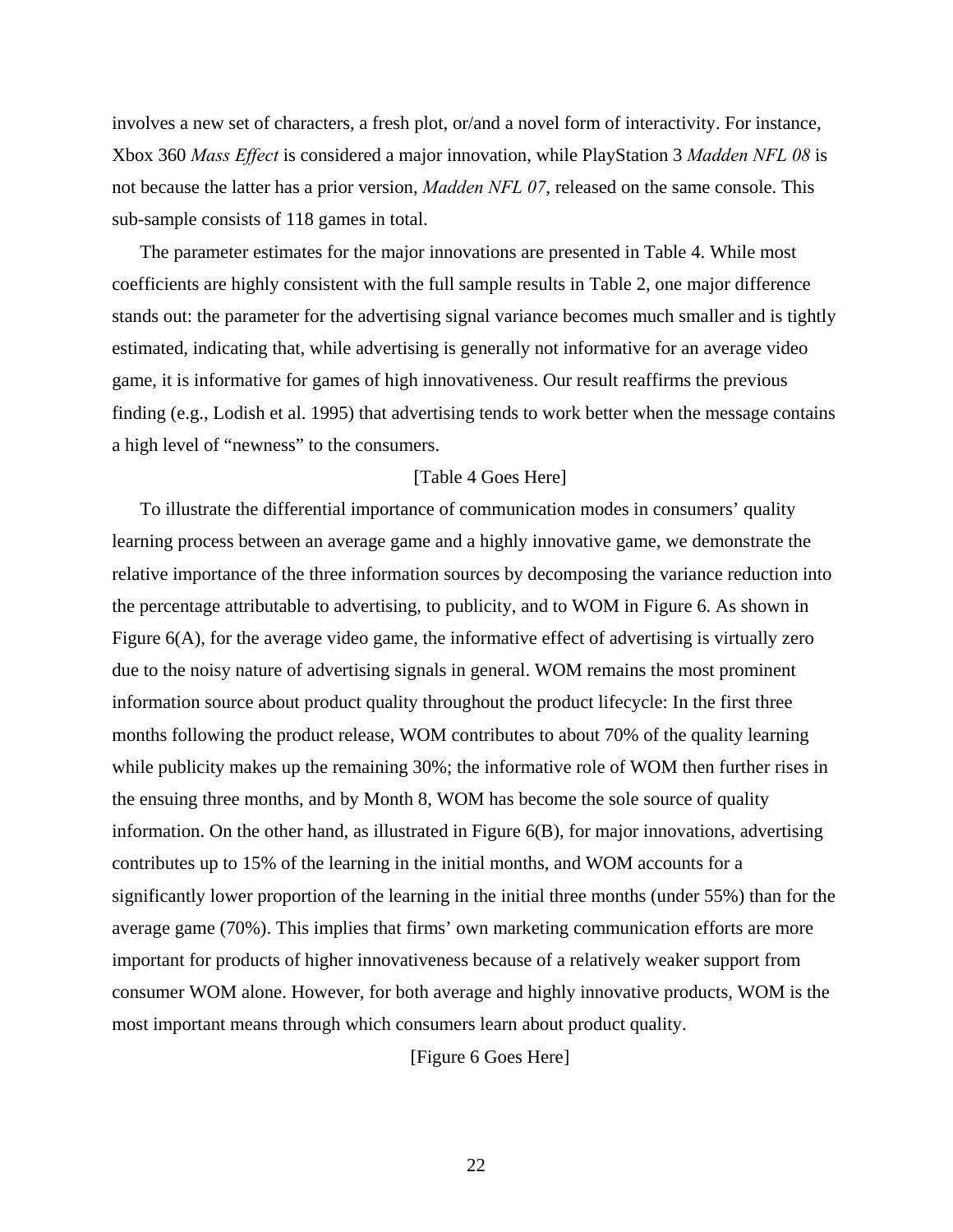### <span id="page-23-0"></span>**6. Managerial Implications**

#### **6.1. Short-Term Elasticities: WOM and Marketing Communications**

[Table 5](#page-34-1) reports the mean same-month elasticities of WOM, advertising, and publicity for video game titles in our sample (e.g., 1% increase in first-month WOM volume leads to 0.113% increase in first-month unit sales on average). We also report the mean elasticities for the top quality quartile (i.e., 25% titles with the highest quality) and bottom quality quartile (i.e., 25% titles with the lowest quality) to demonstrate how the effectiveness of each communication mode depends on the quality of a video game.

#### [Table 5 Goes Here]

Several observations are in order. First, media publicity has the largest sales elasticity overall, followed by WOM, and advertising has the lowest elasticity. In terms of temporal patterns, for both media publicity and consumer WOM, elasticity is highest in the release month and declines subsequently, whereas advertising elasticity exhibits an inverted U-shaped pattern that peaks in Month 2.

Second, WOM elasticity is much greater for higher-quality games than lower-quality games: the top quality quartile has a first-month elasticity that is seven times as much as the bottom quality quartile. This pattern persists over time, and is a bit different than the effects for advertising and publicity, where the same-month elasticities can be larger or smaller for highervs. lower-quality games.

Third, advertising elasticity does not show discernible difference between higher- and lowerquality games, which is consistent with the finding that advertising mainly has a persuasive effect on video game sales.

Lastly, the short-term elasticity of media publicity shows a moderate difference between higher- and lower-quality games: it is greater for higher-quality games in the first two postlaunch months yet, for lower-quality games, it is slightly higher in the ensuing two months. Since our primary research objective is to understand the three roles of marketing communications in the new product adoption process as portrayed in [Figure 1,](#page-35-0) we decompose the total elasticity of media publicity into three components: the persuasive effect, the informative effect, and the buzz effect. Quantitatively, 1% increase in first-month publicity leads to 1.17% increase in samemonth unit sales due to its persuasive effect (85% of total elasticity), 0.04% increase in sales due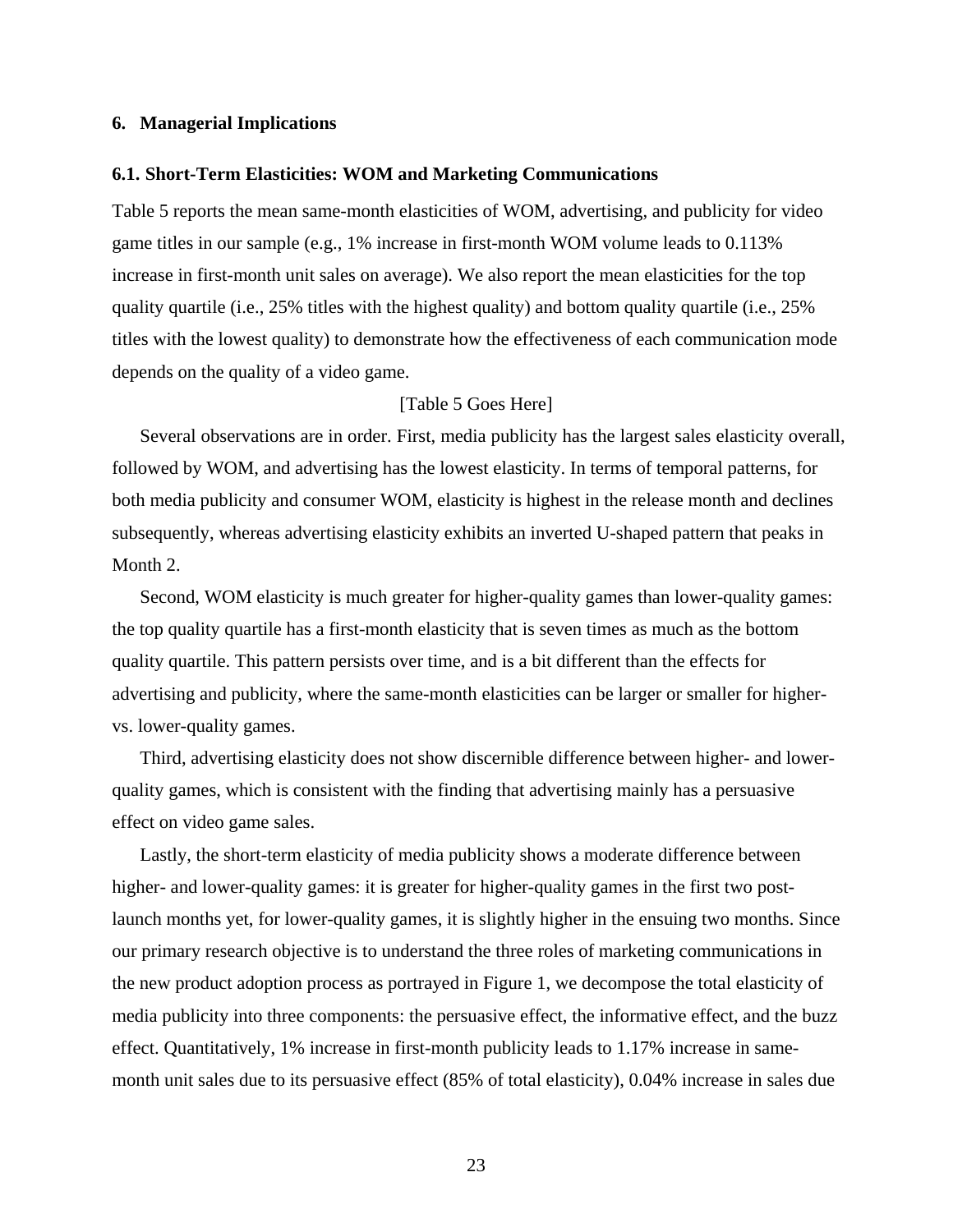to its own informative effect (3%), and another 0.16% increase in sales due to its buzz effect (12%). This percentage composition is fairly consistent through time periods and across quality strata. The finding that a significant portion of the publicity effect on sales is achieved through its indirect impact on consumer WOM suggests that marketing communications – in particular, media publicity in our empirical context – can play a major role in seeding and facilitating WOM and hence increasing sales. In fact, the buzz effect is much larger than its own informative effect (12% vs. 3%) here. If the mechanism of buzz development were omitted, one might mistakenly ascribe this to the informational effect of publicity itself and arrive at suboptimal managerial recommendations. For instance, our finding suggests that the exact informational content of media coverage plays a very small role in consumers' quality learning process since publicity mainly promotes awareness/prestige and stimulates buzz, which means that, at least in the video game market, "any publicity is good publicity." Even for the games in the bottom quality quartile, the net effect of publicity is positive and substantial.

To further understand the relationship between WOM effectiveness and product quality, we decompose the total WOM elasticity into a component due to the informative effect and a component due to the persuasive effect in [Figure 7](#page-38-0). It is apparent from [Figure](#page-38-0) **7** that the composition of WOM elasticity, in addition to its total size, depends on quality. The upper panel reveals that, for a game in the 20% top quality group, the informative effect of WOM dominates in the release month but becomes similar in size with the persuasive effect for the rest of a game's lifecycle. This implies that if a firm marketing a high-quality video game intends to utilize buzz to educate potential buyers about its quality, it is critical to facilitate WOM conversations in the first few weeks following release. Also, monitoring and potentially managing the contents of WOM activities is much more important immediately following product release, since, later in the game's lifecycle, WOM conversations may contribute more to awareness and the impression of popularity rather than to informing consumers about a game's quality. The lower panel indicates that, for lower-quality games, a small informative effect (roughly a third of that of a high-quality game) persists as the dominant mechanism while the persuasive effect remains miniscule during the game's lifecycle. These findings support the highly informational nature of consumer WOM communication, and suggest that firms' strategic efforts to stimulate buzz can only be effective when the inherent product quality is high.

[Figure 7 Goes Here]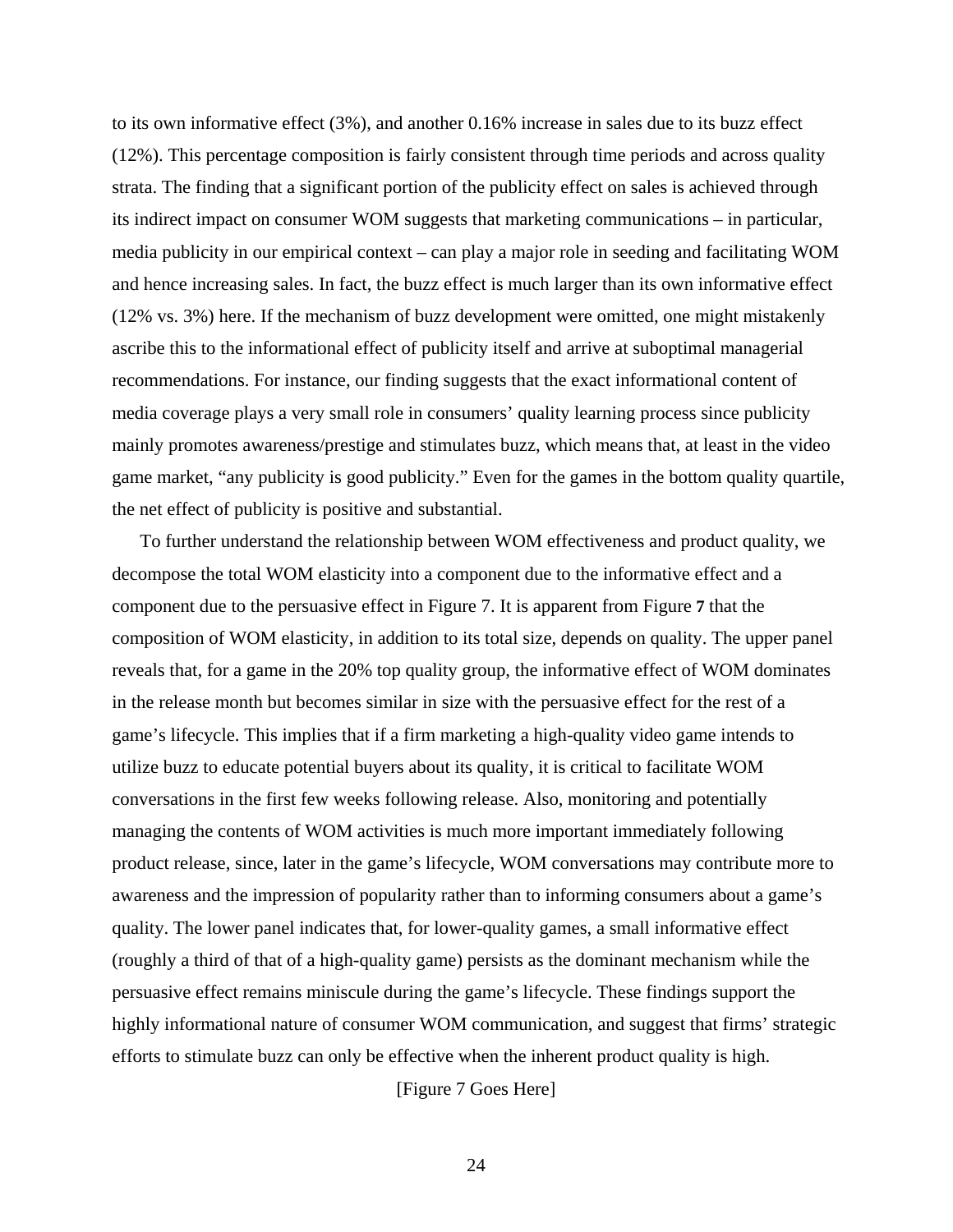To examine how product innovativeness may influence the effectiveness of each communication type, we also calculated the short-term sales elasticities for the major innovations only. The results are presented in Table A2 in the Web Appendix for the interested reader, but we report the main findings: For major innovations, the advertising elasticity is almost 100% higher than that for the average game, the WOM elasticity is 25-40% higher while publicity elasticity remains about the same. These findings broaden the current scope of the research on the relationship between product innovativeness and marketing mix productivity since most previous studies in this literature have been focused on advertising (Lodish et al. 1995; Srinivasan et al. 2009).

#### **6.2. Long-term effects of buzz marketing**

For marketers responsible for developing an integrated communication program for a new product, they not only wish to understand the size and composition of short-term effects of communication on sales, but also long-term effects. For instance, if a firm could design a program (e.g., sending samples to popular bloggers, designing viral videos) that increases release-month WOM volume by 10%, what would be the total long-term effect on sales and revenue? To answer this question, one has to consider the dynamic ramifications of this strategy: first, an increase in WOM activity not only leads to same-month sales growth, but also might lead to more WOM activity in subsequent months due to the momentum of social contagion; second, it would also speed up the consumers' quality learning process, which could also influence sales in the ensuing periods. Since our proposed model incorporates the dynamics in WOM evolution, quality learning, and new product diffusion in an integrated framework, it enables marketers to quantify the long-term ramifications of a proposed policy.

To illustrate this point, we implement a simulation where we increase the observed WOM volumes in the release month by 10% for all games in the sample, and simulate the monthly sales patterns given the parameter estimates. We let this policy change ripple through the dynamic system of WOM evolution, quality learning, and diffusion, while keeping other variables such as price, advertising and publicity unchanged. To compute the aggregate sales over time, we use a monthly discount rate of .995. The left panel in [Figure 8](#page-39-0) presents the median effects on sales and revenue by quality quartile. On average, a 10% increase in release-month WOM volume leads to a moderate increase of approximately 4,000 in unit sales, or \$182,000 in revenue (a 1.5%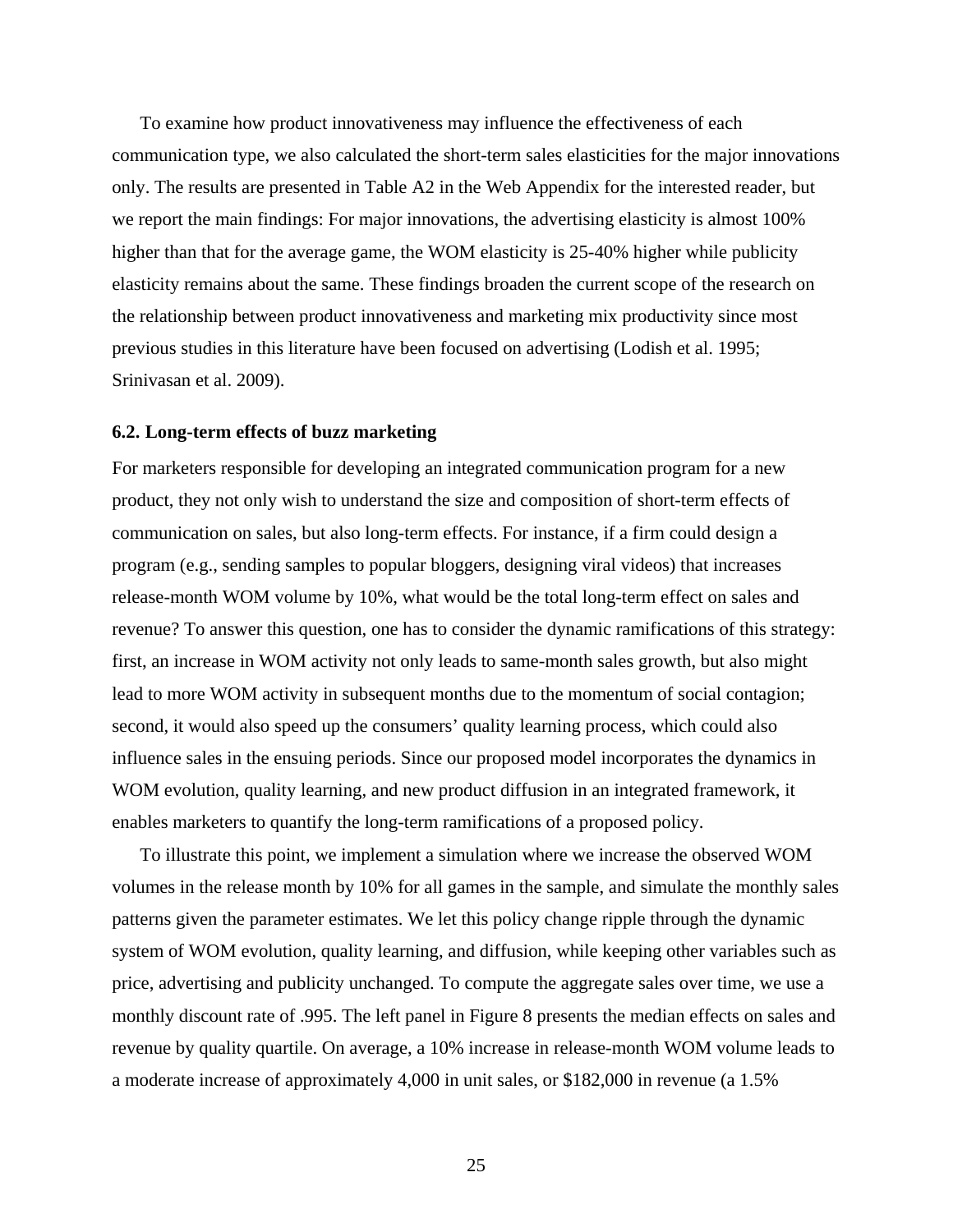increase). However, the magnitude of this effect critically depends on the quality of the game: for the titles in the top quality quartile, this change translates to almost \$1.1 million extra revenue per game (a 4% increase in long-term revenue); for the second quality quartile, it is only about one-third of the effect in the top quartile, and the effect for the lowest-quality quartile is as little as 0.22%. This further strengthens our aforementioned finding that buzz marketing as a new product promotion tool is only useful to the extent that the product has high intrinsic quality.

[Figure 8 Goes Here]

#### **6.3. Long-term effects of marketing communication**

Instead of directing influencing consumer WOM through buzz marketing programs, marketers can also choose to leverage advertising or publicity to facilitate WOM and increase sales. Given our empirical finding that media publicity for new video games exhibit all three effects – persuasive, informative, and buzz – it is interesting to explore the long-term effect of publicity. The right panel of [Figure 8](#page-39-0) presents the median long-term effects of a 5% increase in releasemonth publicity. The result shows that it increases sales by 12,000 units per game and revenue by \$600,000 (or 4.4%). As in the policy simulation regarding WOM, the long-term effect of publicity is greater for higher-quality games. However, in percentage terms, the differential across various quality strata is less steep: increasing the publicity activities for games in the two lowest quality quartiles still leads to a robust 2.6-3.6% increase in revenue. Combined with costside information, marketers can use this approach to calculate the ROI for alternatives communication strategies and select the option that maximizes their marketing productivity.

#### <span id="page-26-0"></span>**7. Conclusions and Limitations**

We propose a dynamic model of new product diffusion and WOM development that accounts for consumers' gradual learning about a new product's quality. It captures the informative and persuasive effects of marketing communications and WOM in an integrated framework and allows us to compare the relative importance of each communication mode in the learning process, and to quantify the effect of marketing communication in motivating consumer buzz. Methodologically, our modeling approach provides a rigorous treatment of endogeneity in quantifying the marginal return of WOM on sales by controlling for three potential confounding factors: marketing communication, consumers' perceived quality of the product, and unobserved product-specific effects. We apply the model to the video game software market with a unique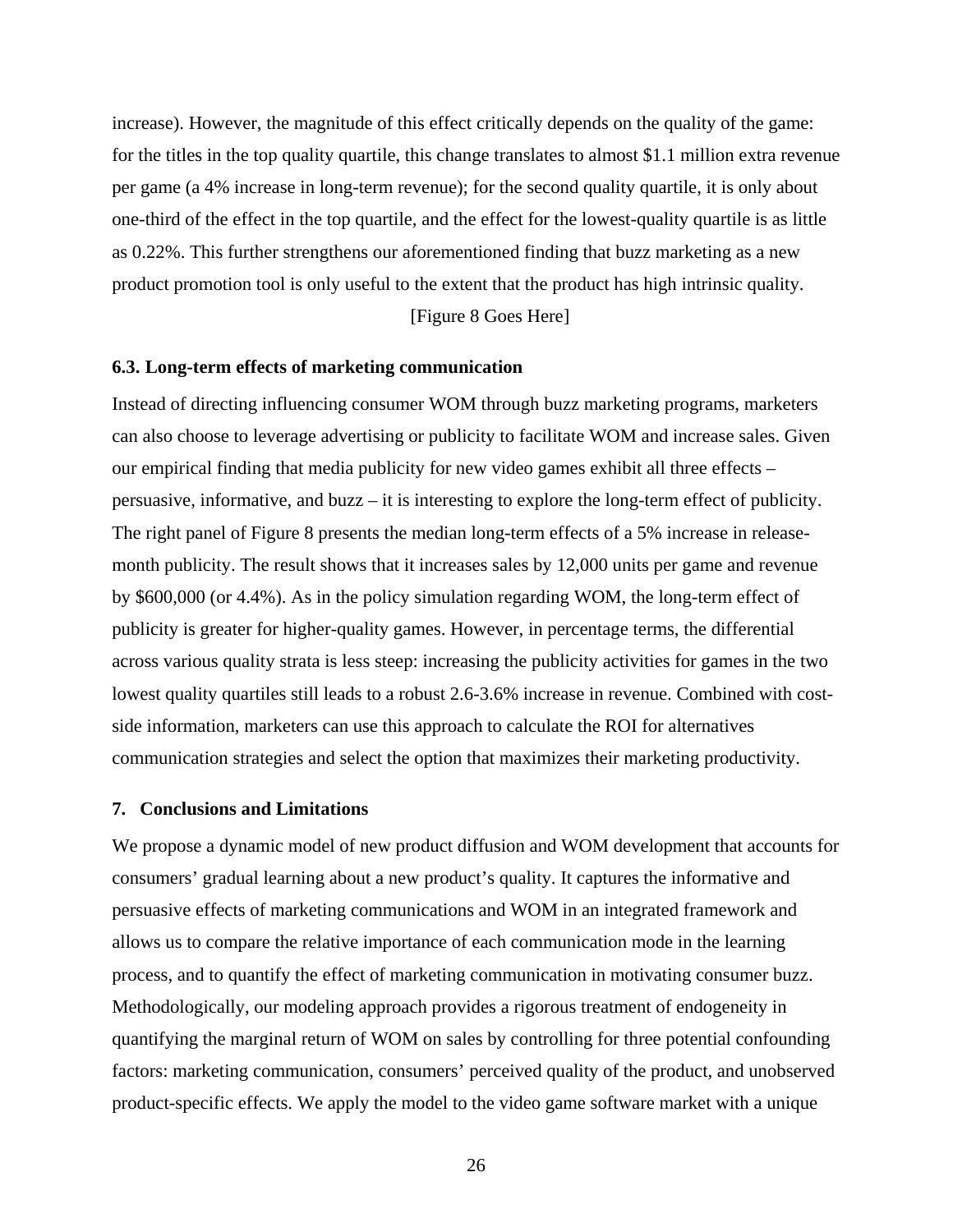dataset on consumers' WOM activities on over 200 online forums and discussion boards. Our results indicate that the proposed demand model outperforms benchmark models that do not incorporate direct WOM measures or do not incorporate quality learning. To summarize a few main findings:

- (1) The *informative* effect: WOM is the primary mechanism through which consumers learn about the true quality of a video game. For an average game, WOM accounts for 80% of the quality learning in this market while publicity accounts for the remaining 20%. Advertising, on the other hand, contributes to consumers' learning only when the game represents a major innovation (as opposed to a minor update).
- (2) The *persuasive* effect: WOM, advertising and media publicity each has a direct positive impact on video game sales. Publicity has an especially strong persuasive effect, meaning that the exact content of the publicity piece is unimportant in general (in a sense, "all publicity in good publicity"). The persuasive effect of WOM is much stronger for high quality products.
- (3) Generating WOM (the *buzz* effect): Publicity has a substantial effect on generating WOM, Buzz marketing can be an effective tool of increasing long-term sales (the mean WOM elasticity is 0.15%); however, only higher-quality games can be expected to benefit from a boost in the amount of WOM. In other words, given the large informational role played by consumer WOM, engineering a buzz campaign for a mediocre product is unlikely to pay off financially.

Our study is subject to a number of limitations. For instance, the model does not explicitly capture competition. While a plausible solution is to cast the demand model in a multinomial discrete choice framework, it is unclear whether this approach is warranted in our empirical setting. First, consumers can (and often do) buy multiple video game titles in the same month. A fundamental therefore is what would be the competitive set? Luan and Sudhir (2009) studied the movie DVD market and found that there is negligible competition between simultaneously released DVD titles, and that the major competition comes from blockbuster films currently playing in theaters. Future work should investigate how consumers choose among a multitude of entertainment options so that we can better understand the nature of competition in the video game market. Second, given our focus on aggregate-level data and market-level effects, we do not explicitly consider the role of social network structure and opinion leadership in individuals'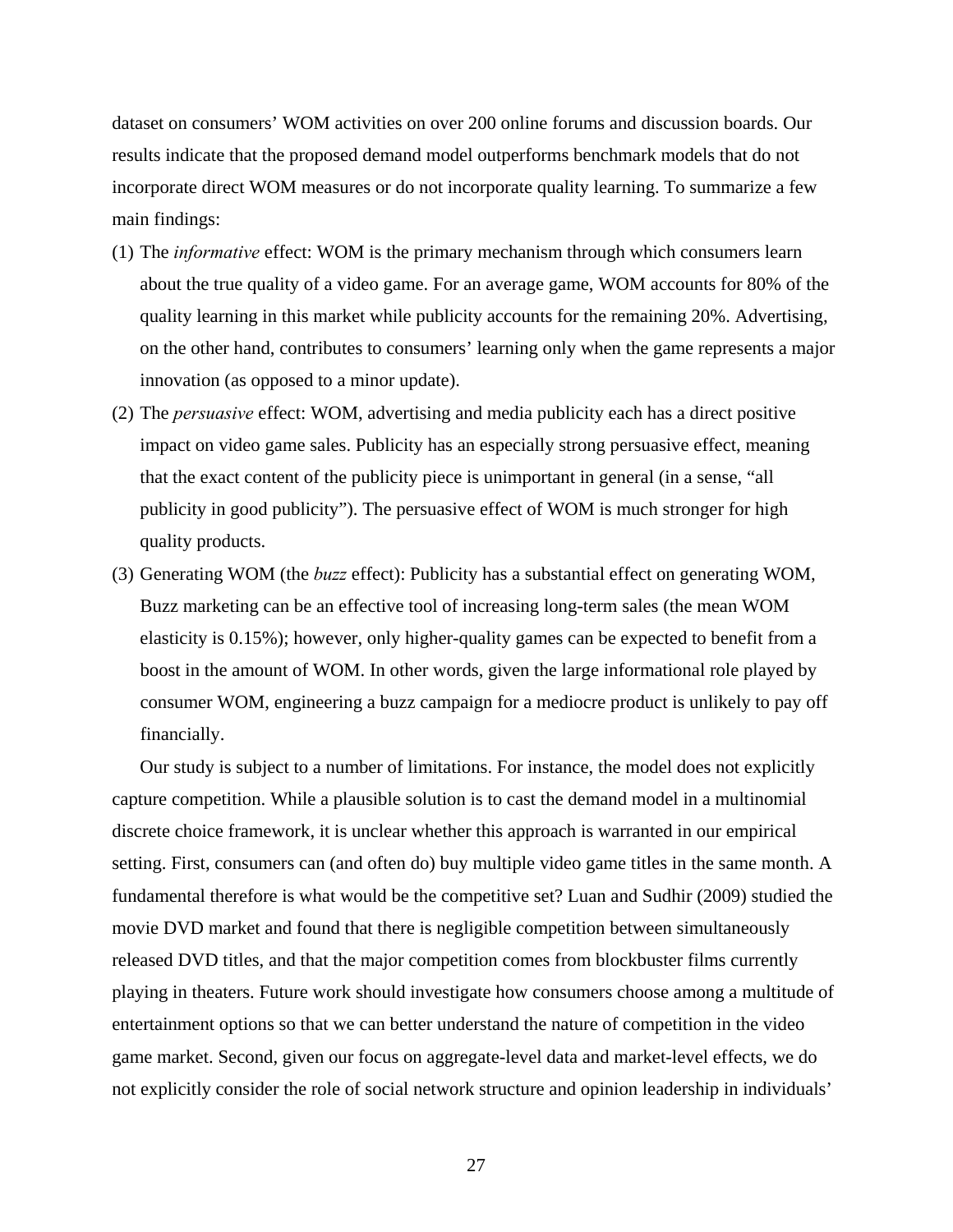new product adoption behavior (Godes and Mayzlin 2008; Iyengar, Valente, and Van den Bulte 2009). Combining the macro- and micro-level WOM research might be a fruitful avenue of future research. For instance, instead of using an aggregate measure of WOM volume in our model, one could have multiple measures capturing the WOM activities in various socialnetwork cohorts and model the dynamic evolution of WOM within and between these cohorts . Third, since our model assumes that WOM messages, on average, reflect the true quality of the product, identifying the marginal effect of WOM does not require detailed content analysis of each WOM message. This assumption can be relaxed in future research if one can link the linguistic, typographical, and sociological features of WOM messages and their authors to WOM recipients' perception of the product quality. Although machine-based sentiment analysis is still in the nascent stage of development, recent advances in this area (e.g., Nigam and Hurst 2004; Ghose and Ipeirotis 2008) point to a fertile avenue of future research.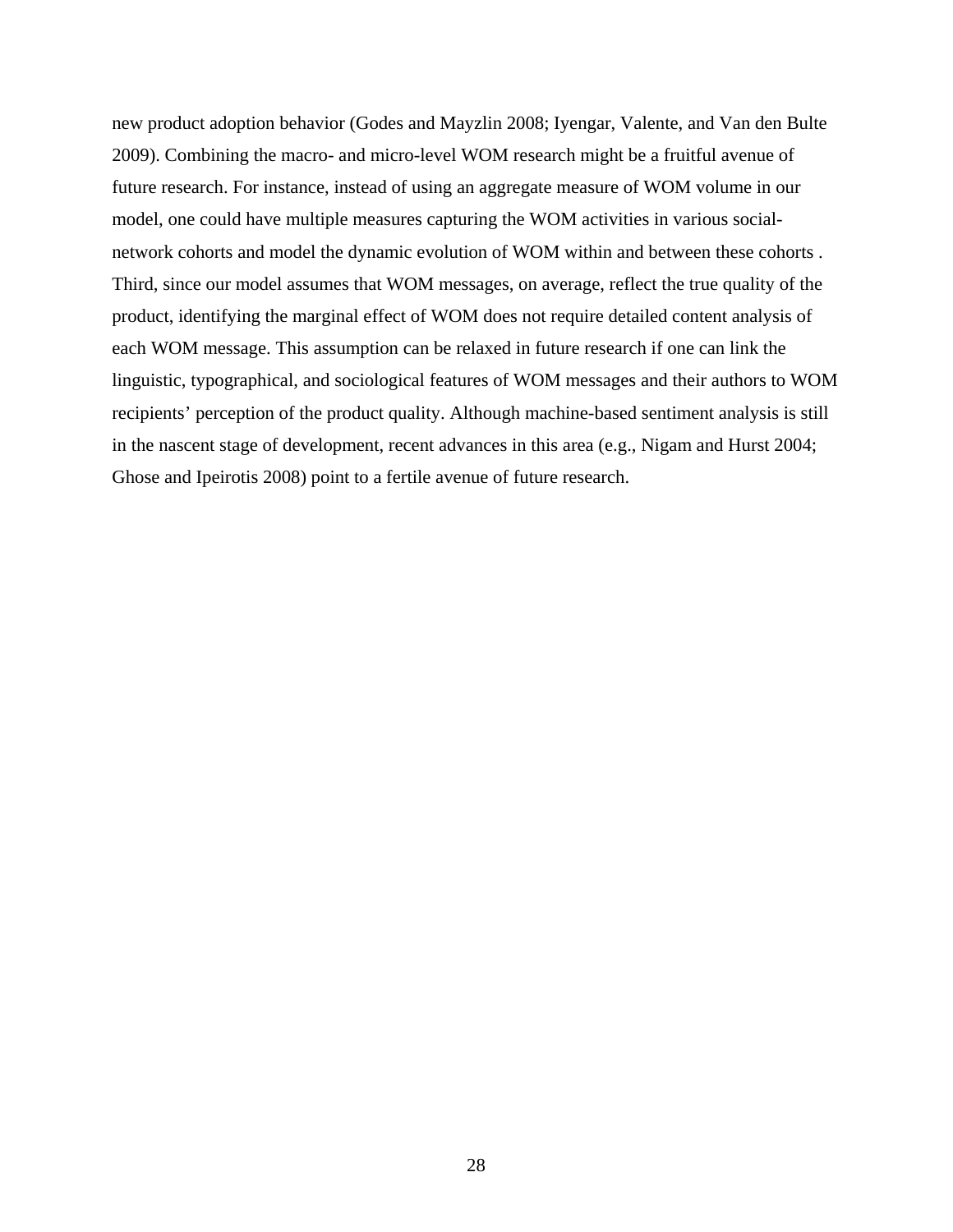#### **References**

- Ackerberg, D. A. (2001), "Empirically Distinguishing Informative and Prestige Effects of Advertising," *Rand Journal of Economics*, 32 (2), 316-33.
- Ahn, S. C. and P. Schmidt (1995), "Efficient Estimation of Models for Dynamic Panel-Data," *Journal of Econometrics*, 68 (1), 5-27.
- Andrews, D. W. K. and B. Lu (2001), "Consistent Model and Moment Selection Procedures for Gmm Estimation with Application to Dynamic Panel Data Models," *Journal of Econometrics*, 101 (1), 123-64.
- Assmus, G., J. U. Farley and D. R. Lehmann (1984), "How Advertising Affects Sales: Meta-Analysis of Econometric Results," *Journal of Marketing Research*, 21 (1), 65-74.
- Berry, S. (1994), "Estimating Discrete-Choice Models of Product Differentiation," *Rand Journal of Economics*, 25 (2), 242-62.
- Berry, S., J. Levinsohn and A. Pakes (1995), "Automobile Prices in Market Equilibrium," *Econometrica*, 63 (4), 841-90.
- Boulding, W. and M. Christen (2003), "Sustainable Pioneering Advantage? Profit Implications of Market Entry Order," *Marketing Science*, 22 (3), 371-92.
- Chevalier, J. and D. Mayzlin (2006), "The Effect of Word of Mouth on Sales: Online Book Reviews," *Journal of Marketing Research*, 43 (August), 345-54.
- Ching, A. and M. Ishihara (2008), "Measuring the Informative and Persuasive Roles of Detailing on Prescribing Decisions," *Working Paper, University of Toronto*.
- Eliashberg, J., A. Elberse and M. A. A. M. Leenders (2006), "The Motion Picture Industry: Critical Issues in Practice, Current Research and New Research Directions," *Marketing Science*, 25 (6), 638-61.
- Erdem, T. and M. P. Keane (1996), "Decision-Making under Uncertainty: Capturing Dynamic Brand Choice Processes in Turbulent Consumer Goods Markets," *Marketing Science*, 15 (1), 1-20.
- Erdem, T., M. P. Keane, T. S. Öncü, and J. Strebel (2005), "Learning About Computers: An Analysis of Information Search and Technology Choice," *Quantitative Marketing & Economics*, 3 (3), 207-46.
- Ghose, A. and P. G. Ipeirotis (2008), "Estimating the Social-Economic Impact of Product Reviews: Mining Text and Reviewer Characteristics," *Working Paper, New York University*.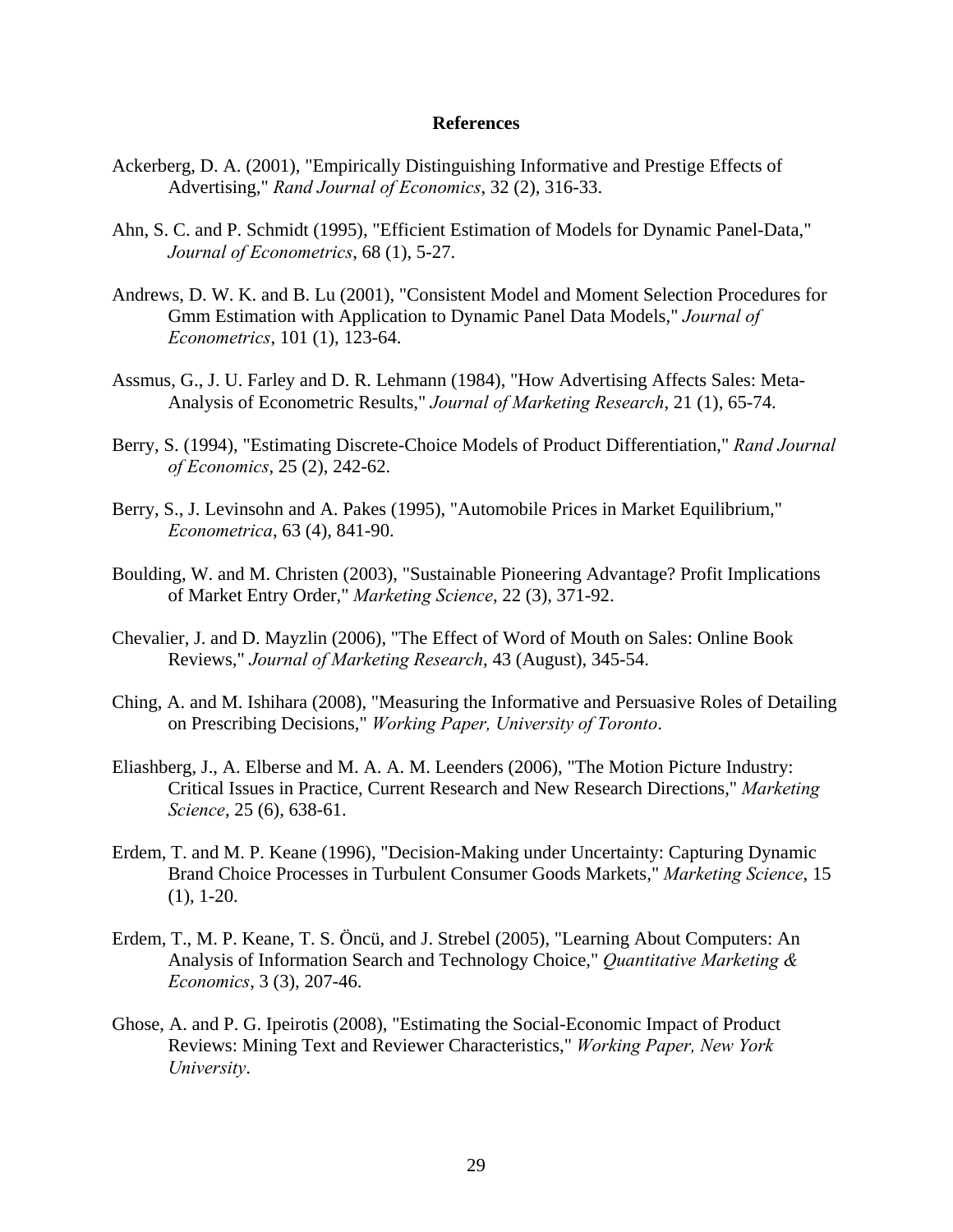- Godes, D. and D. Mayzlin (2004), "Using Online Conversations to Study Word-of-Mouth Communication," *Marketing Science*, 23 (4), 545-60.
- ——— (2008), "Firm-Created Word-of-Mouth Communication: Evidence from a Field Test," *Marketing Science*, Forthcoming.
- Greene, W. H. (2003), *Econometric Analysis* (5th ed.). Upper Saddle River, N.J.: Prentice Hall.
- Hausman, J. A. and W. E. Taylor (1981), "Panel Data and Unobservable Individual Effects," *Econometrica*, 49 (6), 1377-98.
- Iyengar, R., A. Ansari and S. Gupta (2007), "A Model of Consumer Learning for Service Quality and Usage," *Journal of Marketing Research*, 44 (4), 529-44.
- Iyengar, R., T. W. Valente and C. Van den Bulte (2009), "Opinion Leadership and Social Contagion in New Product Diffusion," *Working Paper, University of Pennsylvania*.
- Lee, Y. and G. C. O'Connor (2003), "The Impact of Communication Strategy on Launching New Products: The Moderating Role of Product Innovativeness," *Journal of Product Innovation Management*, 20 (1), 4-21.
- Liu, Y. (2006), "Word of Mouth for Movies: Its Dynamics and Impact on Box Office Revenue," *Journal of Marketing*, 70 (3), 74-89.
- Lodish, L. M., M. Abraham, S. Kalmenson, J. Livelsberger, B. Lubetkin, B. Richardson, and M. E. Stevens (1995), "How T.V. Advertising Works: A Meta-Analysis of 389 Real-World Split Cable T.V. Advertising Experiments," *Journal of Marketing Research*, 32 (May), 125-39.
- Luan, Y. J. and K. Sudhir (2009), "Forecasting Marketing-Mix Responsiveness for New Products," *Journal of Marketing Research*, Forthcoming.
- Mahajan, V. and R. A. Peterson (1978), "Innovation Diffusion in a Dynamic Potential Adopter Population," *Management Science*, 24 (15), 1589-97.
- Mehta, N., X. L. Chen and O. Narasimhan (2008), "Informing, Transforming, and Persuading: Disentangling the Multiple Effects of Advertising on Brand Choice Decisions," *Marketing Science*, 27 (3), 334-55.
- Mintel (2008), "Video Games US July 2008."
- Narayanan, S., P. Manchanda and P. K. Chintagunta (2005), "Temporal Differences in the Role of Marketing Communication in New Product Categories," *Journal of Marketing Research*, 42 (3), 278-90.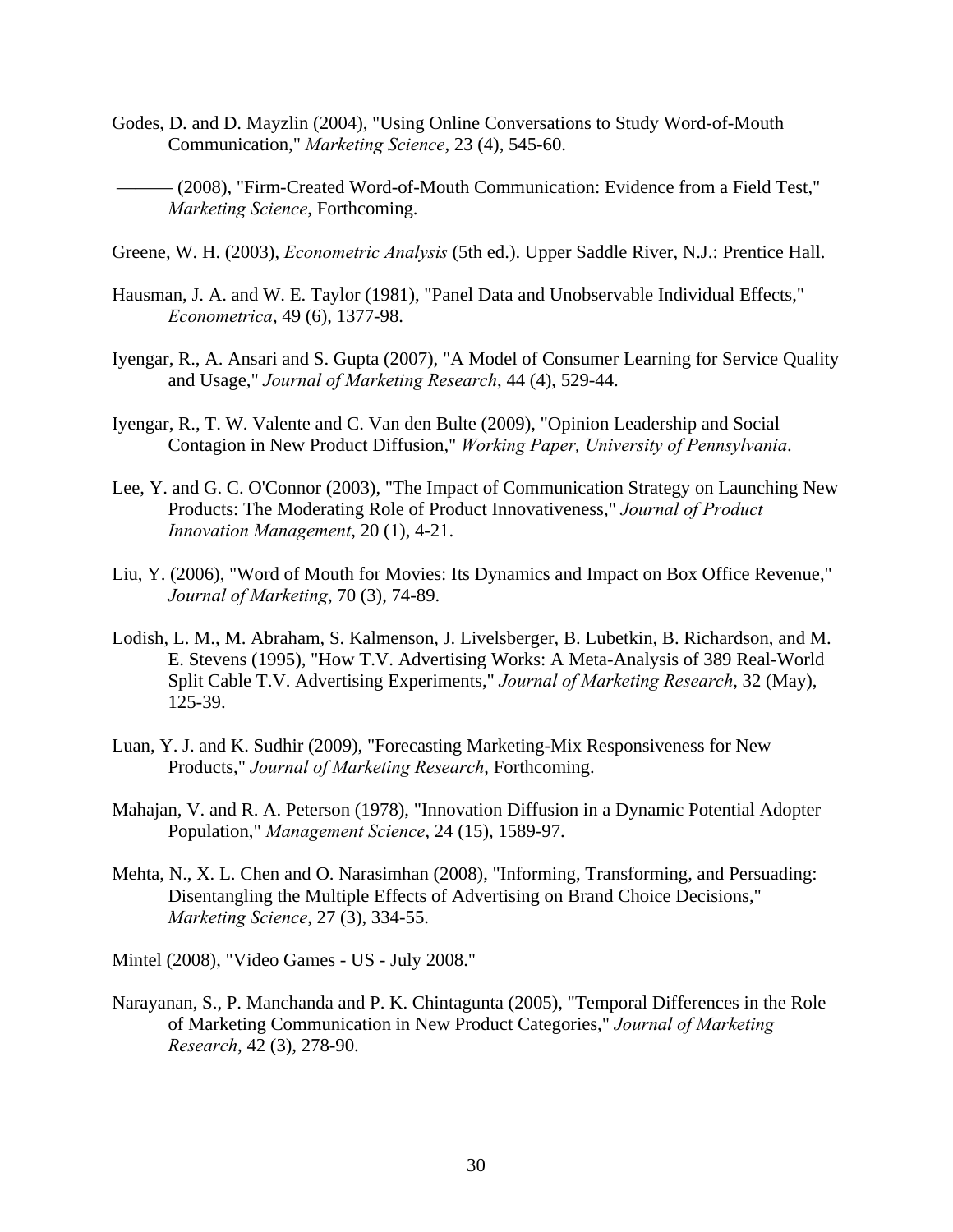- Nigam, K. and M. Hurst (2004), "Towards a Robust Metric of Opinion," in AAAI Spring Symposium on Exploring Attitude and Affect in Text, 598-603.
- Roberts, J. H. and G. L. Urban (1988), "Modeling Multiattribute Utility, Risk, and Belief Dynamics for New Consumer Durable Brand Choice," *Management Science*, 34 (2), 167- 85.
- Srinivasan, S., K. Pauwels, J. Silva-Risso, and D. M. Hanssens (2009), "Product Innovations, Advertising, and Stock Returns," *Journal of Marketing*, 73 (1), 24-43.
- Stephen, A. T. and D. R. Lehmann (2009), "Why Do People Transmit Word-of-Mouth? The Effects of Recipient and Relationship Characteristics on Transmission Behaviors," *Working Paper, INSEAD*.
- Sultan, F., J. U. Farley and D. R. Lehmann (1990), "A Meta-Analysis of Diffusion Models," *Journal of Marketing Research*, 27 (1), 70-77.
- Van den Bulte, C. and G. L. Lilien (2001), "Medical Innovation Revisited: Social Contagion Versus Marketing Effort," *American Journal of Sociology*, 106 (5), 1409-35.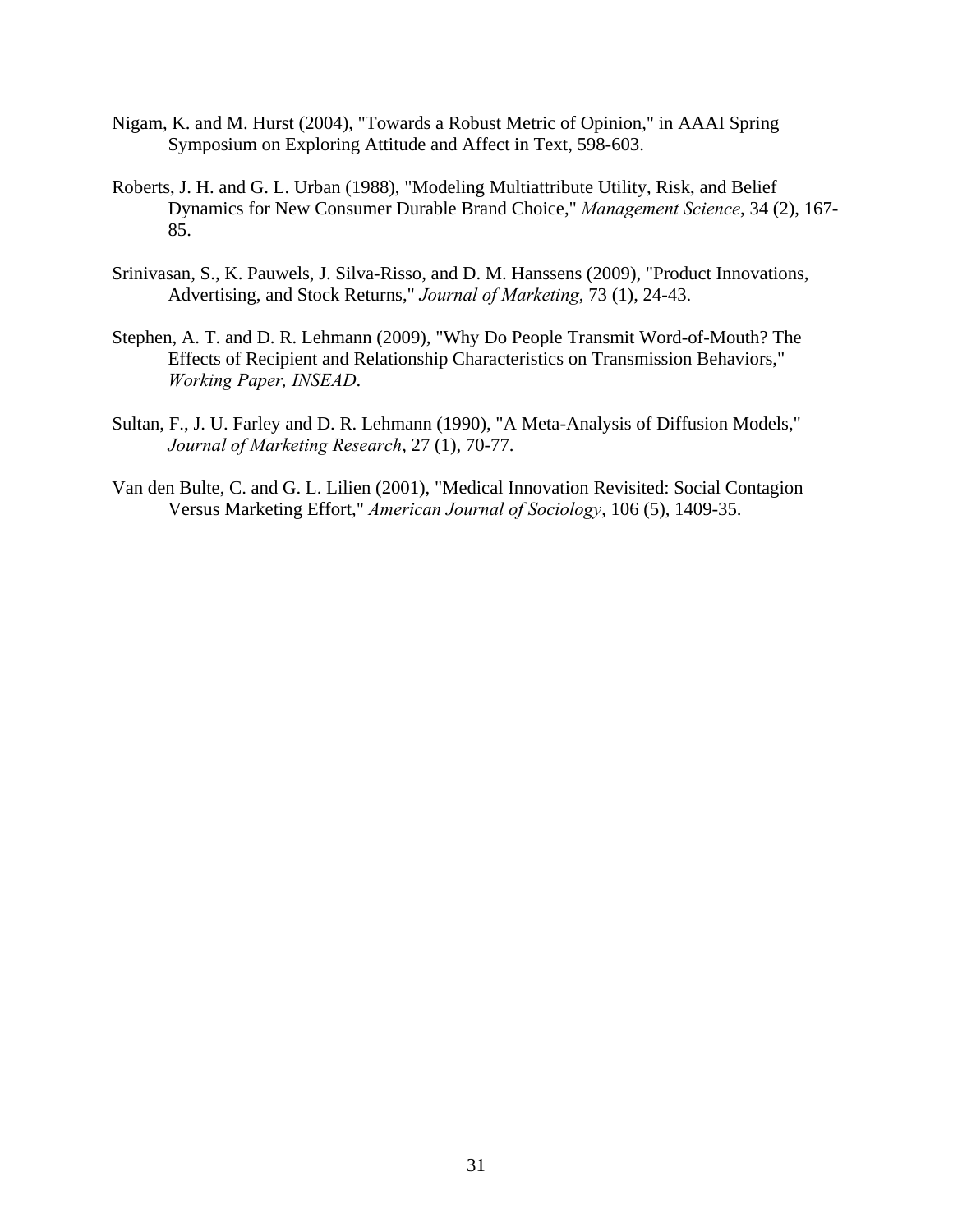| Variables                                                         | Mean   | Median | St.d.  | Max.    | Min.     |
|-------------------------------------------------------------------|--------|--------|--------|---------|----------|
| First month unit sales (000)                                      | 178.6  | 76.5   | 335.5  | 2695.2  | 2.4      |
| First six-month unit sales (000)                                  | 376.7  | 204.0  | 503.9  | 4009.3  | 56.7     |
| Retail price, first month (\$)                                    | 59.4   | 60.0   | 18.3   | 169.0   | 20.0     |
| Average retail price, first six months (\$)                       | 55.6   | 54.5   | 14.4   | 149.0   | 29.2     |
| Magazine ad exposures, $-1$ to $+2$ month (millions) <sup>b</sup> | 1.23   | 0.00   | 1.88   | 9.01    | $\Omega$ |
| Number of discussion posts, $-1$ to $+2$ month <sup>b</sup>       | 10.677 | 1.417  | 45.340 | 529,732 | 28       |
| Number of media coverages, $-1$ to $+2$ month <sup>b</sup>        | 15.6   | 16.0   | 7.6    | 50.0    | $\Omega$ |
| Average reviewer rating $(0-10)^c$                                | 7.03   | 7.10   | 1 1 7  | 9.17    | 4.50     |

## **Table 1: Key Descriptive Statistics**<sup>a</sup>

<sup>a</sup> Sample consists of 160 major console video games released between Jan. 2007 and March 2008.

<sup>b</sup> Total volumes from the month prior to game release date to two months after.

e Different rating scales are converted to a 10-point scale for comparison.

#### **Table 2: Parameter Estimates for All Games (M1)**

<span id="page-32-0"></span>

| <b>Demand Equation Estimates</b>              |                       |         | <b>WOM Equation Estimates</b>               |          |           |  |
|-----------------------------------------------|-----------------------|---------|---------------------------------------------|----------|-----------|--|
| Intercept                                     | 0.465                 | (0.917) | Intercept                                   | 1.280    | (1.188)   |  |
| N_WOM                                         | 0.013                 | (0.003) | Lagged N_WOM                                | 0.372    | (0.114)   |  |
| $N$ <sub>_AD</sub>                            | 0.067                 | (0.034) | $N$ <sub>_AD</sub>                          | $-0.027$ | (0.120)   |  |
| N_PBL                                         | 0.547                 | (0.036) | N PBL                                       | 0.782    | (0.219)   |  |
| log(Price)                                    | $-1.093$              | (0.197) | Lagged sales                                | 0.005    | (0.002)   |  |
| Cumulative past adopters                      | 3.887                 | (0.842) | Mean quality perception $(Q_{it})$          | 1.217    | (0.693)   |  |
| Trend                                         | $-0.266$              | (0.017) | Uncertainty about quality $(\sigma_{it}^2)$ | $-2.101$ | (1.201)   |  |
| Mean quality perception $(Q_{it})$            | 0.151                 | (0.091) | Trend                                       | 0.030    | (0.038)   |  |
| Uncertainty about quality ( $\sigma_{it}^2$ ) | $-1.511$              | (0.307) | Action                                      | $-0.039$ | (0.204)   |  |
| 2nd Quarter <sup>a</sup>                      | $0.387$ <sup>**</sup> | (0.083) | Fighting                                    | 0.083    | (0.174)   |  |
| 3rd Quartera <sup>a</sup>                     | 0.008                 | (0.064) | Shooter                                     | 0.878    | (0.475)   |  |
| October <sup>a</sup>                          | $-0.521$              | (0.081) | Racing                                      | 0.015    | (0.287)   |  |
| November <sup>a</sup>                         | 0.151                 | (0.080) | <b>Sports</b>                               | $-0.049$ | (0.173)   |  |
| December <sup>a</sup>                         | 1.011                 | (0.074) | Family/Children                             | 0.085    | (0.165)   |  |
| $E$ -/ $E10$ -rated <sup>b</sup>              | 0.341                 | (0.097) | Adventure                                   | 0.223    | (0.191)   |  |
| $T$ -rated $^b$                               | 0.210                 | (0.080) | Role-playing (RPG)                          | 0.214    | (0.170)   |  |
| Wii game <sup>c</sup>                         | $-0.376$              | (0.075) | Music/Dance                                 | 0.105    | (0.398)   |  |
| Xbox game <sup>c</sup>                        | $-0.965$ **           | (0.058) |                                             |          |           |  |
| Action                                        | 0.079                 | (0.087) |                                             |          |           |  |
| Fighting                                      | $-0.066$              | (0.125) |                                             |          |           |  |
| Shooter                                       | $-0.148$              | (0.104) |                                             |          |           |  |
| Racing                                        | $-0.162$              | (0.104) | <b>Signal Variance Estimates</b>            |          |           |  |
| <b>Sports</b>                                 | 0.149                 | (0.089) | log(WOM variance)                           | 2.415    | (0.114)   |  |
| Family/Children                               | 0.283                 | (0.105) | log(AD variance)                            | 12.652   | (214.436) |  |
| Adventure                                     | $-0.248$              | (0.099) | log(PBL variance)                           | 4.043    | (0.373)   |  |
| Role-playing (RPG)                            | 0.228                 | (0.131) |                                             |          |           |  |
| Music/Dance                                   | $1.033$ **            | (0.160) |                                             |          |           |  |

\* *p< .10, \*\* p< .05. Standard errors are in parenthesis.* 

Notes: a. The excluded seasonal dummy is 1st Quarter.

b. The exluded base category is M- (Mature) rated games.

c. The excluded base category is PlayStation 3.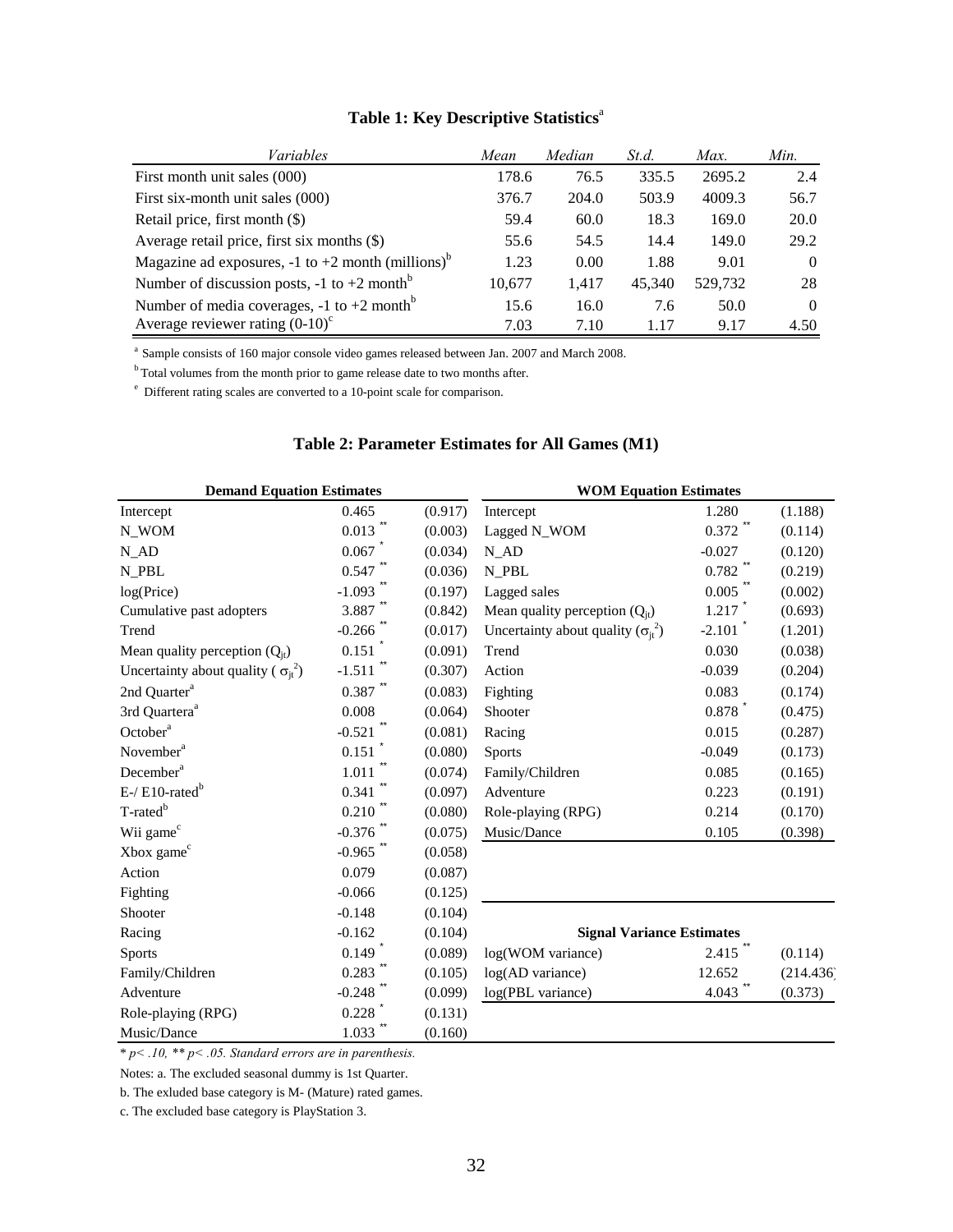<span id="page-33-0"></span>

|                           | No WOM and No<br>Learning $(B1)$ |         | With WOM but No<br>Learning (B2) |         | With WOM and Instant<br>Learning $(B3)$ |         | Proposed Model:<br>Demand-side only (M2) |         |
|---------------------------|----------------------------------|---------|----------------------------------|---------|-----------------------------------------|---------|------------------------------------------|---------|
| Intercept                 | **<br>$-2.151$                   | (0.777) | $-1.561$                         | (0.791) | $-1.557$                                | (0.768) | 0.516                                    | (0.923) |
| N_WOM                     |                                  |         | 0.046                            | (0.009) | $0.025$ **                              | (0.006) | 0.013                                    | (0.003) |
| N AD                      | $* *$<br>0.107                   | (0.037) | $0.095$ **                       | (0.037) | $0.073$ **                              | (0.034) | 0.067                                    | (0.034) |
| N PBL                     | 0.611                            | (0.035) | $0.544$ **                       | (0.036) | 0.561                                   | (0.035) | 0.547                                    | (0.036) |
| log(Price)                | $* *$<br>$-0.711$                | (0.182) | -0.888 $^{\ast\ast}$             | (0.188) | $-0.860$                                | (0.180) | $-1.095$                                 | (0.197) |
| Cumulative past adopters  | **<br>6.795                      | (0.409) | $6.976$ **                       | (0.572) | $5.563$ **                              | (0.580) | 3.851                                    | (0.850) |
| Trend                     | $-0.232$                         | (0.016) | $-0.244$                         | (0.016) | $-0.247$                                | (0.016) | $-0.265$ **                              | (0.017) |
| Mean quality perception   |                                  |         |                                  |         | $0.248$ **                              | (0.035) | 0.149                                    | (0.094) |
| Uncertainty about quality |                                  |         |                                  |         |                                         |         | $-1.537$ **                              | (0.314) |
| $E$ -/ $E10$ -rated       | 0.075                            | (0.089) | $0.147$ *                        | (0.089) | $0.301$ **                              | (0.085) | $0.338$ **                               | (0.097) |
| T-rated                   | $-0.002$                         | (0.072) | 0.106                            | (0.074) | $0.177$ **                              | (0.069) | $0.208$ **                               | (0.080) |
| Wii game                  | **<br>$-0.344$                   | (0.074) | $-0.362$                         | (0.073) | $-0.281$                                | (0.079) | $-0.378$ **                              | (0.075) |
| Xbox game                 | $-0.960$ **                      | (0.059) | $-0.939$ **                      | (0.059) | $-1.067$                                | (0.061) | $-0.965$ **                              | (0.058) |
| log(WOM variance)         |                                  |         |                                  |         |                                         |         | $2.474$ **                               | (0.087) |
| $log(AD \space variance)$ |                                  |         |                                  |         |                                         |         | 38.816                                   | (288)   |
| log(PBL variance)         |                                  |         |                                  |         |                                         |         | $4.158**$                                | (2.06)  |
| MMSC-BIC                  | 15.330                           |         | 0.145                            |         | 1.878                                   |         | $-11.91$                                 |         |

**Table 3: Comparisons of Model Performance**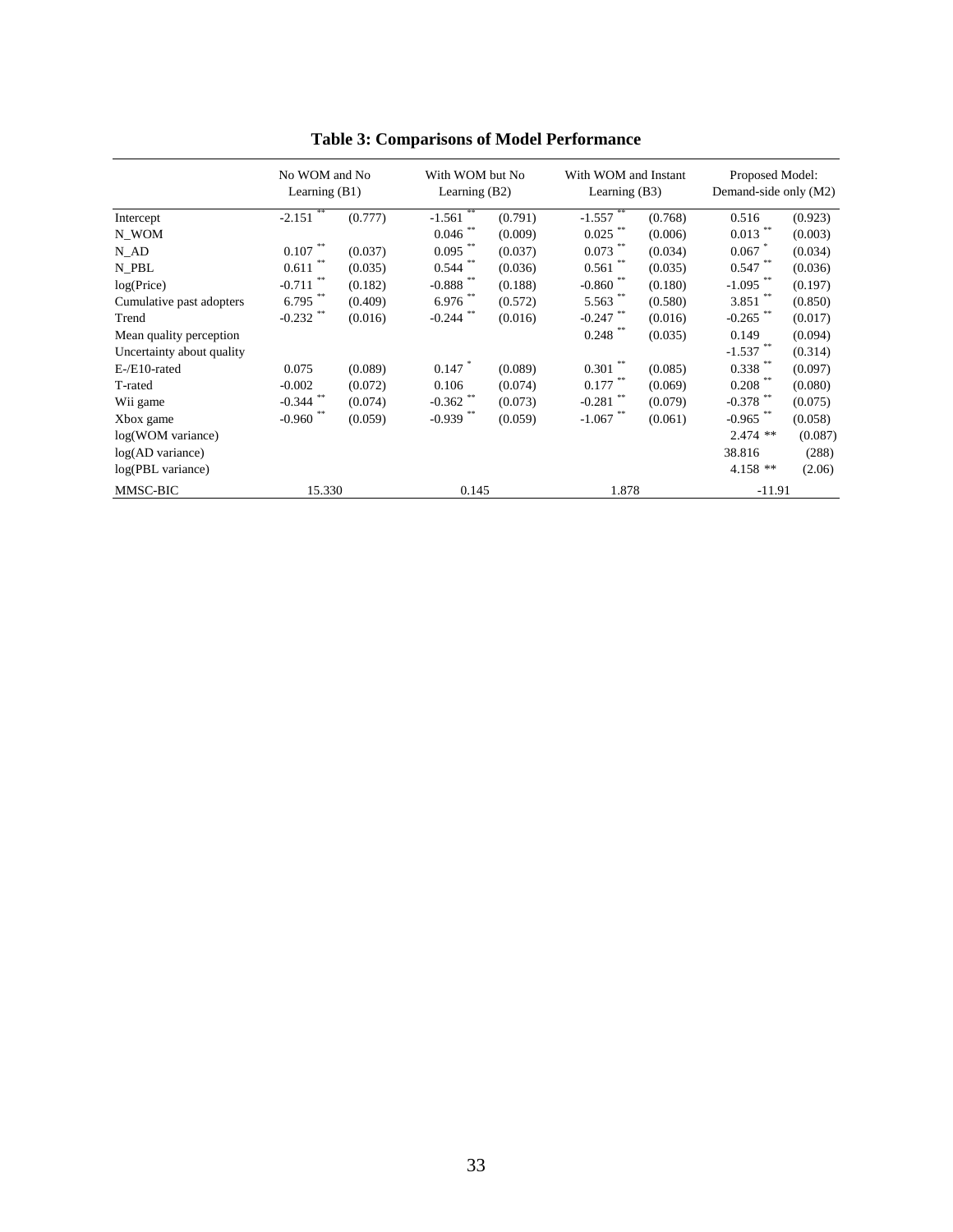<span id="page-34-0"></span>

| <b>Demand Equation Estimates</b>              |                        |         | <b>WOM Equation Estimates</b>               |                        |         |  |
|-----------------------------------------------|------------------------|---------|---------------------------------------------|------------------------|---------|--|
| Intercept                                     | 0.581                  | (0.952) | Intercept                                   | 2.650                  | (0.597) |  |
| N_WOM                                         | 0.040                  | (0.016) | Lagged N_WOM                                | 0.300                  | (0.086) |  |
| $N$ <sub>_AD</sub>                            | $0.082$ **             | (0.039) | $N$ <sub><math>AD</math></sub>              | 0.015                  | (0.127) |  |
| N_PBL                                         | 0.571                  | (0.042) | N PBL                                       | 0.781                  | (0.205) |  |
| log(Price)                                    | $-1.122$               | (0.192) | Lagged sales                                | 0.002                  | (0.001) |  |
| Cumulative past adopters                      | $3.820$ <sup>*</sup>   | (0.700) | Mean quality perception $(Q_{it})$          | 0.607                  | (0.193) |  |
| Trend                                         | $-0.250$ <sup>**</sup> | (0.017) | Uncertainty about quality $(\sigma_{it}^2)$ | $-3.183$ <sup>**</sup> | (0.527) |  |
| Mean quality perception $(Q_{it})$            | 0.142                  | (0.080) | Trend                                       | $-0.003$               | (0.019) |  |
| Uncertainty about quality ( $\sigma_{it}^2$ ) | $-1.365$ **            | (0.378) | Action                                      | 0.026                  | (0.128) |  |
| 2nd Quarter                                   | $0.360$ **             | (0.082) | Fighting                                    | $-0.021$               | (0.147) |  |
| 3rd Quartera                                  | $-0.065$               | (0.060) | Shooter                                     | 0.124                  | (0.342) |  |
| October                                       | $-0.517$ **            | (0.085) | Racing                                      | 0.195                  | (0.228) |  |
| November <sup>a</sup>                         |                        |         | <b>Sports</b>                               | 0.077                  | (0.151) |  |
| December                                      | 0.976                  | (0.084) | Family/Children                             | 0.067                  | (0.125) |  |
| E-/ E10-rated                                 | $0.226$ **             | (0.095) | Adventure                                   | $-0.068$               | (0.174) |  |
| T-rated                                       | 0.111                  | (0.080) | Role-playing (RPG)                          | 0.237                  | (0.155) |  |
| Wii game                                      | $-0.346$               | (0.080) | Music/Dance                                 | 0.520                  | (0.148) |  |
| Xbox game                                     | $-1.128$ **            | (0.068) |                                             |                        |         |  |
| Action                                        | 0.079                  | (0.086) |                                             |                        |         |  |
| Fighting                                      | $-0.004$               | (0.133) |                                             |                        |         |  |
| Shooter                                       | $-0.243$ <sup>**</sup> | (0.107) |                                             |                        |         |  |
| Racing                                        | $-0.004$               | (0.098) | <b>Signal Variance Estimates</b>            |                        |         |  |
| Sports                                        | $-0.037$               | (0.091) | log(WOM variance)                           | 3.202                  | (0.029) |  |
| Family/Children                               | 0.467                  | (0.106) | log(AD variance)                            | 3.363                  | (0.305) |  |
| Adventure                                     | $-0.324$ "             | (0.101) | log(PBL variance)                           | 4.275                  | (0.266) |  |
| Role-playing (RPG)                            | 0.313                  | (0.128) |                                             |                        |         |  |
| Music/Dance                                   | $0.879$ **             | (0.180) |                                             |                        |         |  |

### **Table 4: Parameter Estimates for "Major Innovations" Only**

\* *p< .10, \*\* p< .05. Standard errors are in parenthesis.* 

<span id="page-34-1"></span>Note: a. No games were released in November in this subsample, so this parameter is unidentified.

# **Table 5: Short-Term Demand Elasticities of WOM, Advertising and Publicity (Starting from Month of Product Release)**

| Month                          |       | $\overline{2}$ | 3     | 4     |
|--------------------------------|-------|----------------|-------|-------|
| <b>WOM</b>                     |       |                |       |       |
| All                            | 0.113 | 0.087          | 0.034 | 0.008 |
| <b>Top Quality Quartile</b>    | 0.374 | 0.271          | 0.127 | 0.104 |
| <b>Bottom Quality Quartile</b> | 0.054 | 0.047          | 0.026 | 0.019 |
| Advertising                    |       |                |       |       |
| A11                            | 0.016 | 0.041          | 0.026 | 0.007 |
| <b>Top Quality Quartile</b>    | 0.015 | 0.040          | 0.021 | 0.013 |
| <b>Bottom Quality Quartile</b> | 0.016 | 0.037          | 0.023 | 0.004 |
| Publicity                      |       |                |       |       |
| A11                            | 1.391 | 1.029          | 0.443 | 0.117 |
| <b>Top Quality Quartile</b>    | 1.507 | 1.022          | 0.394 | 0.074 |
| <b>Bottom Quality Quartile</b> | 1.093 | 0.837          | 0.540 | 0.188 |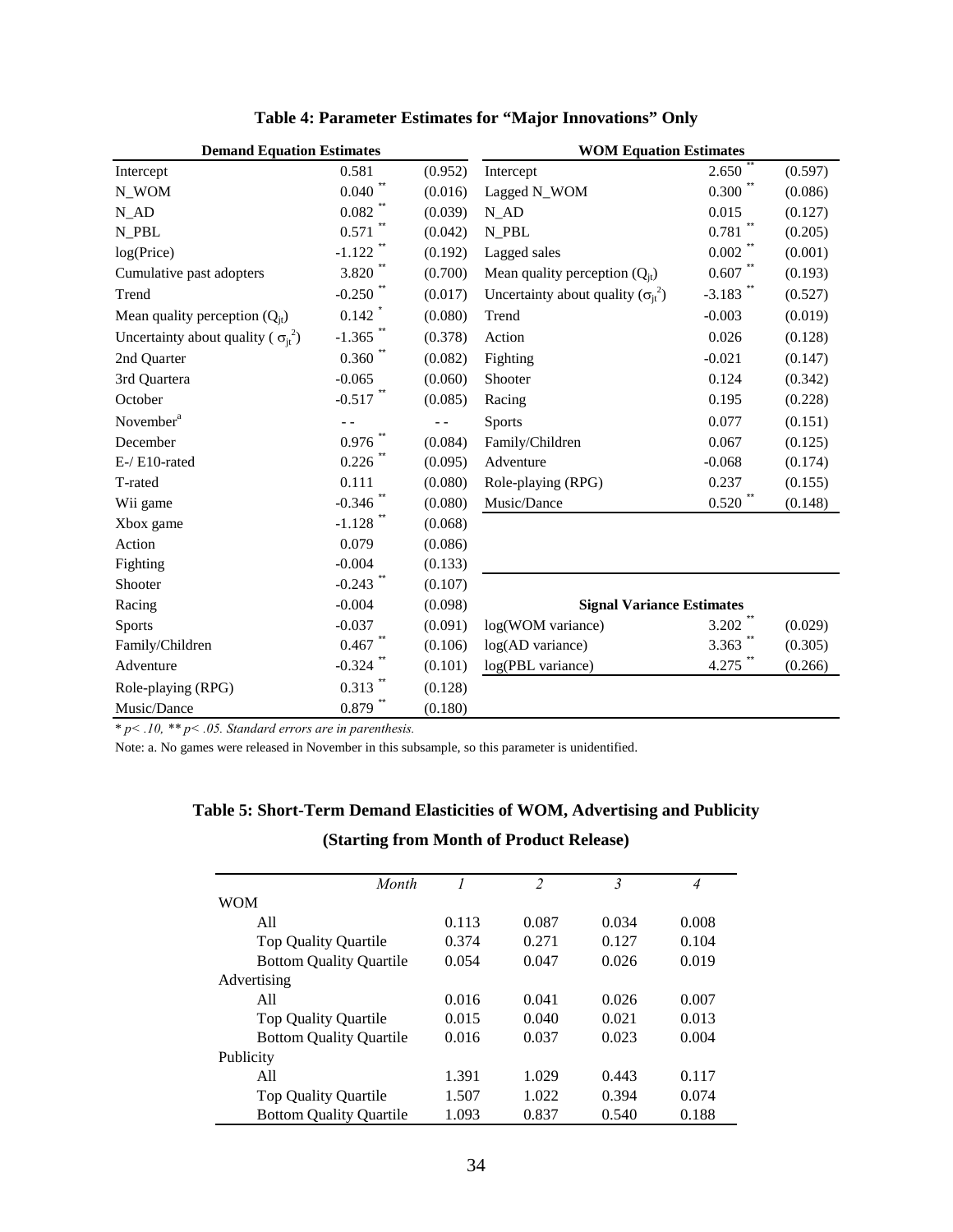### **Figures**



<span id="page-35-0"></span>

**Figure 2: Sequence of Events during Period** *t* 

<span id="page-35-1"></span>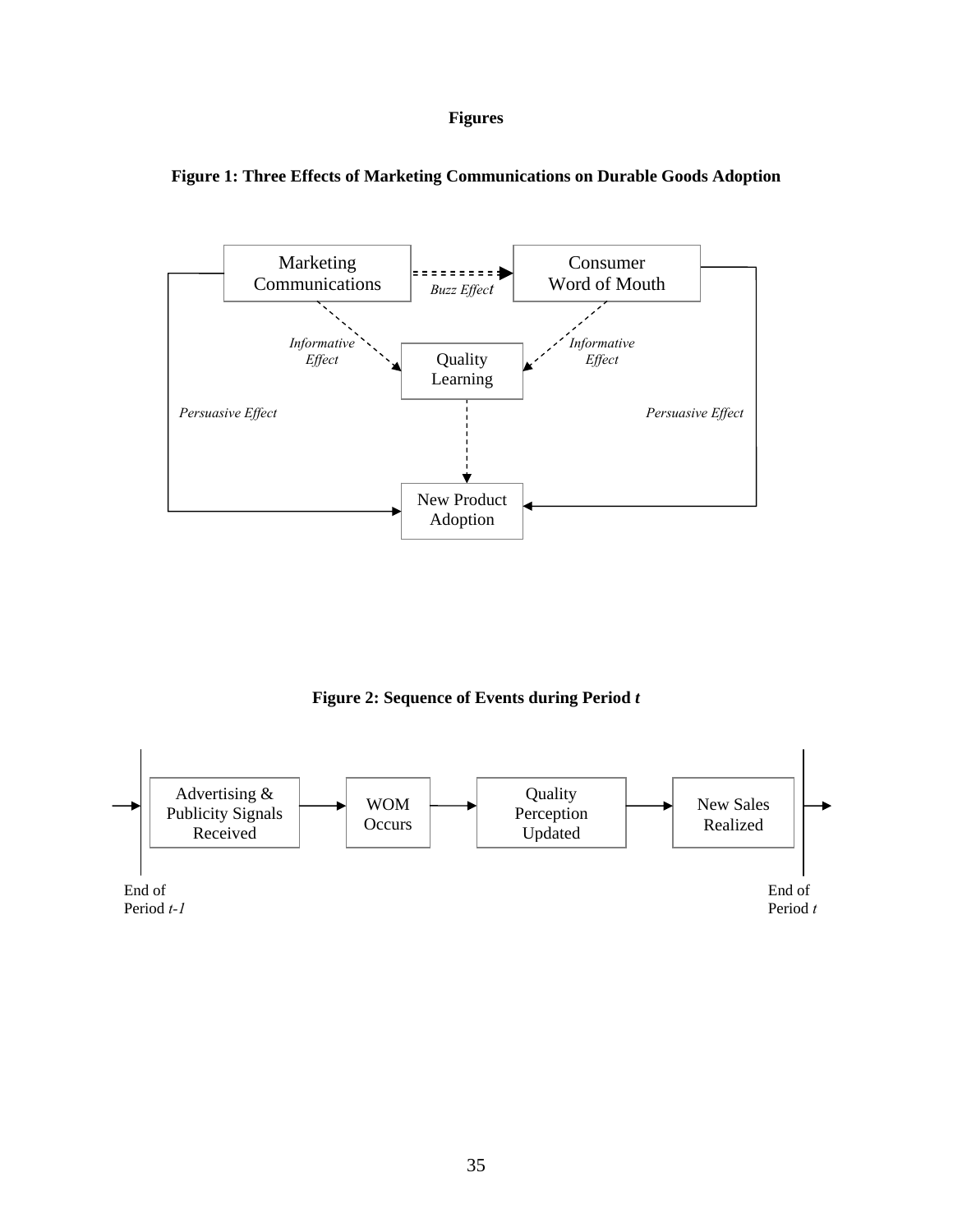<span id="page-36-0"></span>**Figure 3: Total Installed Bases of Video Game Consoles during Sample Period** 



**Figure 4: Examples of the Evolution of Perceived Quality**  $(Q_{it})$ 

<span id="page-36-1"></span>

<span id="page-36-2"></span>Figure 5: Examples of Percentage Reduction in Quality Uncertainty  $(1-\sigma_{\mu}^{-2}/\sigma_{0}^{2})$ 

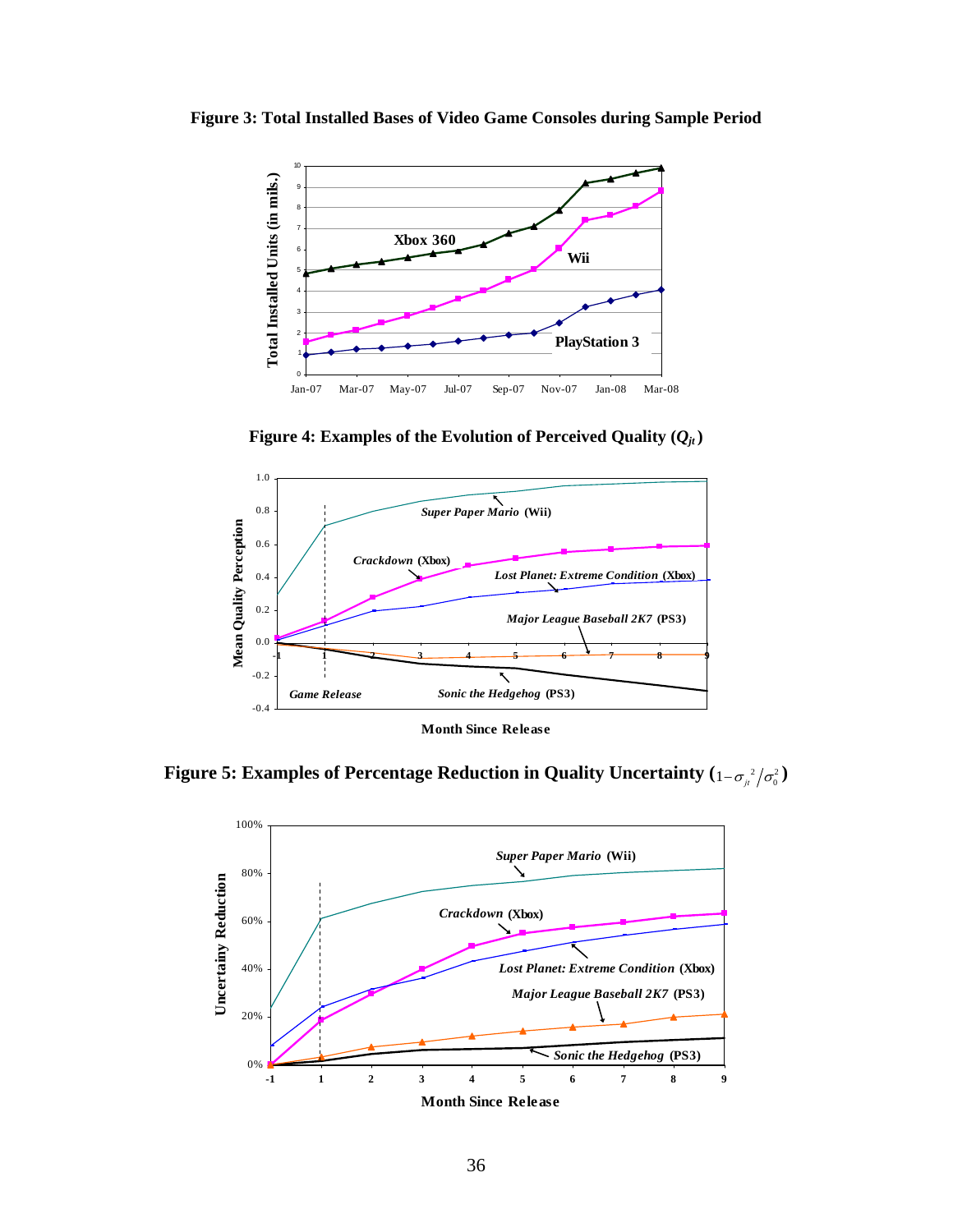**Figure 6: Mean Percentage Uncertainty Reduction by Information Sources** 



<span id="page-37-0"></span>**6(A). Percentage Uncertainty Reduction by Information Sources for All New Games** 

**6(B). Percentage Uncertainty Reduction by Information Sources for Major Innovations Only** 



**Month Since Release**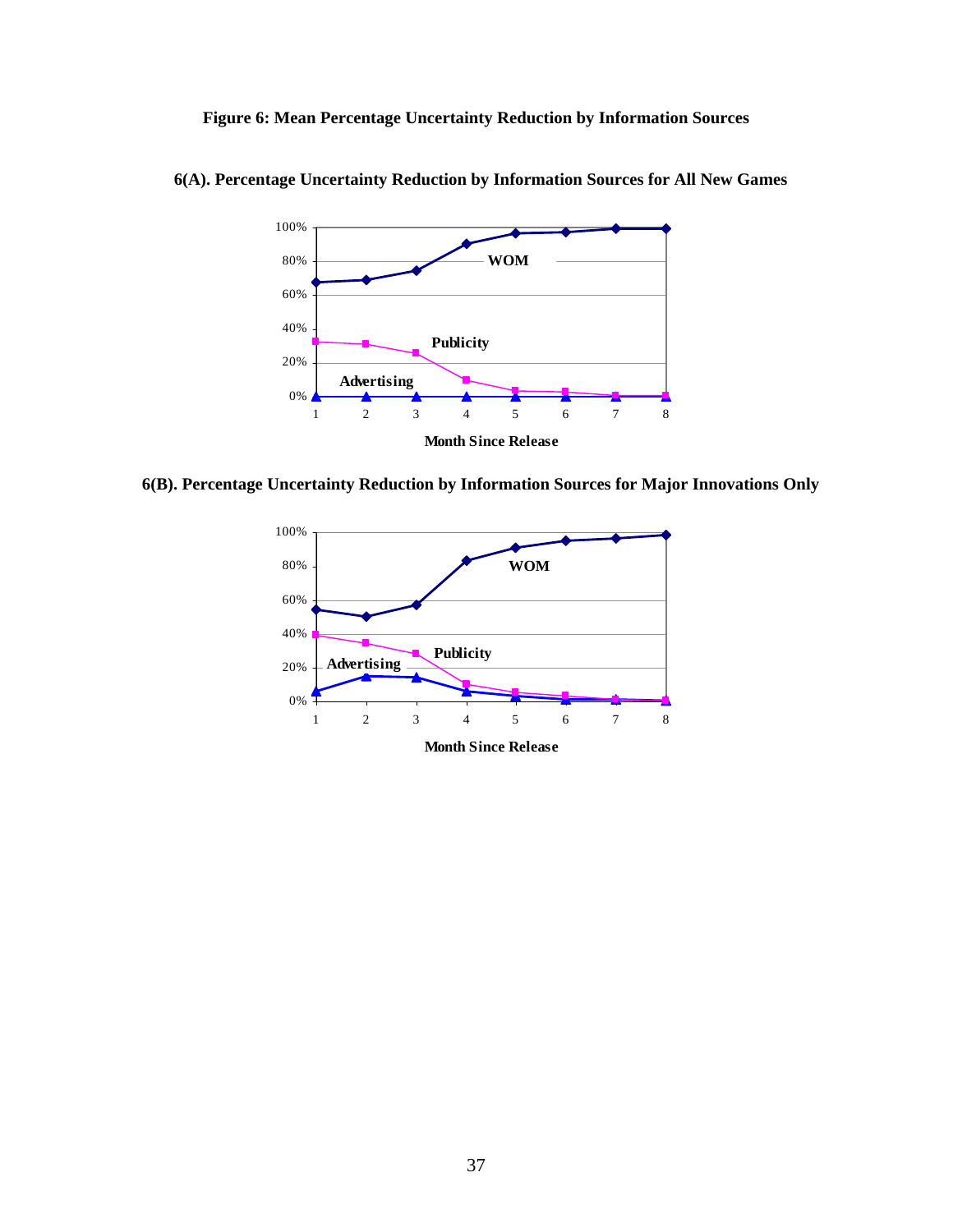

<span id="page-38-0"></span>**Figure 7: Mean WOM Elasticities for Higher- and Lower-Quality Video Games**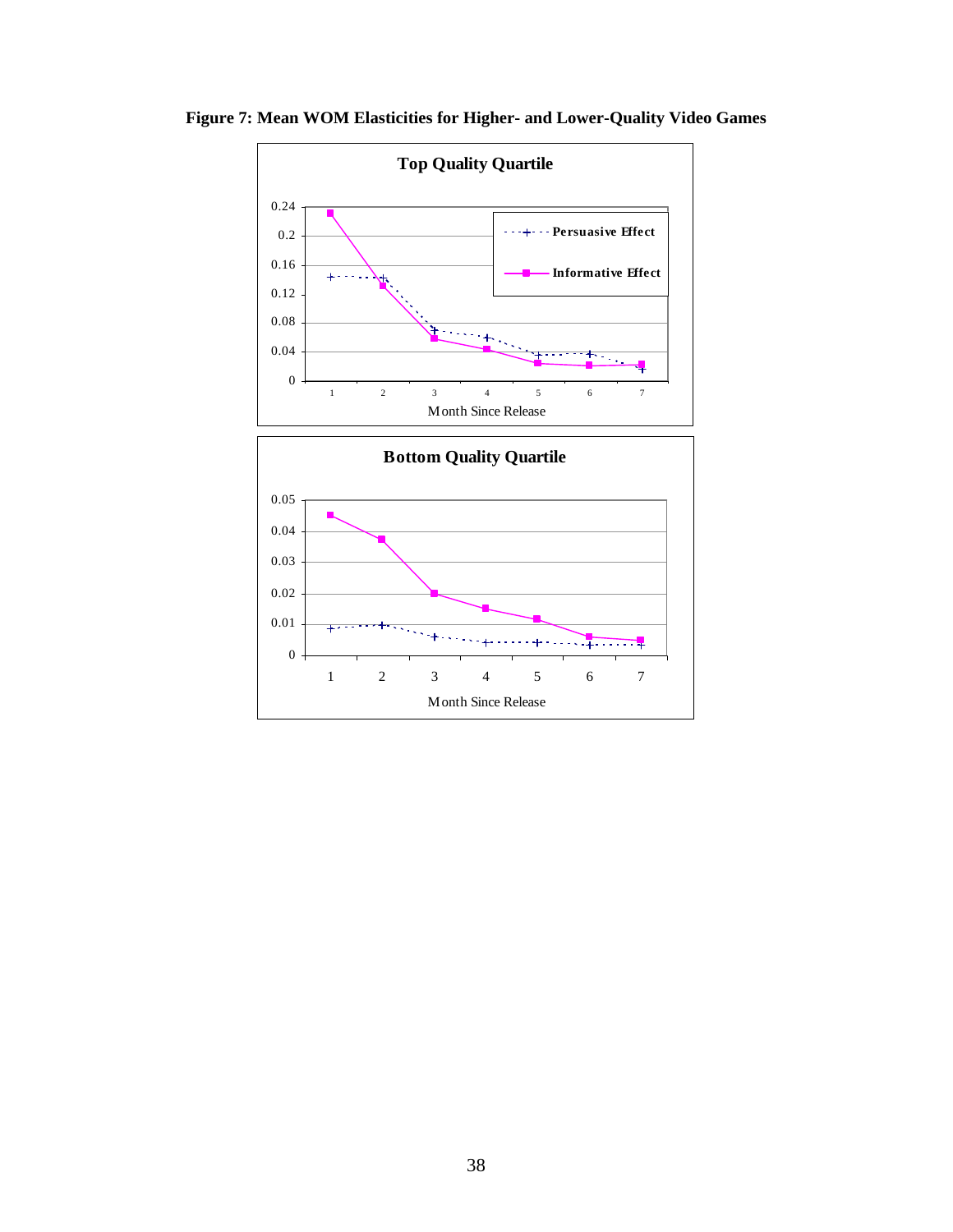

#### <span id="page-39-0"></span>**(1) Effect of a 10% Increase in Release-Month WOM**

#### $\Omega$ 4 8 12 16 20 All Top Quartile Second Quartile Third Quartile Bottom **Ouartile**

### **(A) Change in Unit Sales (in thousands)**

**(B) Change in Revenue (in thousands)**







#### **(2) Effect of a 5% Increase in Release-Month Publicity**



**(A) Change in Unit Sales (in thousands)**

**(B) Change in Revenue (in thousands)**





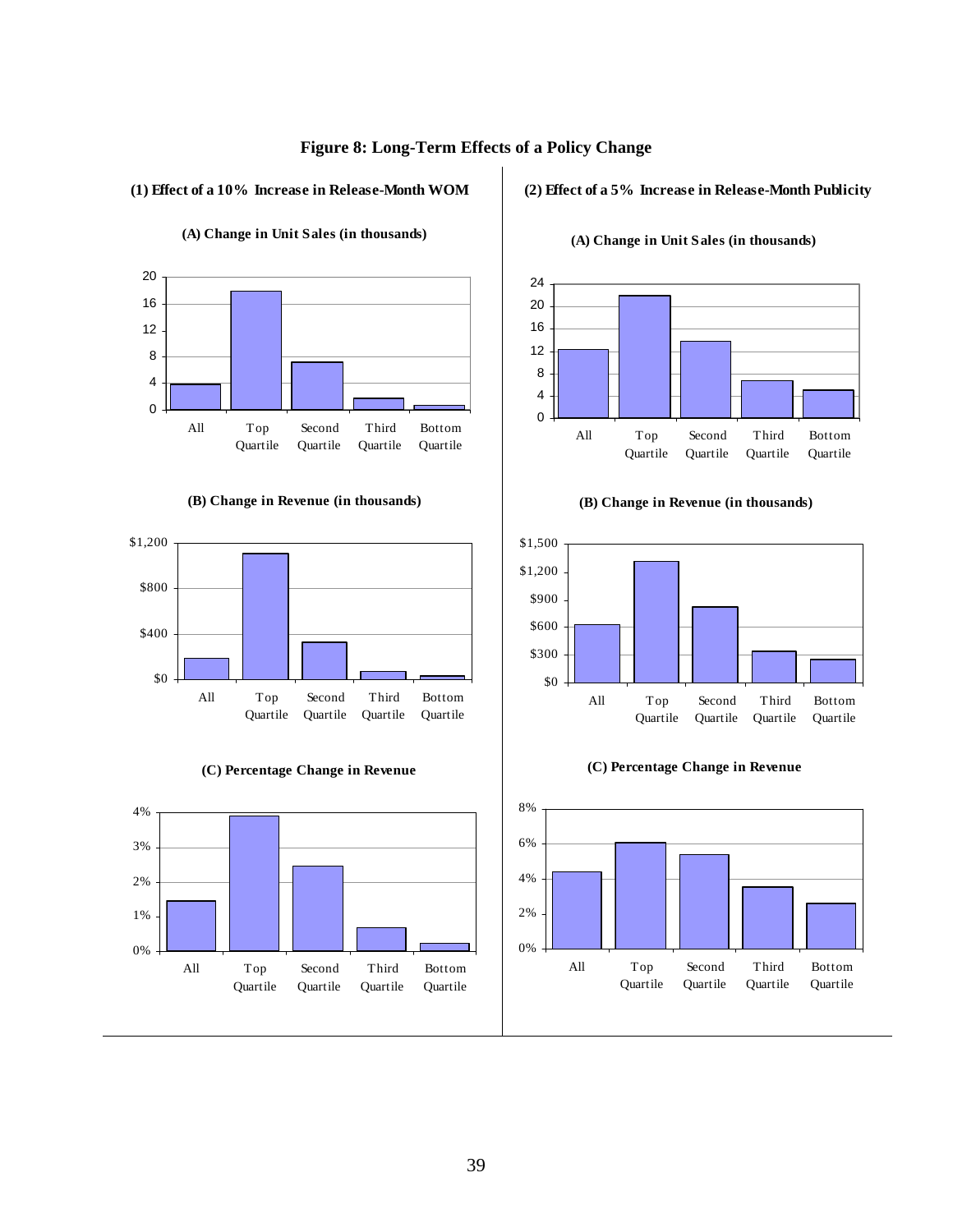### **Web Appendix**

### **Table A1: List of Publicity Sources**

1UP.com ActionTrip Deeko.com Empire Online G4 / Tech TV Game Almighty [Game Informer](http://www.gamestats.com/redirs/615/615903.html?u=http%3a%2f%2fwww.gameinformer.com%2fNR%2fexeres%2f05D99432-F54A-485F-80BE-A43A7B424803.htm&o=853786)  Game Over Online GameCritics.com GameDaily GamePro GameSpot GameSpy.com GamesRadar [US] GameTap GameTrailers GameZone Online Gaming Age IGN.com Kikizo Games Maxim Online Nintendo World Report Official Xbox Magazine Operation Sports Play Magazine PS3 Advanced RipTen Stuff Magazine.com TeamXbox Total Video Games UnderGroundOnline (UGO) USA Today Wii Advanced Worth Playing Xbox Advanced / Xbox 360 Advanced Yahoo! Video Games